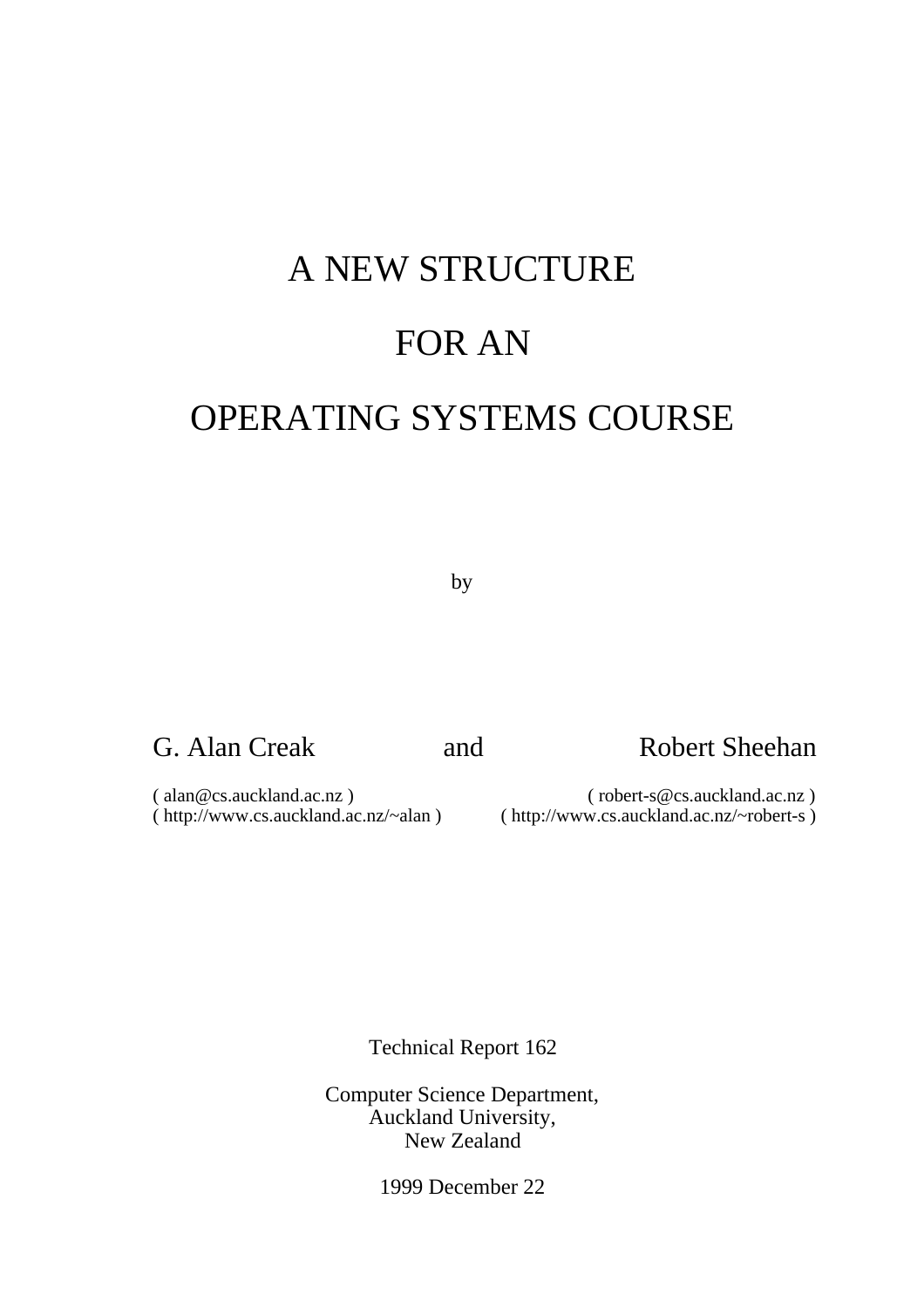## **CONTENTS**

|                  | <b>CONTENTS</b>                                            | 2  |
|------------------|------------------------------------------------------------|----|
|                  | <b>INTRODUCTION</b>                                        | 3  |
| CHAPTER 1.       | <b>WHAT'S THE PROBLEM?</b>                                 | 4  |
| <b>CHAPTER 2</b> | WHAT PROBLEM ? - THE<br>TRADITIONAL COURSE                 | 11 |
| <b>CHAPTER 3</b> | WHENCE AND WHITHER THE<br><b>OPERATING SYSTEMS COURSE?</b> | 21 |
| <b>CHAPTER 4</b> | <b>MAKING IT ALL WORK</b>                                  | 30 |
| <b>CHAPTER 5</b> | NOT REALLY CONCLUSIONS                                     | 41 |
|                  | <b>REFERENCES</b>                                          | 44 |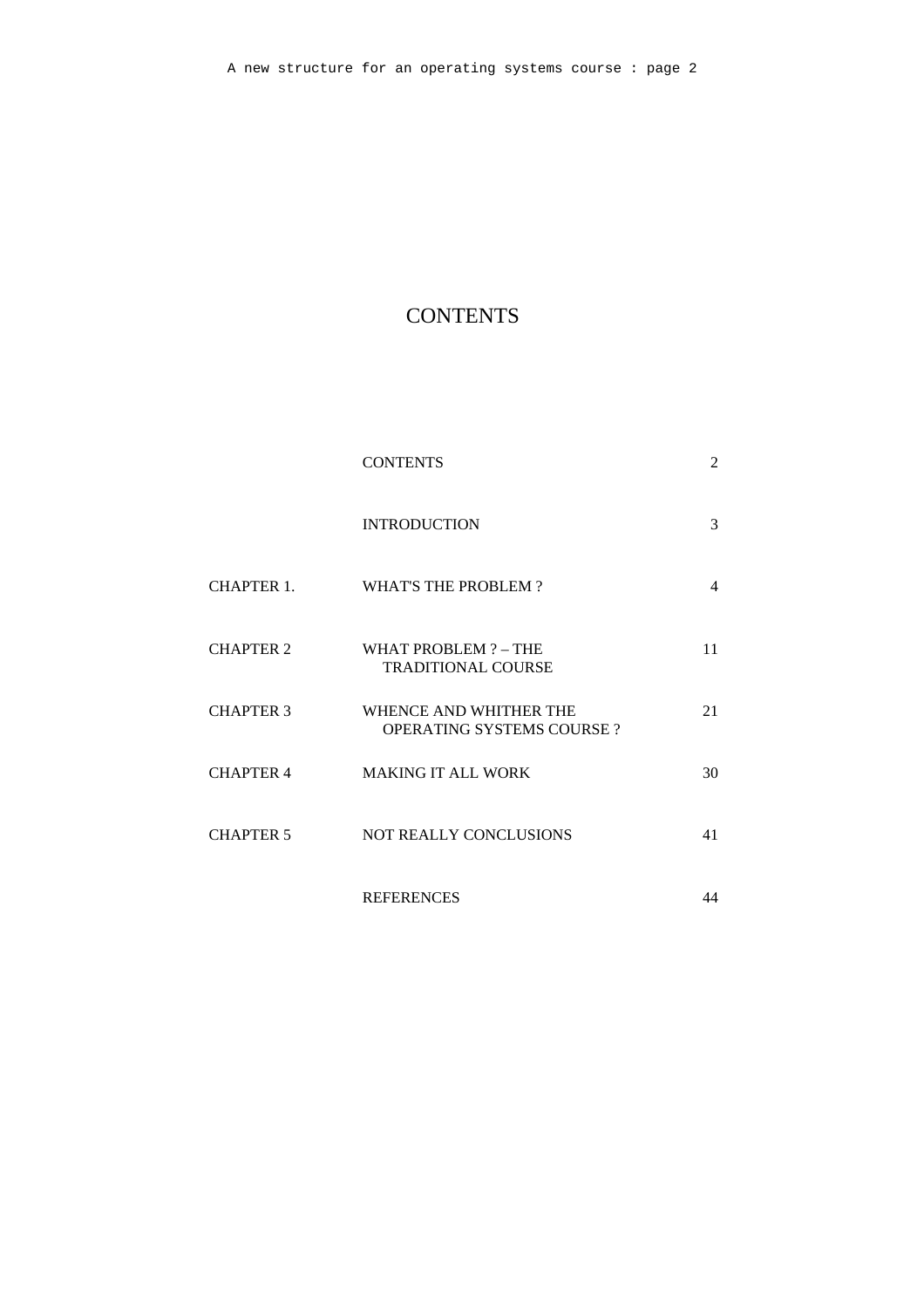## INTRODUCTION.

This report has grown from a seminar which we presented to the Auckland University Computer Science Department in 1995. Though blandly entitled "An Operating Systems Course", it was in fact an account of changes which we had made in the nature of the department's final undergraduate year operating systems course since Alan took charge of it in 1985. Robert joined in 1988 while Alan was on leave; since 1989, we have presented the course jointly except during Alan's further leave in 1996.

The course has been changing from its original traditional form for many of the years since 1984. Most of the changes have been minor, and have followed developments in the subject, or filled in gaps which we have perceived in our treatment. The main topic of this report, though, is the single cataclysmic change which took place in 1989 ( with a smaller, but still noticeable, aftershock in the following year ). We made the change because we believed that the traditional presentation of operating systems as an academic subject was lacking in certain respects; we presented the seminar in order to put forward our point of view, and we now encapsulate it for posterity in this report.

The seminar followed the big change at a very respectful distance. The long delay was not occasioned by secretiveness or coyness, but by continued dissatisfaction with the state of the course. Similarly, the report has not crowded the seminar, but in this case the reason is simply pressure of work. A consequence of the delay is that we've forgotten many details of the process which got us to this point – so the story, while as true as we can make it, is to a significant extent reconstructed from our knowledge of what has happened, and approximately when. Our historical account certainly feels tidier than did the development at the time, so perhaps it should be regarded as how we ought to have gone about the task of development – but one can argue that history is always like that.

In the time since then, the course has evolved a little, but the overall structure, and our views, remain unchanged. While we don't expect ever to be completely satisfied with this, or any other, course, we are now fairly ready to accept that the development is ( approximately ) finished. Experience suggests that this must be an illusion, but hope springs eternal, etc. – and a publisher showed interest in the notes, which rather suddenly expanded to textbook scale when our recommended text for the course went out of print just before the beginning of the 1995 year. Correspondence with one of the authors raised hopes, which later turned out to be ill founded, that a new edition might be available for 1996, so we thought it best to muddle through 1995, and marvellously extended the notes to fill the gap. ( Our dealings with the publisher are a saga in themselves, and they dragged on for over four years before the publisher decided against publishing, but that's another story. )

The future of the course is now uncertain. Alan has retired, so in 1999 the course was presented by Robert and Dr Mark Titchener, while in 2000 it will be presented by Robert and Dr Emilia Mendes. In 2001, Robert expects to be on leave, so the course will pass wholly into other hands. Life is like that; we are happy in the belief that we gave it our best, and had some good ideas.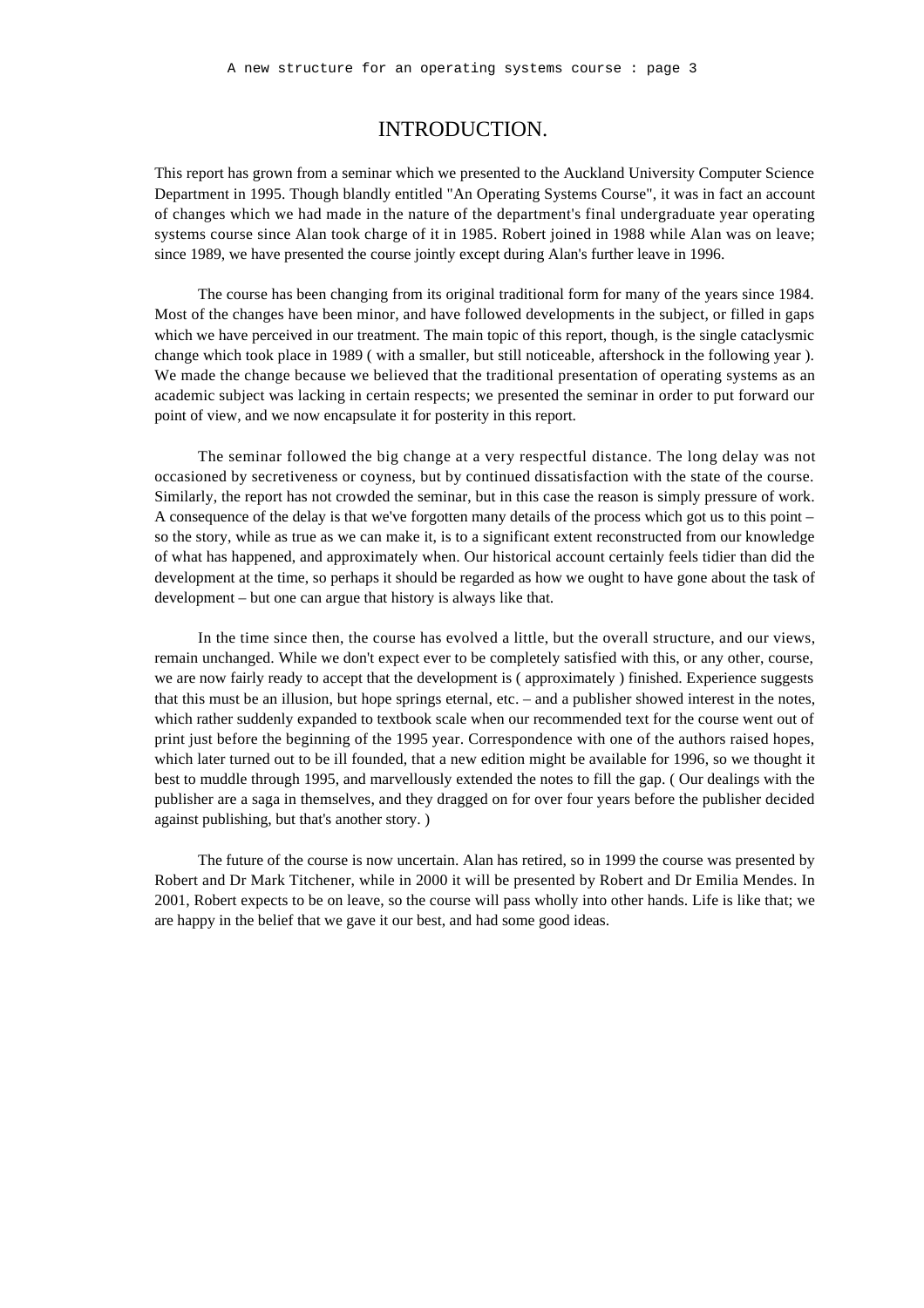## CHAPTER 1.

## WHAT'S THE PROBLEM ?

#### KNOW YOUR ENEMY.

Throughout this report, we are presenting an argument to justify our abandonment of a rather well established course of study on operating systems which has developed over many years, and our adoption of a very significantly reorganised presentation of a rather extended collection of material. We refer to the old regime, rather frequently, as the "traditional operating systems course". ( We have firmly resisted the temptation to add another word and call it Tosca. )

We hereby acknowledge that this mighty Goliath against which we poor Davids do battle – or this windmill at which we poor dons tilt – is a myth. There is no cast-iron, copper-bottomed, ye-only-original traditional course, any more than there is an average family; there are about as many courses as there are lecturers in the subject, and each is likely to bring personal views and preferences to bear on the course content and organisation. We make many general statements in our discussion, and we shall not be at all surprised if they don't apply to some presentations which might otherwise fall into the overall pattern of the traditional course.

We don't think that there's much that we can do about it. If we are going to present our argument ( and we are ), we have to argue about something – and, if the something we want doesn't exist, we have to invent it. As our argument is about how we have changed our course, one of the somethings is necessarily the state of the course before we started; that's our "traditional course". This is a simple practical necessity; we can't keep adding all the qualifications which we would need to allow for all possible variations in the course every time we make a comment. The approximate intension might be not quite true, but dealing with it is practicable; the extension is true, but impossible.

Nevertheless, though our adversary is a straw man which we have set up for the purpose, he is a straw man with a fairly substantial skeleton. The skeleton is ( as we shall show in the next chapter ) most nearly visible in the currently available collection of textbooks on operating systems, where a rather well defined corpus of common material, and a fairly standard treatment of the material, are described. We suggest that this common approach is the operating systems analogue of the average family; each is a statistical myth, but each does typify useful features of that which it models, and is a reasonable basis for discussion. This is our "traditional operating systems course".

### IN THE BEGINNING : SOME AUTOBIOGRAPHY.

The story starts with Alan, who at the end of 1984 took over the operating systems course in the Computer Science department. To understand what happened thereafter, it is slightly illuminating to know just a little about Alan's background at the time, and in particular about his encounters with operating systems. The relevant parts are tabulated below. The dates are more or less reliable, but the "mileposts" identify specific memories which act as anchors.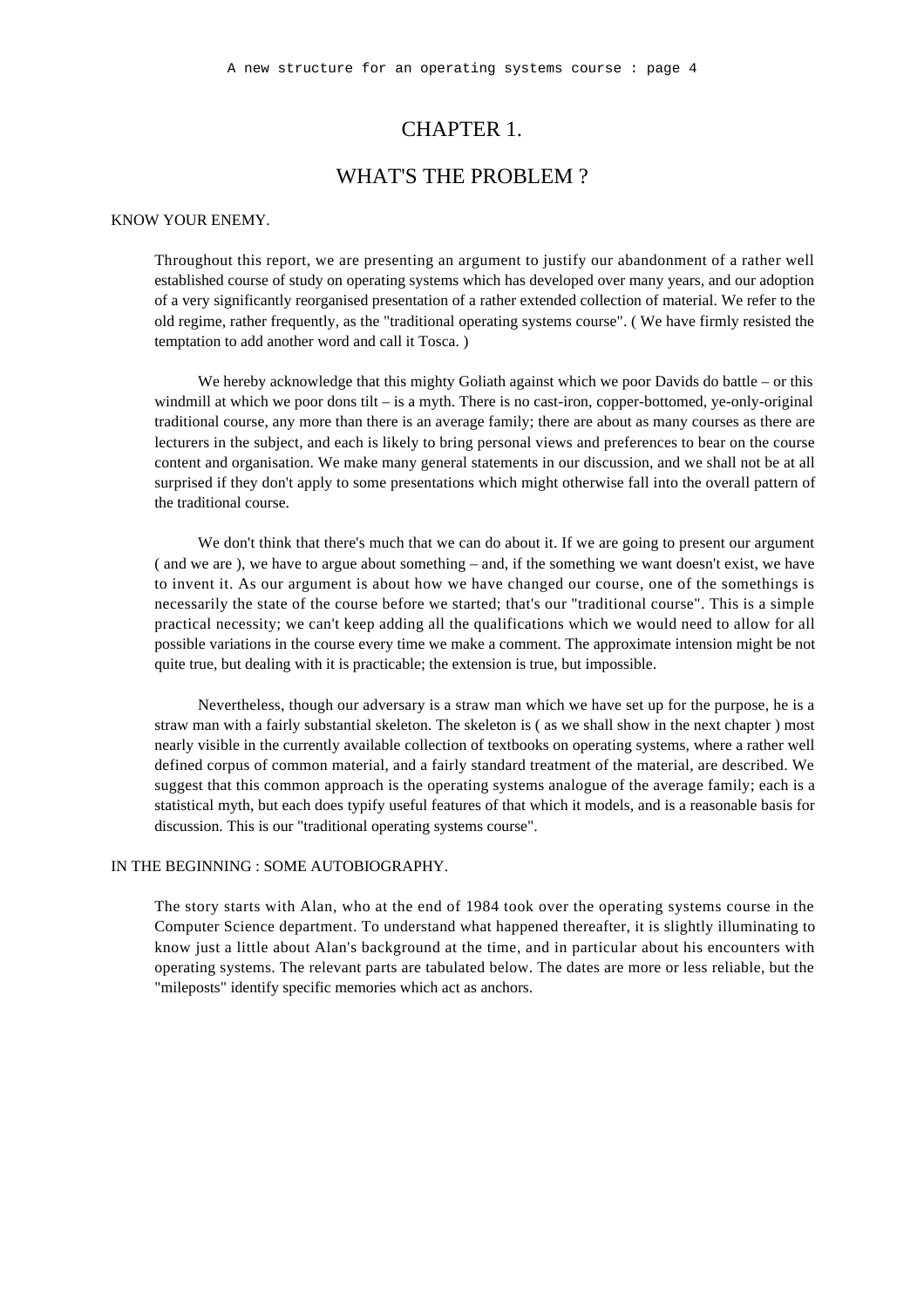| When    | Milepost                                                                                                            | Comment                                                                                                                                                                                                                                                                                                                                                                                                                                                                                                       |  |  |  |
|---------|---------------------------------------------------------------------------------------------------------------------|---------------------------------------------------------------------------------------------------------------------------------------------------------------------------------------------------------------------------------------------------------------------------------------------------------------------------------------------------------------------------------------------------------------------------------------------------------------------------------------------------------------|--|--|--|
|         | Alan in pre-computing days : interested in computers, read books.                                                   |                                                                                                                                                                                                                                                                                                                                                                                                                                                                                                               |  |  |  |
| 1956,7? | Alan's first sight of<br>a computer : visit<br>to EDSAC.                                                            | Alan already knew something about computers, mainly the<br>electronics of analogue and digital computing. There were no<br>operating systems. He seriously considered changing his<br>undergraduate course to electronic engineering, but didn't. He<br>kept on reading about computers.                                                                                                                                                                                                                      |  |  |  |
| 1961?   | Alan's first use of a<br>computer : an<br>IBM1620, and<br>Gotran.                                                   | (Gotran was a sawn-off Fortran which ran, interpreted, on the<br>IBM1620.) There was no significant operating system in<br>software, but lots of instructions for manual operations. He kept<br>on reading.                                                                                                                                                                                                                                                                                                   |  |  |  |
| 1966?   | Alan's first<br>encounter with an<br>operating system.                                                              | Alan knew about operating systems, but GEORGE (ICL 1903?)<br>was the first practical experience. Reading continued. He was<br>beginning to have preferences : languages and artificial<br>intelligence were interesting, hardware was mildly interesting,<br>operating systems were boring.                                                                                                                                                                                                                   |  |  |  |
|         | Alan becomes a computist :                                                                                          |                                                                                                                                                                                                                                                                                                                                                                                                                                                                                                               |  |  |  |
| 1969    | Alan applies for a<br>job in Derby:<br>lectureship in<br>mathematics.                                               | He carefully didn't apply for jobs with any mention of operating<br>systems in their descriptions.<br>The job was lecturing, mainly on computing to support the<br>department's new Higher National Diploma course in computer<br>studies. Most of it was programming. There was some material<br>on operating systems - which was sad, but part of the job,<br>obviously unavoidable, and still not interesting.                                                                                             |  |  |  |
| 1973    | Alan applies for a<br>job in Auckland:<br>lectureship in the<br>Computer Centre.                                    | It wasn't a technical job; the original requirement was to instruct in<br>Fortran, etc Alan was, informally, responsible for the<br>educational activities of the Computer Centre, while colleagues<br>were responsible for the technical functions.<br>Again, a bit of operating systems was unavoidable : as well as<br>programming courses, we gave talks about using the B6700<br>MCP and its programming language, WFL. The system was still<br>not interesting, though the language was rather more so. |  |  |  |
| 1976?   | The Board of<br><b>Computer Studies</b><br>is established,<br>offering<br>undergraduate<br>courses in<br>computing. | The Computer Centre academics took part in the university's first<br>organised offering of courses in computing; Alan looked after<br>programming languages.<br>Later, he took over half of Nevil Brownlee's computer studies<br>operating systems course while Nevil was on leave. He coped<br>adequately, but didn't find it fun.                                                                                                                                                                           |  |  |  |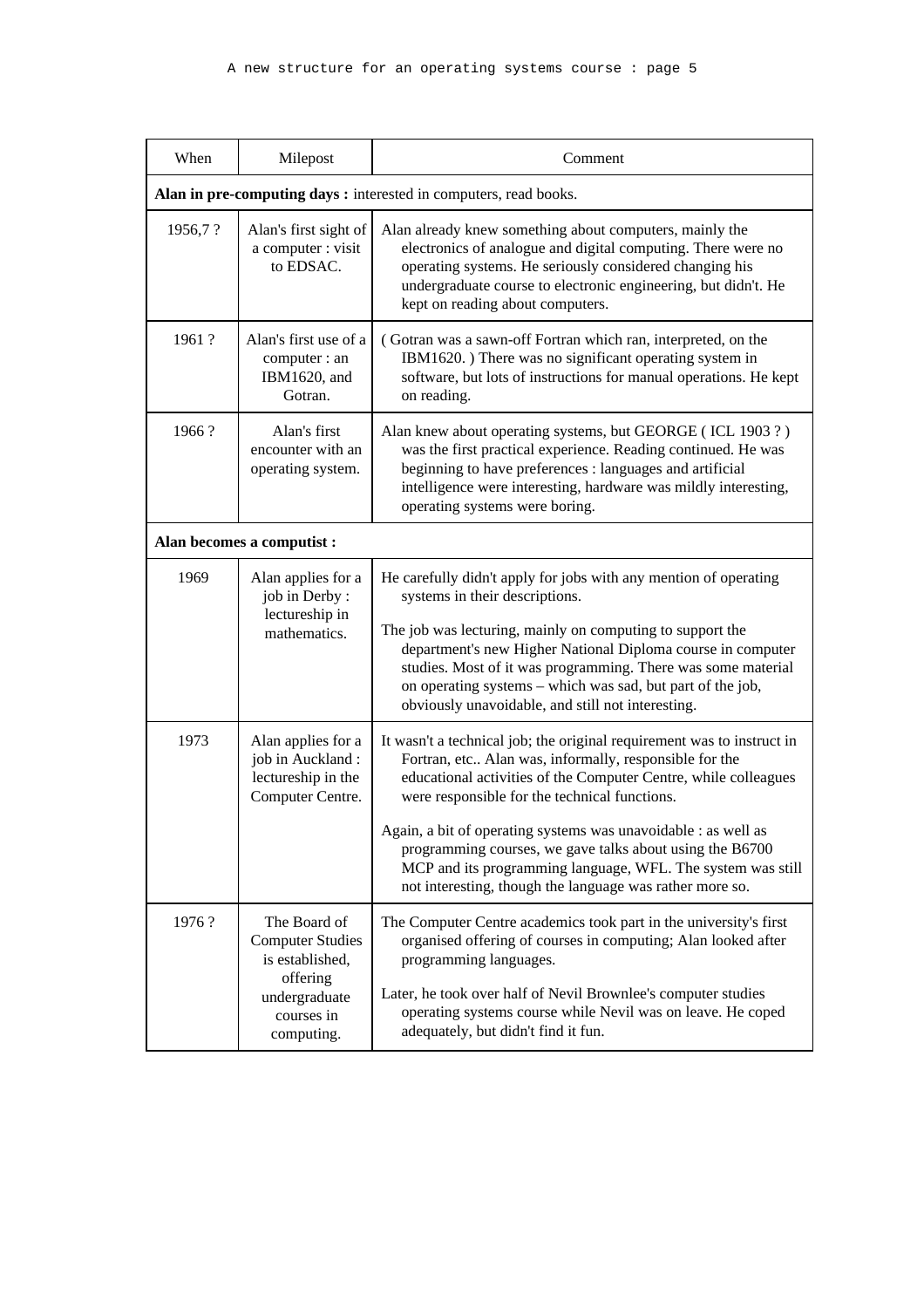| 1980 | Alan moves to<br>administration of<br>the Computer<br>Centre student<br>computing service,<br>based on a DEC-<br>10 machine. | With the development of the Computer Science department, most of<br>Alan's lecturing job disappeared. Alan didn't, so his work<br>changed. He became more involved in student services, and<br>therefore inevitably with the DEC-10 operating system (Tops-<br>10), but without much enthusiasm.<br>This was real hands-on experience, and very educational. It<br>reinforced his impression of non-simple system behaviour and<br>strong coupling between different system parts. He also became<br>aware that there's a lot more to a real operating system than is<br>mentioned in the textbooks. There is some evidence of activities<br>in system monitoring <sup>1</sup> , and of involvement with development of<br>Zeno <sup>2</sup> , intended as the university's student service operating<br>system, but eventually abandoned. |
|------|------------------------------------------------------------------------------------------------------------------------------|--------------------------------------------------------------------------------------------------------------------------------------------------------------------------------------------------------------------------------------------------------------------------------------------------------------------------------------------------------------------------------------------------------------------------------------------------------------------------------------------------------------------------------------------------------------------------------------------------------------------------------------------------------------------------------------------------------------------------------------------------------------------------------------------------------------------------------------------|
| 1984 | Alan moves to the<br><b>Computer Science</b><br>department                                                                   | At last – back to academia, and a chance to take up once more his<br>interests in programming languages and artificial intelligence.<br>And goodbye to operating systems !                                                                                                                                                                                                                                                                                                                                                                                                                                                                                                                                                                                                                                                                 |
| 1985 | Alan takes over the<br>operating systems<br>course                                                                           | The best laid plans of mice and men  But someone had to do it, no<br>one else wanted to, so down to work.                                                                                                                                                                                                                                                                                                                                                                                                                                                                                                                                                                                                                                                                                                                                  |

The course as inherited from the previous incumbent ( Richard Lobb, who will turn up again in a bad pun in chapter 4) followed the traditional pattern, using Deitel's textbook<sup>3</sup> and sticking to it reasonably closely. Alan survived 1985, the exigencies of working into the new course ( and another at the same time ) leaving him with not much leisure for thinking anyway. Predictably, the experience confirmed his unhappiness with the topic. He contrived to introduce two minor changes which helped to maintain his interest and such sanity as he was able to summon; in view of his stated interests, it is perhaps not surprising that these were short treatments of command languages and of programming languages used to write operating systems. Otherwise, the notes from Derby and from the Computer Studies operating systems course formed the nucleus from which, with the help of textbooks and Computer Centre experience, a rather traditional course grew in a rather traditional way.

It was an instructive year. Alan's first full-scale immersion in lecturing on operating systems thoroughly rubbed his nose in the subject – or, in more polite terms, was effective aversion therapy. It worked well, transforming a lack of enthusiasm for operating systems into a confirmed dislike. Or did it ? He still found the systems uninteresting, but boring rather than objectionable. The aversion was more to lecturing on the subject than to the subject itself.

More precisely, then, for "operating systems" read "that operating systems course". This realisation came from Alan's reflecting on the year, with the constraint that the course was going to happen again in 1986, and perhaps for some time thereafter ( little did he know ), and that the chance of escape – short of leaving the job and going elsewhere – was small. He had learnt more about operating systems from the closer contact experienced in the Computer Centre, and wondered whether there might be a better course in there trying to get out. In the interests of sanity, it seemed advisable to try to help it to get out if at all possible, so he directed his attention to seeking out possible directions of improvement. The first step ( and this is where the story *really* starts ) is to look for the factors which are at the root of the dislike. So here goes.

#### WHAT'S WRONG WITH THE TRADITIONAL COURSE?

Something was clearly amiss with Alan's position at the time, for it was contrary to his own principles. For a long time, it has been true that :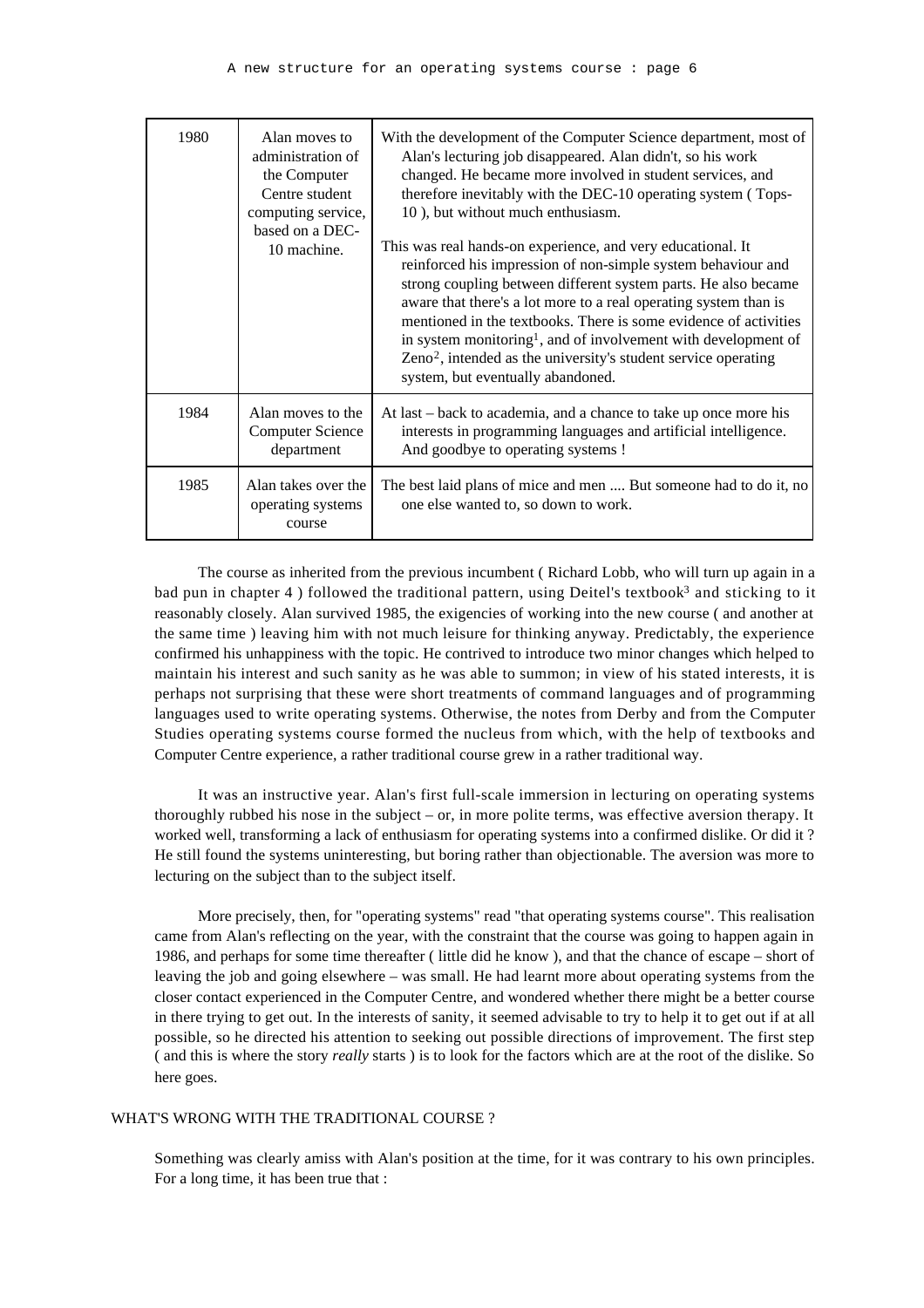#### **Alan asserts that any subject is interesting once you get into it.**

( Following this principle has not led him to fame and fortune, and certainly not to conspicuous academic success, but he nevertheless asserts that it has been great fun. ) This is certainly, on the face of it, inconsistent with the remark already repeated ad nauseam in these pages that operating systems are not interesting.

To identify the source of the inconsistency, we can analyse the parts of that assertion one by one, in an order which is somewhat contrived for maximum effect.

#### **Alan asserts that ....**

Could he be wrong ? – unthinkable, to Alan, at the time, if not more generally. But, even if not, there is sound experimental evidence in support of the assertion : several subjects which Alan had initially viewed with deep suspicion turned out to be interesting once he had discovered more about them. Whether or not that's a general phenomenon is unimportant, because it's Alan's lack of interest which is under discussion.

#### **.... is interesting ....**

Well, *is* it interesting ? Alan asserts that it isn't. It is true that interestingness, like beauty, is in the eye of the beholder, but he offers an analogy in justification of the position.

In his early life, he collected stamps. He got off to a good start with the merged collections of his father and two uncles, and collected more ( stamps, not uncles ). He owned a Stanley Gibbons catalogue, knew about perforations, overprints, watermarks, gum, printing techniques, etc. Despite this expertise, though, he lost interest at around the age of 15, because the subject never seemed to get anywhere beyond that; it remained a collection of mildly interesting facts, which never cohered to produce any structure at a more general level.

The subject of operating systems, as embodied in the traditional course, has a similar structure, or lack thereof. There are several topics – processes, memory management, file systems, etc. – which can be discussed in some detail, but again they don't come together to give a unified account of the system as a whole.

#### **.... once you get into it.**

That begs the question of whether or not Alan was "into it", whatever that means in the context. As the context is Alan's assertion, only he can say what it is intended to mean, and he is reluctant to commit himself to a precise definition. He will go so far as to say that, as compared with other things into which he believes he is, he's into operating systems. As evidence he offers his reading ( books, lots of papers, *Operating Systems Reviews* ( to which he has conscientiously subscribed since 1986 ) ), his active engagement in lecture courses since 1985 and in the past, and his direct experience in the Computer Centre. That's a good deal more impressive than his background in some other subjects which he finds interesting.

#### **.... any subject ....**

"When you have eliminated the impossible, whatever remains, however improbable, must be the truth"<sup>4</sup> : perhaps Operating Systems isn't a subject ? That also needs some interpretation, but if we assume that a subject is the sort of thing about which you might want to give a lecture course it makes some sort of sense.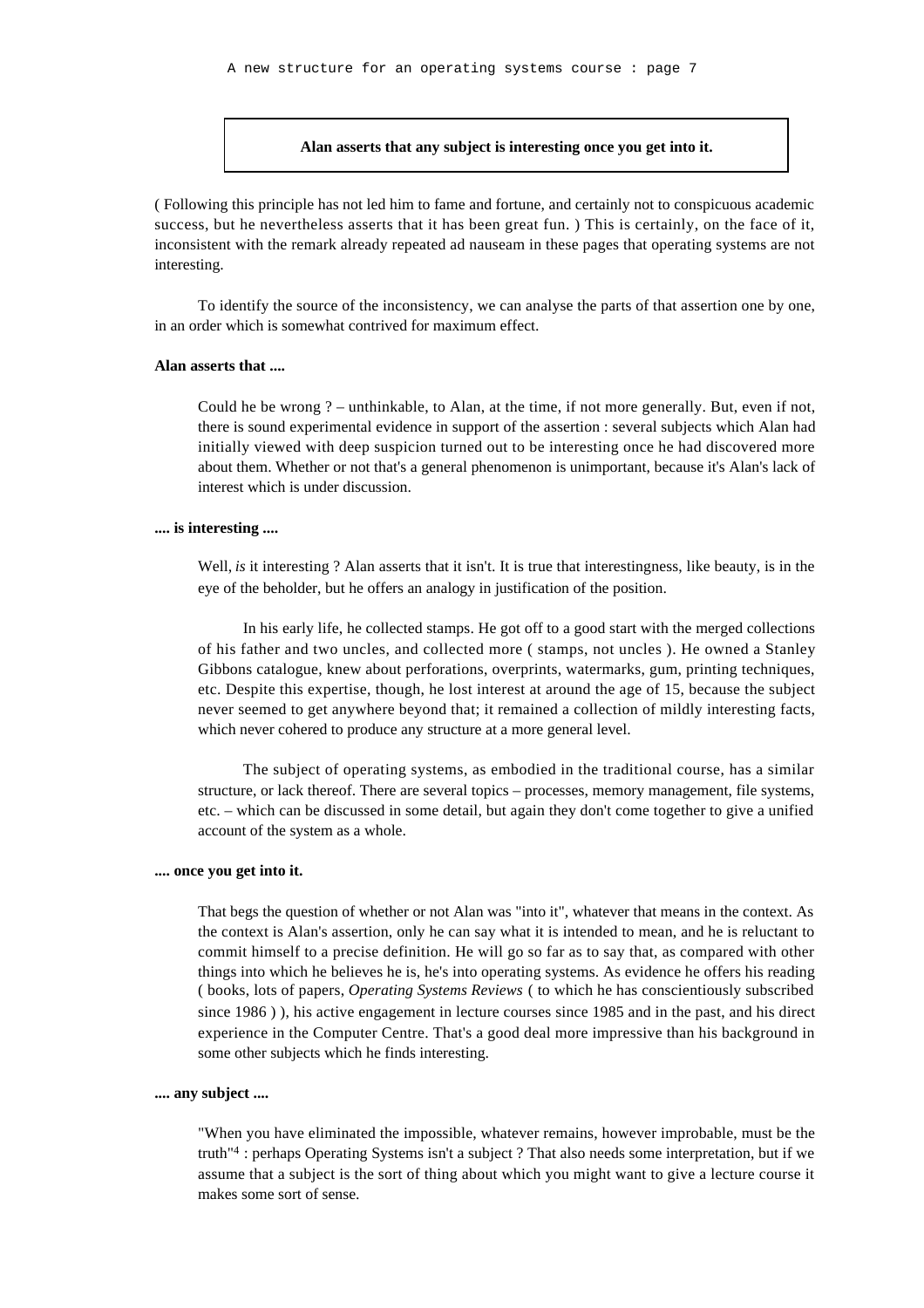That opens up a new train of thought. One could try to write down the attributes which might reasonably be expected of a subject, and seek them in the traditional operating systems course – but this is still Alan's story, and instead we shall follow his thoughts by considering his objections to the traditional course, as found in practice and embodied in textbooks of the time. There are about four of them.

1 : It's bitty. The analogy with stamp collecting is to the point; the course is a collection of bits, without much coherence. The material has not much depth; there's rather little to study, though there's plenty to know. No unifying principles appear, so the bits remain bits.

Those with an affection for the study of operating systems might feel that some complaint is appropriate, but should recall that we are discussing the traditional operating systems course, not the operating systems themselves. As a less emotionally loaded parallel, we might consider a course on lecture room science, in which one studies the contents of lecture rooms. There are several topics, each of which is quite likely to be relevant to any instance of a lecture room : illumination ( lights and switches ), timing ( the clock ), furniture ( tables, chairs, etc. ), presentation ( blackboard, overhead projector, etc. ). That gives us at least four simple subsystems – but we can study those for a long time without seeing the point of the lecture room.

2 : It doesn't work. The course material in fact doesn't account at all well for the actual behaviour of the system. Alan's Computer Centre experience with measurements on real running systems taught him that system behaviour is much more complicated, and very hard to analyse. Everything interacts inscrutably. The course material isn't wrong, but isn't sufficient to predict the behaviour of practical systems. It describes how all ( well, some of ) the parts work – but it doesn't add up to how the system works ( and wouldn't even if the other parts were added ).

Consider the lecture room again. In practice, the subsystems do interact, and we could study what happens in lecture rooms when they're used, but our study of the separate systems doesn't help us much in interpreting the overall patterns of behaviour. The interactions happen in ways which certainly don't just grow from the subsystems themselves – the behaviour of the whole system involves quite different principles.

3 : It isn't very adaptable. Again, this is a comment about the traditional course, which is commonly based on a model like a timesharing system, and doesn't extend very well without introducing many special cases. It certainly didn't apply at all well to software on the microcomputers available at the time, which was a particular case of some importance to the course, as the students' experience was gained mainly from just these microcomputers. Why didn't it apply ? Surely the microcomputers had operating systems ? – and, if so, shouldn't they be mentioned somewhere in the course ?

In fact, the microcomputer systems didn't fit the traditional pattern, and were therefore ignored – but that's surely not satisfactory : if there's a subject called operating systems, then it should work for *all* operating systems, not just fashionable ones. You should be able to take it and apply it to anything that might plausibly be an operating system, and it should work. The exclusion of early microcomputer systems has sometimes been justified by the assertion that they weren't *real* operating systems, because they lacked some function which is deemed essential for qualification as an operating system, such as multiprogramming. Apart from the dubious validity of appealing to some Platonic ideal of an operating systems which is presumably apprehended by revelation, the practical wisdom of studying a topic which arbitrarily excludes a large and increasing proportion of the world's computing activity must be questioned.

- 4 : It misses out much of the topic. Even apart from the microcomputer case, the traditional course gives little or no attention to several topics which are significant in operating systems. Some examples :
	- Controlling the system. It is fairly unusual to find any treatment of topics related to the user interface for the system. More recent books are more likely to give some sort of treatment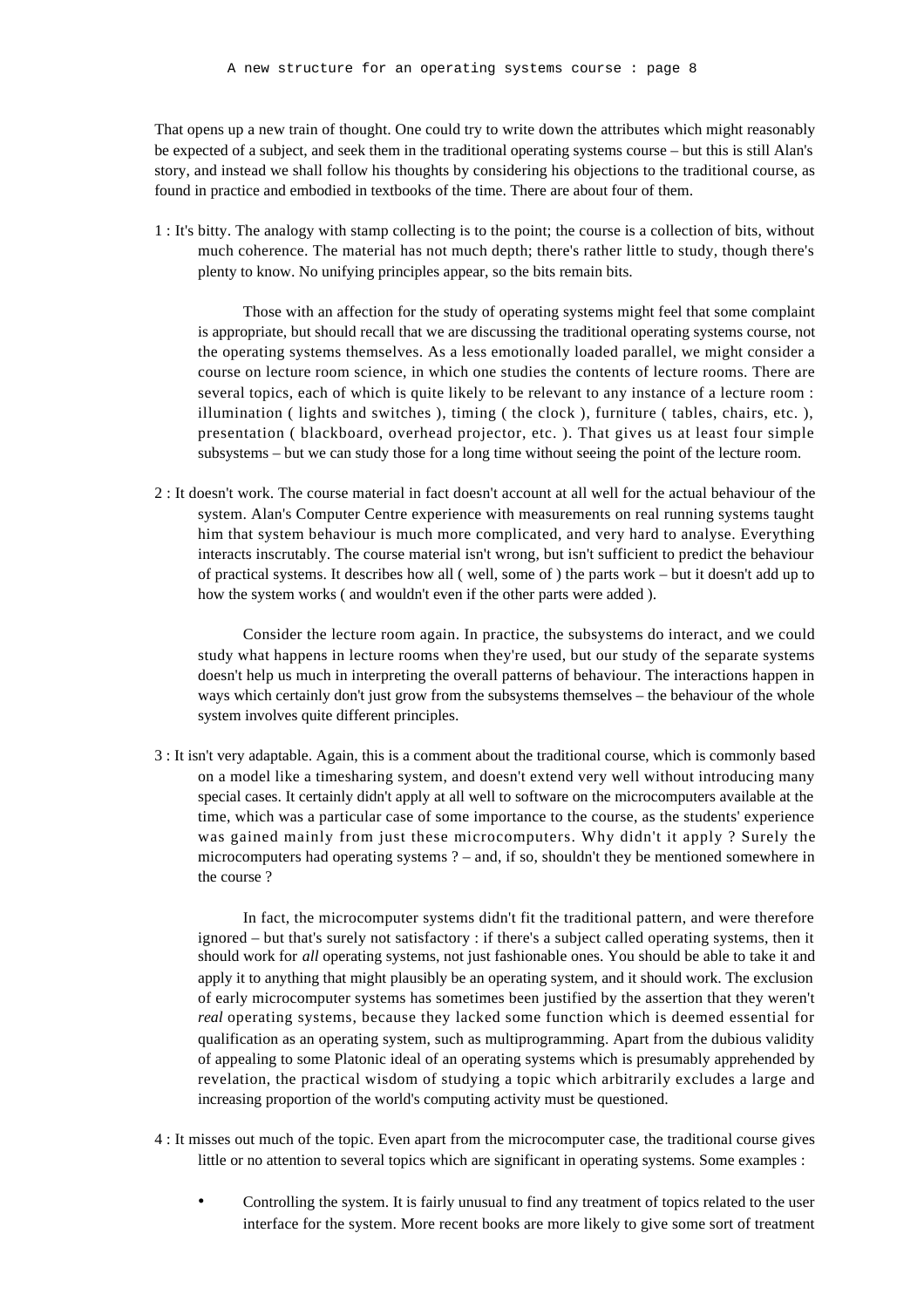to the topic, particularly now that graphical interfaces are common, but it remains superficial; in earlier texts, even the admission that there was a command language or some system component which interpreted it is rare indeed.

- How to get the system going. The course deals with phenomena observed in running systems, but not how to get them into that state. Topics such as system configuration and cold start procedures are rarely mentioned.
- How the disc is used for different purposes. In most practical systems even microcomputer systems, starting rather early in their development – different parts of the available disc space are used for different purposes. The disc is used for filing, message buffering, cold-start sequences, virtual memory, and other purposes; whole disc partitions are used to contain different operating systems. There is more involved than the question of disc space allocation which might be the only topic discussed in early textbooks, and quite a lot of it has significant impact on practical use of the computer systems.
- Using devices. This is a notable omission. It might be the consequence of the early attitude that devices were at once so complicated to drive, so private, and so different from each other that there was little or no chance of presenting a unified treatment of devices as a class. Tanenbaum makes the point well in 1987 ( note, after Alan started worrying ) in the preface to his textbook<sup>5</sup>: "Most books and courses devote an enormous amount of time to scheduling algorithms, for example, which in practice are usually less than a page of code, while completely ignoring I/O, which is often 30 percent of the system, or more".
- Accounting. This topic is hardly mentioned in any textbook or syllabus we know, though it can have significant effects on system design and implementation.

If those accusations are true, we think that it is fair to suggest that the course falls short of what we'd expect of a "subject". One would hope that a topic worthy of study at university level would have enough content to permit the development of a coherent and effective treatment in terms which would apply over a wide range of circumstances. Incomplete coverage is less important, and could even be seen as desirable; one could argue that there should be more to say about a subject of reasonable stature than could be said in a single lecture course. At the same time, one would expect that the first lecture course on the subject would introduce the main features, and none of the items listed in the fourth point above is an obscure byway of operating systems.

It's true that some of the points made in our list beg the question, because so far we haven't defined what we mean by the title "operating systems". Indeed, that's one of the problems, and we shall discuss it later. For the moment, though, just consider what you buy when you buy an operating system; it will include many bits and pieces – such as those we've listed – which aren't mentioned in many of the standard books. If they aren't part of the operating system, why do you buy them ? If they are included in your operating system, do you complain about misleading product descriptions ? Well, perhaps you do, but not because your system includes a user interface or a bootstrap sequence.

We conclude that, no, it isn't a subject. It has some of the characteristics of a telephone directory : a big cast, but no plot. In terms of analogies with science subjects, there is little development of basic themes; instead, we find lots of bits, without much coherence. One might discern a resemblance to descriptive botany, before genertic theory and cell biology provided a sound foundation for development. ( An analogy with engineering subjects might be more appropriate, but we are less well equipped to comment on that. We would expect similar comments to remain valid. )

Can it be made into a subject ? We believe that it can. To do so, it is necessary to identify some sort of deeper structure which provides a framework for the material of interest, and on which a systematic treatment of the topic can be based. Alan has presented the argument in more detail<sup>6</sup>. He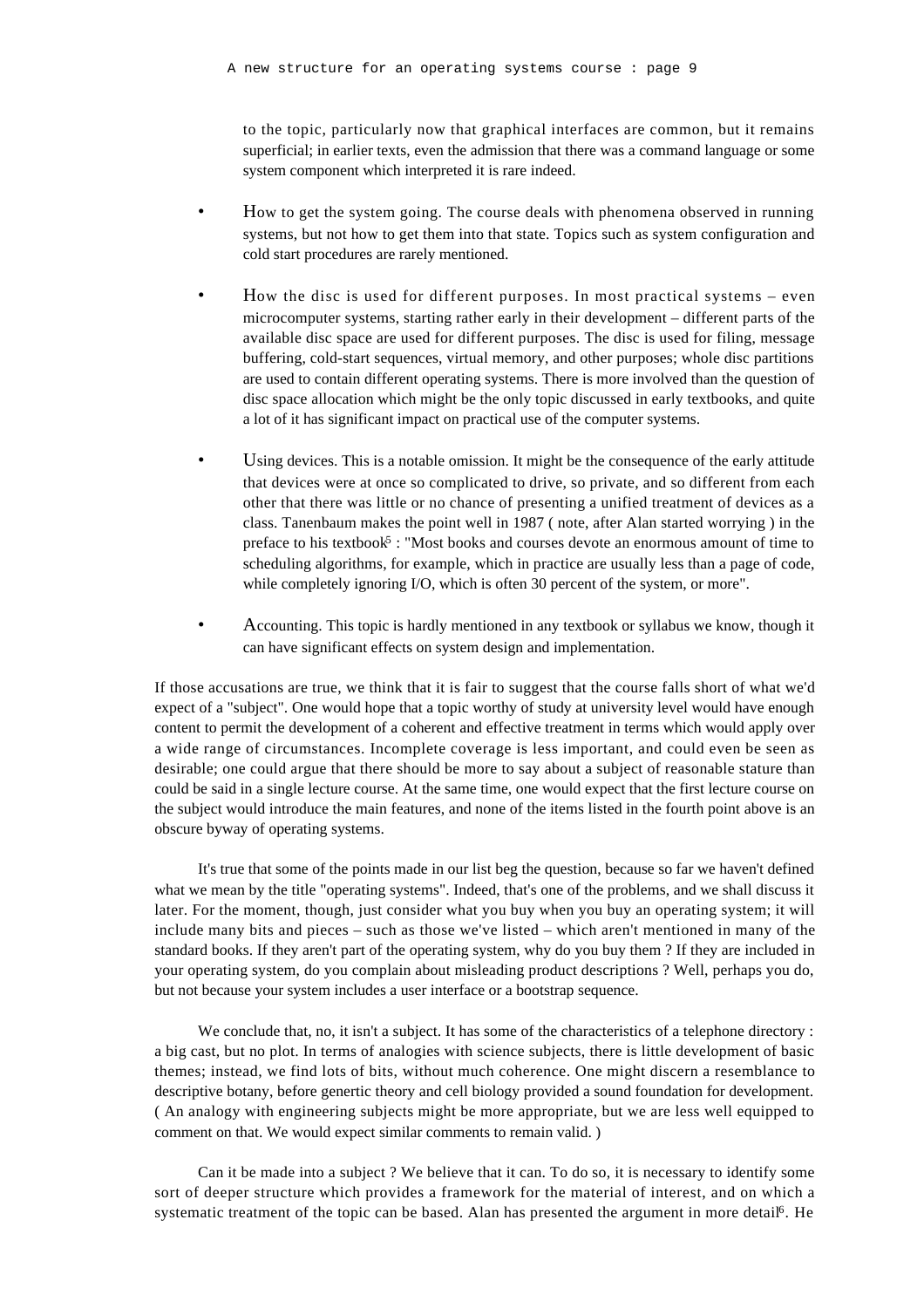concludes that in a natural science it is appropriate to begin by studying phenomena, but the equivalent for a discipline built round an artefact is to study the design process.

Where is the deeper structure for operating systems ? If we accept Alan's argument ( we do, but accept that there could be some bias ), then it's much more likely to be associated with the purposeful manufacture of computing systems to satisfy known purposes than with the inherent nature of the components as in the natural sciences. We won't get there by studying the bits; rather, the conclusion points to an approach based on design. The purpose of the artefact is first determined, then structures necessary to achieve this purpose identified, and analysed step by step until implementation techniques are found. This view allies computing with engineering rather than science, but that isn't a big surprise.

Can we test the idea on another example ? Yes, we can, though with an element of contrivance. Recall our brief comments on "lecture room science"; that's an example of studying an artefact. Does the principle work ? Yes, it does. If instead of probing the nature of the lighting, furniture, and other attributes we consider what facilities are required in the context of a lecture, we begin to see much more clearly why the components are as they are, and how the whole functions together.

This argument falls far short of a logical proof, but we find it persuasive. More to the point, Alan found it persuasive when he reviewed his position towards the end of 1985 and the unedifying first year of his operating systems course. He did not then see it quite as we do now, in hindsight, but the nucleus of the idea was there. It implied that the academic presentation of computing could perhaps be better done using a different model. In particular, the argument applied to operating systems, with the possibility of leading to a course with a real cohesive structure of some depth.

There remained only a few questions. The first, and most important, was : what was he going to do about it ? Others followed; for example, what sort of operating systems course did he want ? What should go into it, and how should it be presented ? These took some time to work through, but led eventually to the course as it is today.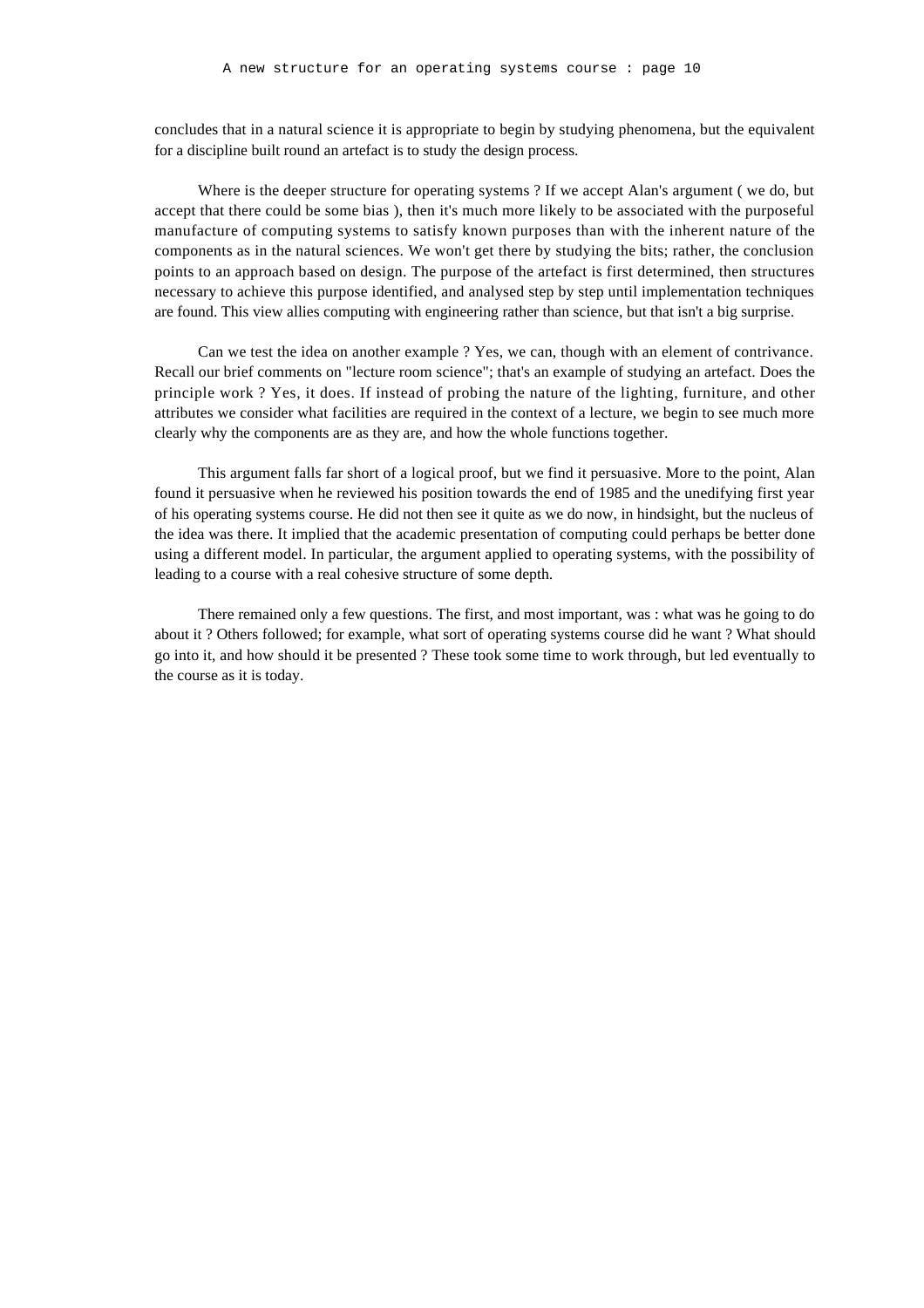## CHAPTER 2

## WHAT PROBLEM ? – THE TRADITIONAL COURSE

In the previous chapter, we introduced a mythical being called The Traditional Course, and undertook to give evidence that the myth had some connection with reality. It did not seem appropriate to do so before the previous chapter, as we had not then explained our interest in the topic; equally, we can hardly defer it until after the next chapter, as within that chapter we have much to say ( not quite all uncomplimentary ) about the traditional course. Despite its interruption of the narrative at an exciting point, therefore, this seems to be the best place for our justification.

#### WHERE TO FIND THE TRADITIONAL COURSE.

There are several possible sources of information to which we might look in order to find out how people organise courses on operating systems.

Perhaps the most obvious source is published syllabi for the courses. These are not hard to find in print, and very easy to find through the internet. We did not avail ourselves of this wealth of information for two half-reasons. First, unless a syllabus is augmented with a significant amount of discussion ( and few are ), it gives you little more than a list of topics. We wanted to be able to find out rather more of how the topics were linked together. Second, we know from experience that a published syllabus does not always coincide with what actually happens in the course. While neither of these comments would necessarily apply to any particular syllabus, the collective possibility of uncertainty and unreliability was not what we wanted.

Perhaps the least obvious source is the course examination and test papers. We didn't even try that one, but it is noteworthy because Alan tried it as a way of finding out what had been presented in the course he inherited. The argument is that the examinations would be so constructed as to test those points which the lecturer considered important; in practice, it didn't work because apart from the final examination no useful relics could be found.

Perhaps the second most obvious source is textbooks. They serve our purpose very well; they include a selection of topics, and plenty of discussion which we might hope would lay bare the links between the topics and the reasons for the organisation chosen. They are also readily available, with specimens covering the last twenty or more years, which should be sufficient to show up any systematic change over time. This was our choice of source material. All in all, we looked at fifteen books. The criterion for selection was the presence of a copy of the book on our bookshelves, and therefore represents mainly the enthusiasm of publishers' representatives for sales to our operating systems students. We'd have used a more respectable criterion if we'd thought of one. They ranged from the classic Brinch Hansen text through to a comparatively recent offering from Silberschatz and Galvin. The full list appears on the next page.

#### COMPARING THE COURSES.

We have two reasons for wishing to compare the courses in our sample. First, we would like to compare those we have gleaned from other people's work, both to find out whether our belief in an identifiable "traditional course" is tenable, and, if there is such a course, to discover its construction. Our second reason is that we wish eventually to compare our own course with the other examples.

How do we wish to compare the courses ? Our real concern is with the course structure, but that is not an easy attribute to formalise, let alone compare. Instead, we compare the order of course topics, arguing that, while the relationship between topic order and structure is far from uniquely defined, some relationship will certainly exist. We were also undoubtedly influenced by the knowledge that our own change of course structure induced a change in the topic order that was both dramatic and easy to interpret; we hoped that other differences would also show up clearly.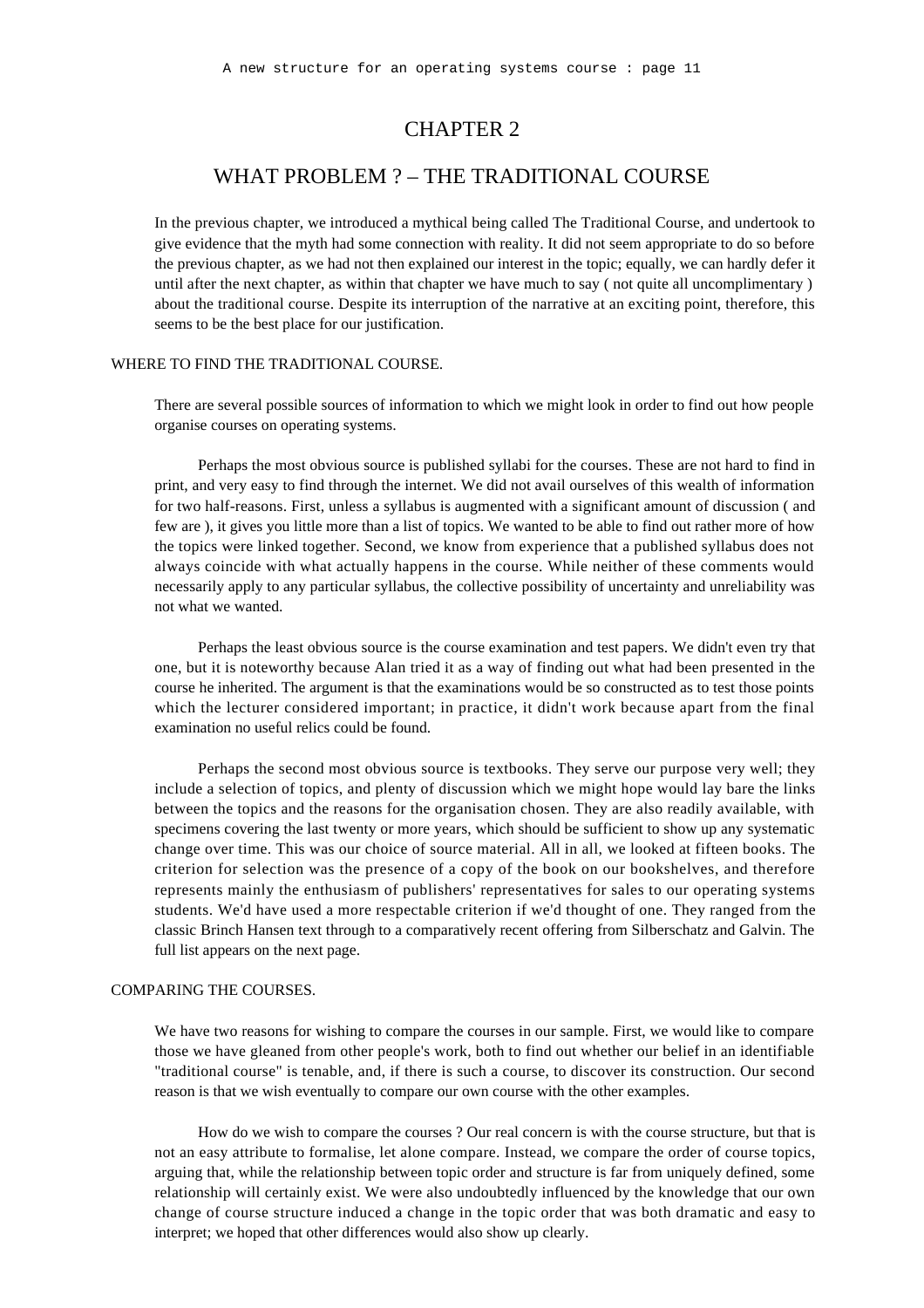| Per Brinch Hansen                                              | <b>Operating System Principles</b>                      | Prentice-Hall, 1973                   |
|----------------------------------------------------------------|---------------------------------------------------------|---------------------------------------|
| Stuart E. Madnick,<br>John J. Donovan                          | <b>Operating Systems</b>                                | McGraw-Hill 1974                      |
| A.M. Lister                                                    | <b>Fundamentals of Operating</b><br>Systems             | Macmillan, 1979<br>(2nd edition)      |
| Colin J. Theaker,<br><b>Graham R. Brookes</b>                  | A Practical Course on<br><b>Operating Systems</b>       | Macmillan, 1983                       |
| Mamoru Maekawa,<br>Arthur E. Oldehoeft,<br>Rodney R. Oldehoeft | <b>Operating Systems - Advanced</b><br>Concepts         | Benjamin/Cummings, 1987               |
| William S. Davis                                               | Operating Systems $-A$<br>Systematic View               | Addison-Wesley, 1987<br>(3rd edition) |
| Andrew S. Tanenbaum                                            | <b>Operating Systems - Design</b><br>and Implementation | Prentice-Hall, 1987                   |
| Malcolm G. Lane,<br>James D. Mooney                            | A Practical Approach to<br><b>Operating Systems</b>     | Boyd & Fraser, 1988                   |
| Raphael A. Finkel                                              | An Operating Systems Vade<br>Mecum                      | Prentice Hall, 1988<br>(2nd edition)  |
| H.M. Deitel                                                    | <b>Operating Systems</b>                                | Addison-Wesley, 1990<br>(2nd edition) |
| Ida M. Flynn,<br><b>Ann McIver McHoes</b>                      | <b>Understanding Operating</b><br>Systems               | Brooks/Cole, 1991                     |
| Milan Milenkovic                                               | <b>Operating Systems - Concepts</b><br>and Design       | McGraw-Hill, 1992<br>(2nd edition)    |
| Andrew S. Tanenbaum                                            | <b>Modern Operating Systems</b>                         | Prentice Hall, 1992                   |
| William A. Shay                                                | Introduction to Operating<br>Systems                    | HarperCollins, 1993                   |
| Abraham Silberschatz,<br>Peter B. Galvin                       | <b>Operating System Concepts</b>                        | Addison-Wesley, 1994<br>(4th edition) |

The next requirement is fairly obvious : if we want to compare the order of topics we must decide on a list of topics to compare. It turns out that, though the requirement might be obvious, satisfying it is not straightforward. It is tempting simply to take the list of topics from our own course, which will certainly cater for our second reason for comparison, and which is certainly canonical enough for us. We have ( properly ) resisted the temptation, because most operating systems texts miss out sections of our course, so the list does not cater at all well for the first reason for comparison. We must therefore derive our list from the existing literature. The choice is difficult because of the very uneven levels of treatment accorded by the different authors to the topics which they deem appropriate to include in their books.

Some topics are relatively clear cut and are covered somewhere in all the texts. A good example is memory management, which is covered in a variety of ways. Other topics seldom occur; an example is system optimization, which nevertheless makes up a large section in some texts. As we pointed out earlier, some topics, such as devices, have been ignored because they are messy. Other topics naturally do not occur in the early textbooks as they weren't significant at the time of publication; a noteworthy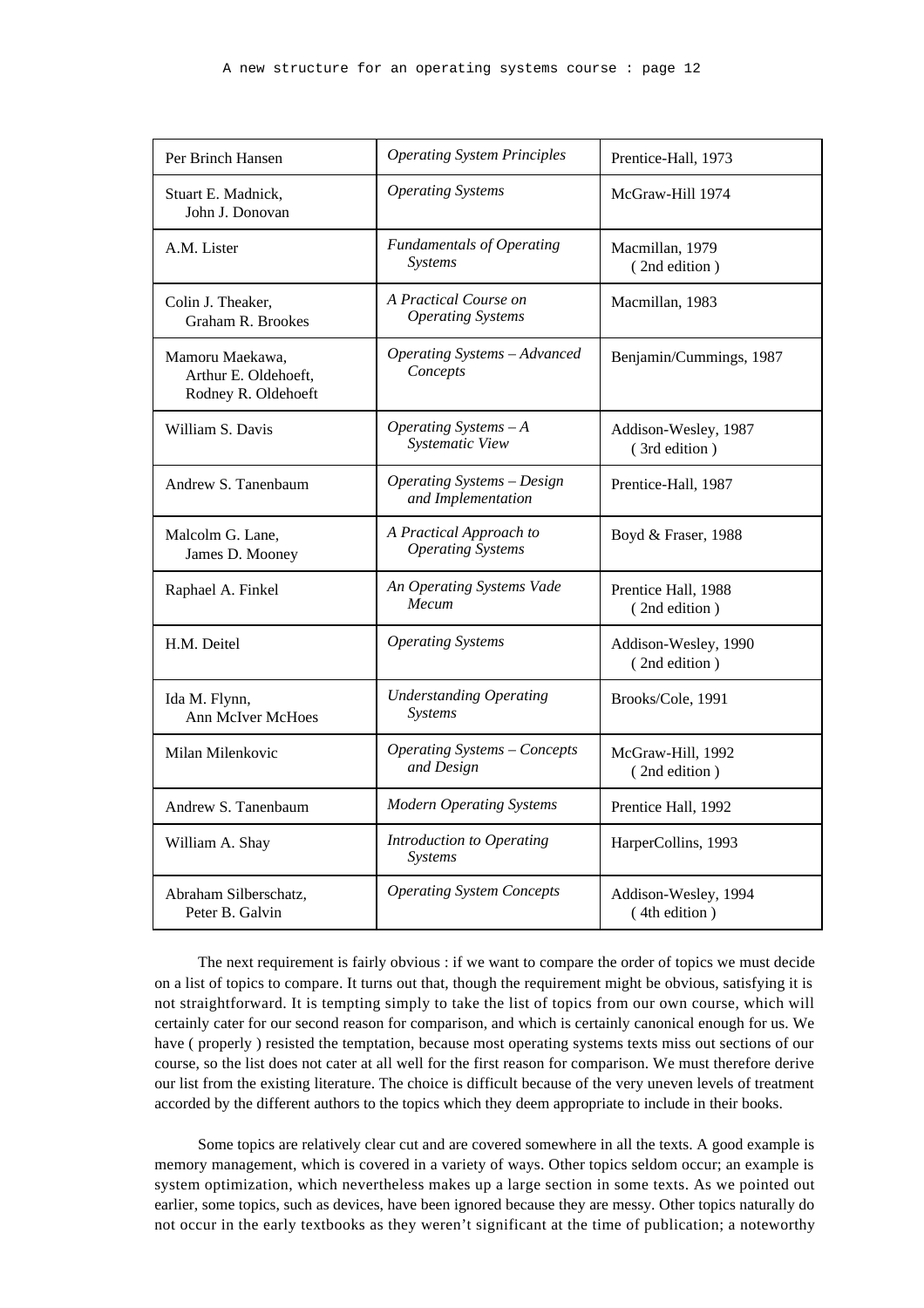example is distributed operating systems. It is interesting to follow the development of the treatment of distributed systems through the textbooks as it moves from being an afterthought to an essential part of modern systems.

Other topics might be treated more than once as the author explores their involvement in different contexts. This phenomenon is not uncommon in treatments of ( again ) distributed systems, with a topic appearing once in the context of simple systems early on in the book, and then again much later when discussing distributed systems. This is slowly changing as distributed systems become accepted as normal operating systems rather than exotic variations.

The amount of space devoted to each topic varies considerably across the books. The number of pages ranges from a handful to several chapters. For example, memory management is sometimes split over several chapters, while other topics might receive anything from a paragraph ( or even nothing at all ) to a chapter in different texts. We have not taken explicit note of this factor, even though it presumably reflects at least in part the authors' judgments of the importance of the topics concerned. A topic might be omitted from an early book simply because it hadn't been invented; in other cases, the level of treatment might be determined by an author's perception of the definition of an operating system rather than the significance of the topic itself. Instead, we have sought a selection of topics which appear in at least a few of the books, and which together give a thorough coverage of all the material.

In the end we decided on twelve different topic areas which seem to cover almost all information in all the text books : operating system concepts and history, processes, scheduling, concurrency, memory management, deadlock, input-output and devices, file management, multiprocessing and distributed systems, protection and security, optimization and modelling, and user interface and job control. As we suggested above, these topics certainly don't represent equal percentages of the books.

It would be possible to discuss the different orders of topics in the various textbooks by a series of pairwise comparisons, but it would be difficult to discern any broad patterns in the results. An alternative, offering some prospect of a more uniform treatment, is to choose a canonical ordering and gauge each of the courses against that. A potential difficulty with this method is that the usefulness of the results depends rather strongly on the quality of the canonical ordering chosen. If this is quite arbitrary, the results of the individual comparisons will be equally arbitrary, and it will be hard to identify significant features. At the other extreme, if we had access to an order which we had reason to believe was ideal, then each comparison would highlight every departure from the ideal and would be very informative.

In practice, we cannot attain the ideal ( while we know that our own ordering should be the ideal, we are not sufficiently arrogant to expect anyone else to agree ), so we had to find some way to define an order which had sufficient significance for the comparisons to be illuminating. We therefore based our comparisons on the "average order" of the topics in the textbooks; as there was not a wide divergence from a fairly common pattern, we would expect most individual cases to follow the average more or less closely, so that any real curiosities would become quite clear as deviations from the common pattern.

We worked out our "average order" by trying to determine how far into the total list of topics covered by a book each particular topic occurred. The first topic covered was given a value of 0% and the last topic was given a value of 100%. We averaged each topic's position over all of the books ( which is a strange thing to do ), and sorted according to the averages to get our canonical ordering. Overall, as we had expected, there was a good degree of conformity. Most books were based on an ordering not too different from that of our operating systems course many years ago.

This procedure resulted in a plausible order with only one serious anomaly; it was impossible to place the user interface topic in any really sensible position. Of the five texts which included it, two had it at the end and two near the beginning, putting it on average somewhere near the middle, but only one of the fifteen texts actually included it somewhere near the middle. We have therefore arbitrarily placed it at the end of the order in the comments presented below, and omitted it from the diagrams because we couldn't work out where to put it.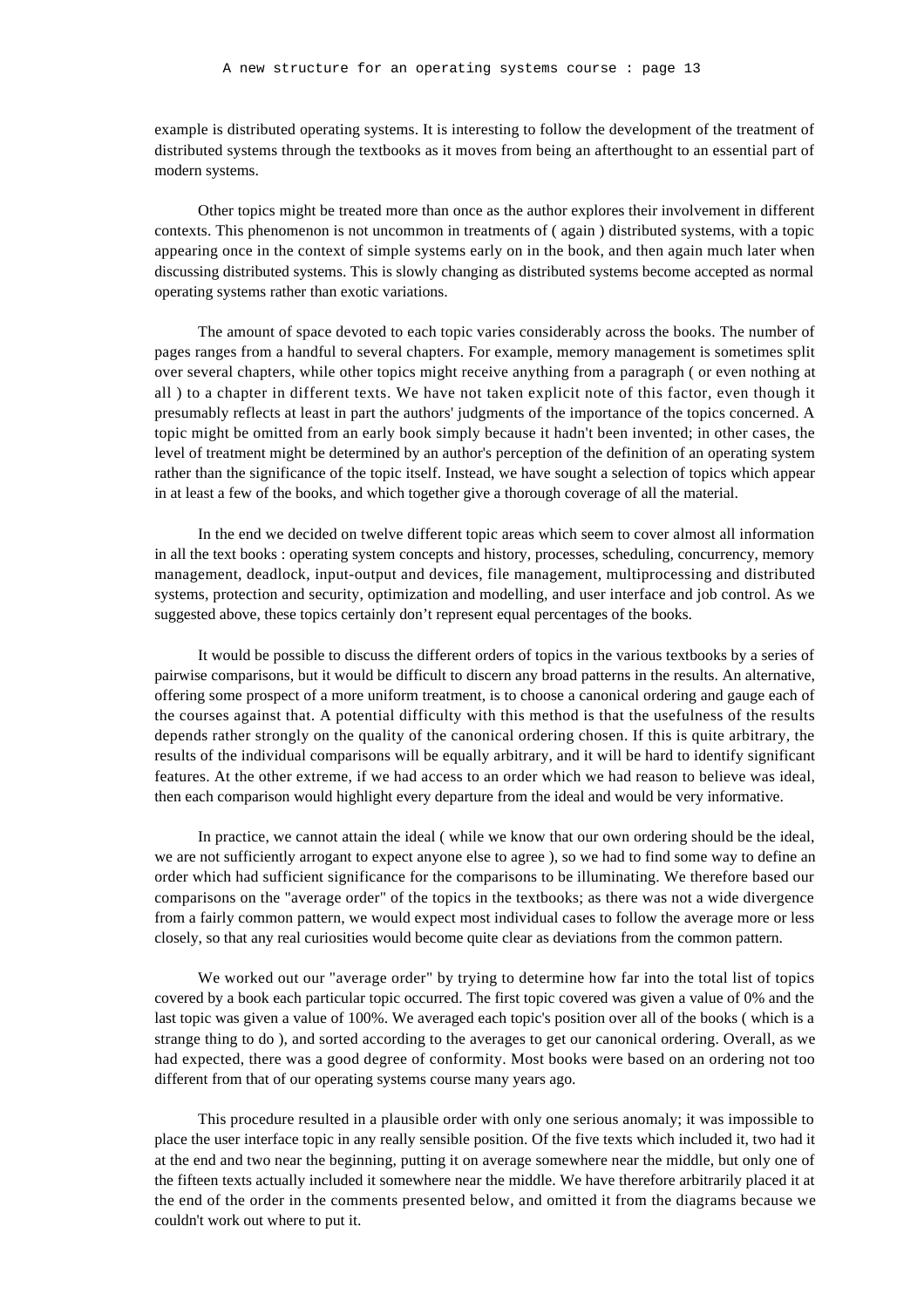We have chosen to display the results as a set of graphs, one for each text, in which the actual order of each topic is plotted against the canonical order. Absent topics are not marked; we have used bar charts because they produce recognisable shapes. For a text which followed the canonical order precisely the resulting graph would be a sequence of bars of increasing heights, so any deviation from such a line marks a corresponding deviation from canonical order. ( This form of display is as clear as we can get it. Experiments with three-dimensional presentations were unconvincing, as it was difficult to identify the results for different texts. )



**Galvin**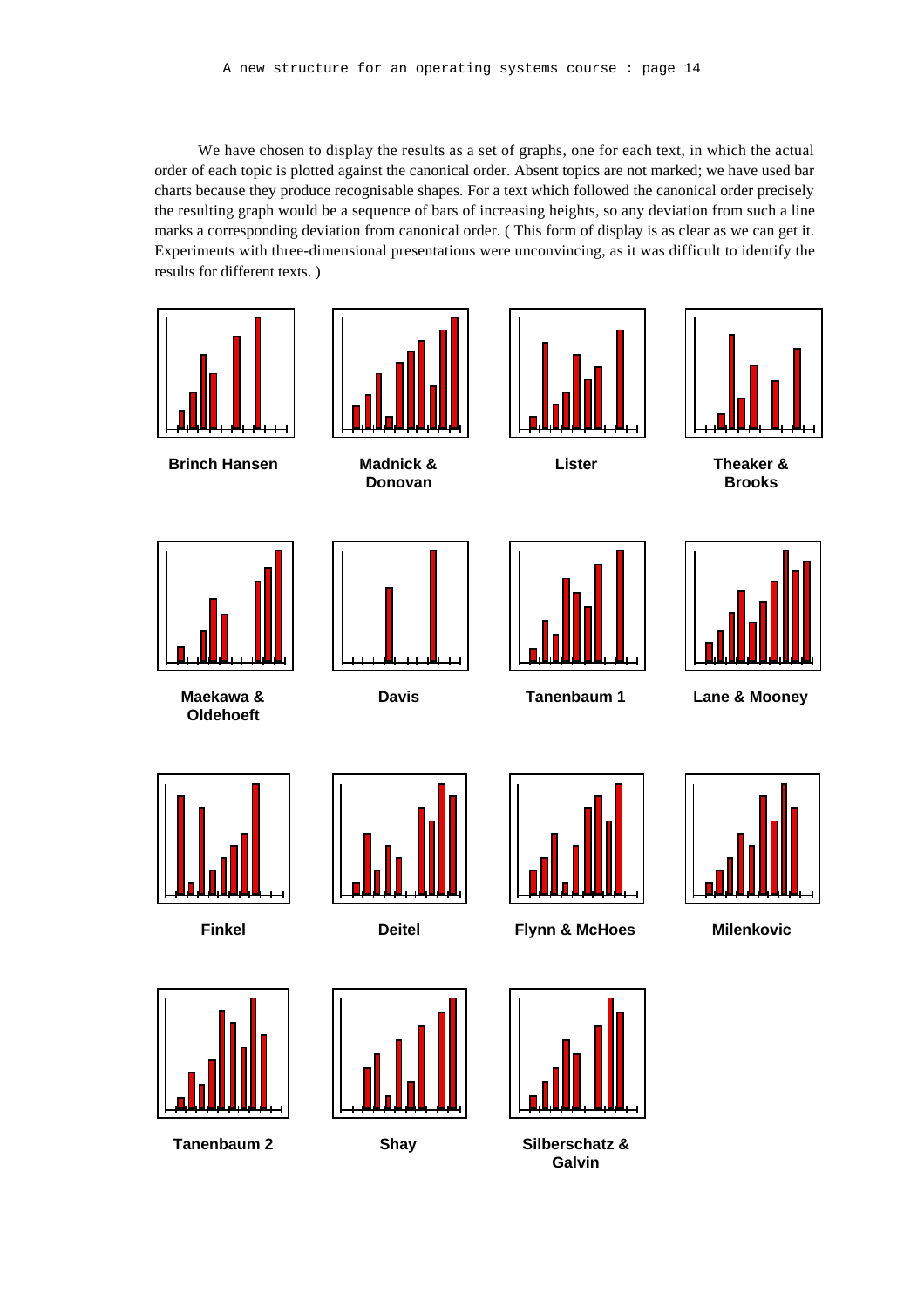## NOTES ON THE TOPICS.

| Topic                                       | Mean<br>position | How<br>many | <b>Notes</b>                                                                                                                                                                                                                                                                                                                                                                                                                                                                                                                                                                                   |
|---------------------------------------------|------------------|-------------|------------------------------------------------------------------------------------------------------------------------------------------------------------------------------------------------------------------------------------------------------------------------------------------------------------------------------------------------------------------------------------------------------------------------------------------------------------------------------------------------------------------------------------------------------------------------------------------------|
| Operating system<br>concepts and<br>history | 1                | 15          | All text books have a section covering topics such as<br>operating system concepts and the history of operating<br>systems. If either of these sections is omitted, the other is<br>present and contains the omitted material. The presentation<br>can be seen as giving an overview of what is to come or as<br>necessary glue to coordinate the separate but mutually<br>dependent topics which make up the subject. For example,<br>you can't understand memory management until you<br>understand processes and you can't understand processes,<br>until you understand memory management. |
|                                             |                  |             | Some texts devote a large section to an introduction on<br>machine architecture and organisation as a foundation for<br>the rest of the book. We have included such sections under<br>this heading.                                                                                                                                                                                                                                                                                                                                                                                            |
| Processes                                   | 2.9              | 10          | Most books have an early section or chapter on processes and<br>their properties. In some books, process states aren't<br>discussed explicitly, but the word and the concept are used<br>as though it can be assumed that readers understand what<br>is being talked about. Some authors, such as Davis, only<br>mention these things in case study chapters. The one<br>author who discusses processes late is Finkel. By this stage<br>of his text readers have already looked at the problems of<br>concurrency and are assumed to have a grasp of what<br>processes are.                   |
| Scheduling and<br>Concurrency               | $\overline{4}$   | 14          | These topics are so closely linked that we have merged them<br>into one. Low-level and mid-level scheduling and the<br>problems involved with concurrency alternate places in the<br>books. Just over half the texts discuss scheduling before<br>concurrency, but almost all books discuss one or the other<br>directly after talking about processes.                                                                                                                                                                                                                                        |
| Memory<br>Management                        | 4.3              | 15          | Usually this topic comes after the discussion of processes,<br>though in three texts memory management appears very<br>early.                                                                                                                                                                                                                                                                                                                                                                                                                                                                  |
| Deadlock                                    | 5                | 11          | Deadlock (or deadlocks as it is in many early texts) appears<br>in all text books. Some books devote an entire chapter to it<br>whereas in others it is only a few pages interspersed with<br>the chapters on concurrency. Usually this is associated<br>with concurrency (which seems sensible enough) but not<br>always.                                                                                                                                                                                                                                                                     |
| Input-Output and<br>Devices                 | 6.1              | 9           | Only nine of the fifteen texts had identifiable sections on<br>dealing with devices or input and output on anything<br>except disk devices. When it did occur it was always either<br>in the middle or towards the end of the topics, except in<br>Shay's text.                                                                                                                                                                                                                                                                                                                                |
| File Management                             | 6.8              | 12          | Next comes file management. In all texts where both file<br>management and memory management were mentioned,<br>memory management came first.                                                                                                                                                                                                                                                                                                                                                                                                                                                  |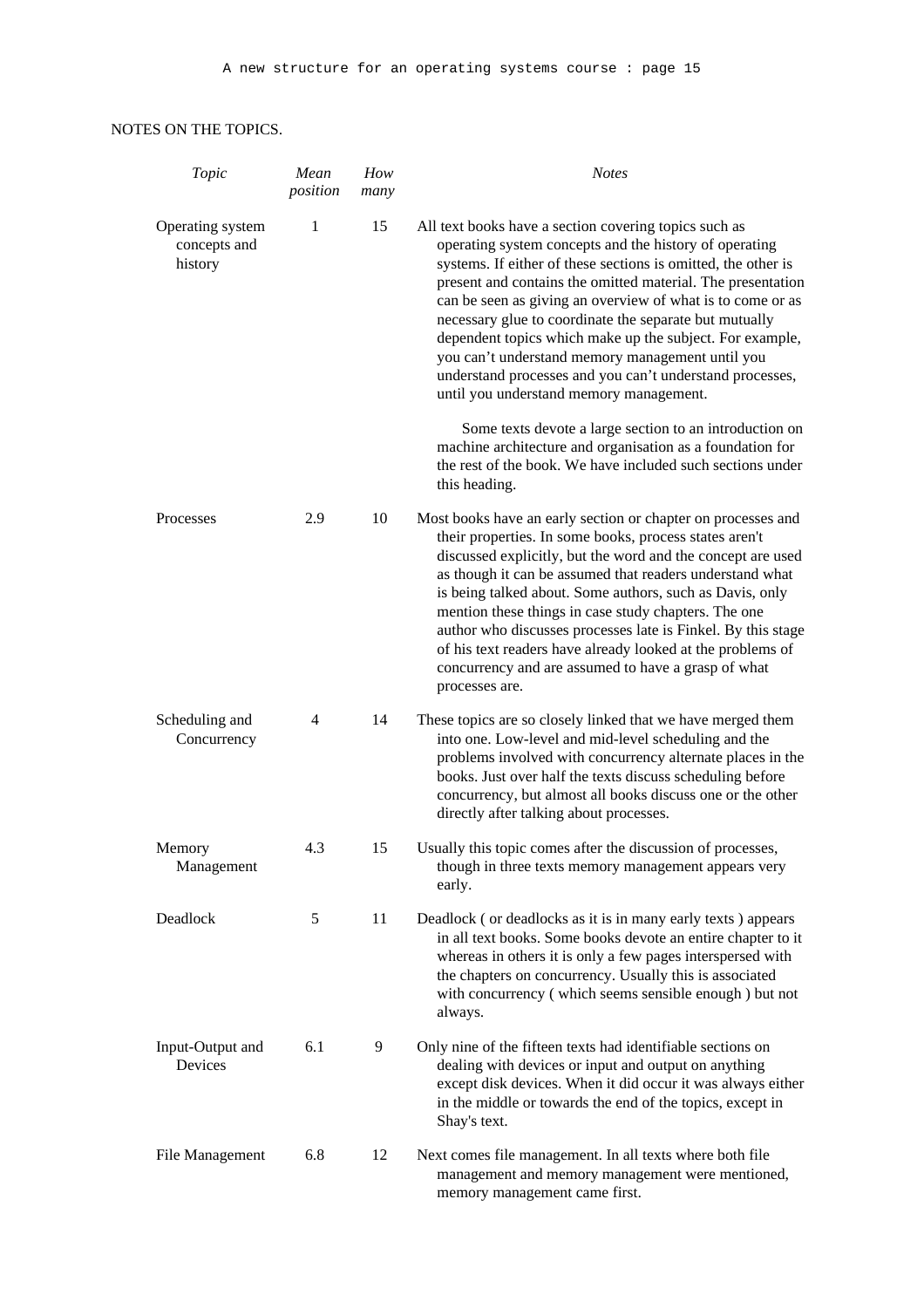| Multiprocessing<br>and<br>Distributed<br><b>Systems</b> | 7.7 | 10 | Distributed systems play an increasingly important section in<br>more recent texts, but they are almost always discussed<br>after all of the usual topics.                                                                                                                                                                                                                                 |
|---------------------------------------------------------|-----|----|--------------------------------------------------------------------------------------------------------------------------------------------------------------------------------------------------------------------------------------------------------------------------------------------------------------------------------------------------------------------------------------------|
| Protection and<br>Security                              | 8   | 13 | As in the design of many operating systems, the topics of<br>protection and security seem to be add-ons to most texts in<br>the sense that the topic always appears near the end. The<br>closest many of the texts get to discussing security is file<br>access control.                                                                                                                   |
| Optimization and<br>Modelling                           | 8.8 | 5  | The few texts which include one or both of these topics<br>mention them near the end.                                                                                                                                                                                                                                                                                                      |
| User Interface<br>and Job<br>Control                    | 5.8 | 5  | As we mentioned before, most new texts ignore this area<br>which many earlier texts saw as part of operating systems.<br>Either an early or a late placement is understandable.<br>Under our scheme it has to come at the beginning because<br>we are starting with the user. Under a more traditional<br>approach it comes near the end after the discussion of the<br>underlying system. |

#### NOTES ON THE TEXTS.

Per Brinch Hansen : *Operating System Principles* ( Prentice-Hall, 1973 ) :

( This is the book that started it all for Alan, though not the first operating systems text to be written. ) The most intriguing feature of this book is the lack of a formal discussion of input-output and file systems; they are mentioned, but only in passing. There is a short chapter on resource protection with the warning, "The protection problem is not well-understood at the moment." The two categories of protection briefly discussed are type checking and process level access control.

There is a case study of the RC-4000 system.

Stuart E. Madnick, John J. Donovan : *Operating Systems* ( McGraw-Hill, 1974 ) :

Madnick and Donovan present what they call a framework for the study of operating systems. They believe that the concept of a resource manager provides the structure they need. This doesn't help them choose the order in which topics are studied but it does provide them with a way of approaching each section of the subject. They start by describing how interrupt processing and input-output are handled on an IBM 370 in an attempt to provide a view of the hardware capabilities on which the operating system can be built. This is followed by a chapter on memory management before processor ( not process ) management. The rest of the treatment is conventional and includes a discussion of multiprocessor systems in the processor management chapter. They have a chapter on Interdependencies which illustrates the fact that different sections of an operating system affect each other in ways which a separate discussion of each section does not reveal.

Case studies : a simple example system with complete source code, IBM 360/370 family, CTSS, MULTICS, VM 370

A.M. Lister : *Fundamentals of Operating Systems* ( Macmillan, 2nd edition, 1979 ) :

Lister explicitly declares that he is working from the bottom up. This is because he bases his text around a paper operating system and he designs this as the book progresses. Because of this the ordering of the chapters is very conventional with one interesting exception. He postpones any discussion of resource allocation until the basic system is up and running. As scheduling algorithms are crucial for questions of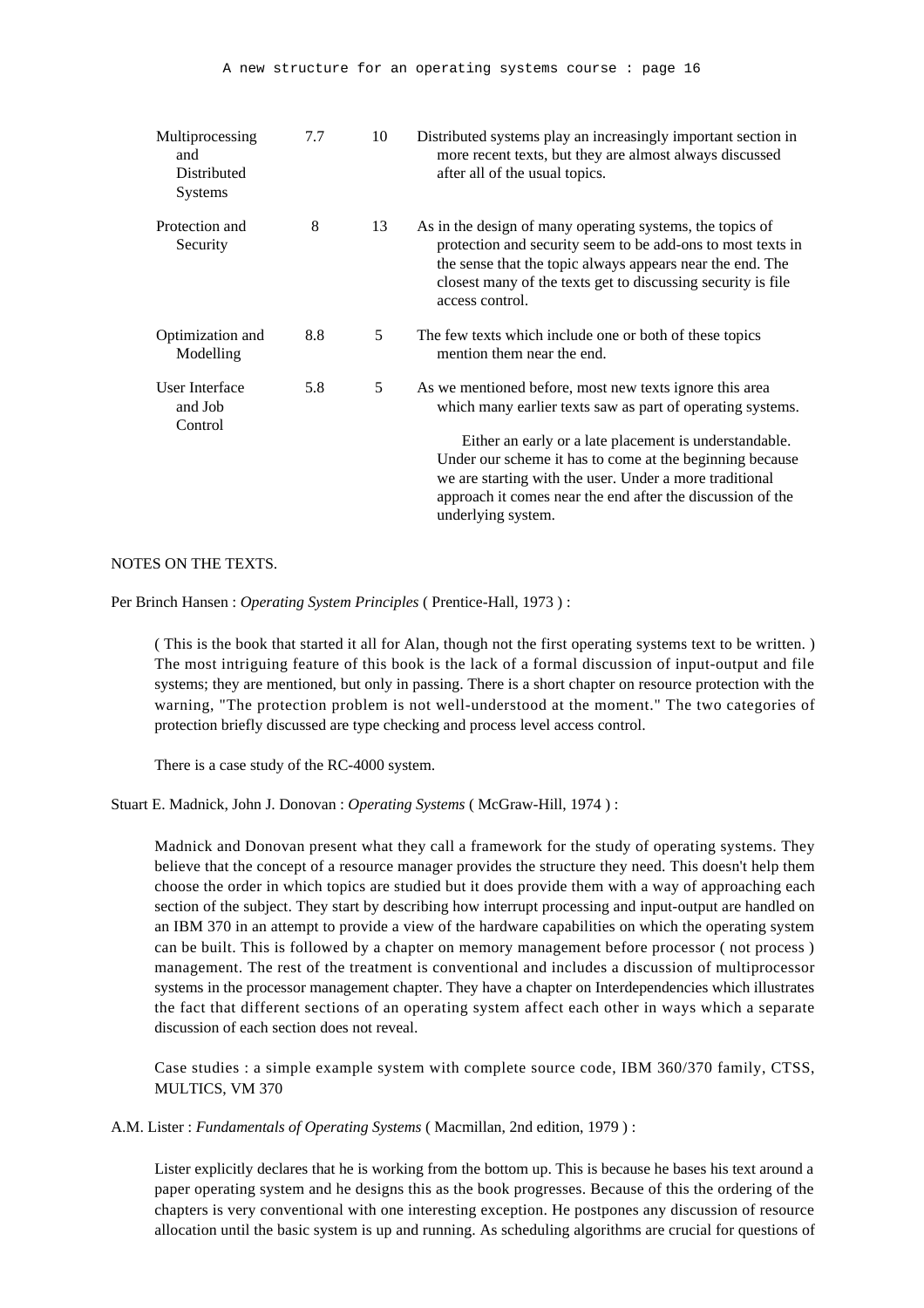resource allocation this means they don't follow his discussion of processes and appear very late. They also appear very late in our ordering. This is one of the five books with a section on the user interface or job control. Discussion of this is kept until the end because of the bottom-up development.

Colin J. Theaker and Graham R. Brookes : *A Practical Course on Operating Systems* ( Macmillan, 1983 ) :

The book by Theaker and Brookes is the first of our books which doesn't have a section ( or subsection ) which describes processes. They are talked about, especially in the late chapter on concurrency, but the reader is expected to have knowledge of what they are. At the end of the book they include a chapter on job control systems.

Mamoru Maekawa, Arthur E. Oldehoeft, Rodney R. Oldehoeft : *Operating Systems – Advanced Concepts* ( Benjamin/Cummings, 1987 ) :

Intended as a follow-up textbook to an introductory course in operating systems, this book only briefly touches on processes but spends more than half its pages discussing concurrency and deadlock, including the distributed versions of these problems. The areas of file systems, devices and input-output are missing in this text except as they relate to problems of concurrency. There are discussions of virtual memory, security and queuing models.

William S. Davis : *Operating Systems – A Systematic View* (Addison-Wesley, 3rd edition, 1987) :

As Davis states in his preface, "This is not a theoretical text". The book is constructed around case studies of MS-DOS, UNIX, IBM DOS/VSE, and IBM System/370, from a user's perspective. This means there is a large section on job control languages. Apart from introductory sections on operating system concepts and closing sections on distributed and database systems all other topics are covered from within the case studies.

Andrew S. Tanenbaum : *Operating Systems – Design and Implementation* ( Prentice-Hall, 1987 ) :

Tanenbaum wanted to save students from a theoretical operating system course, so this text is based closely on Minix, the UNIX look-alike operating system and its implementation. Other factors we would like to see included in operating systems courses, such as the user interface and distributed systems, are almost completely ignored. In Chapter 1, we noted his comment on the relative importance of scheduling and input-output in operating systems.

Malcolm G. Lane, James D. Mooney : *A Practical Approach to Operating Systems* ( Boyd & Fraser, 1988 ) :

This was the textbook we used, while it was still in print. After the obligatory introduction and history chapters there is a chapter on the overall design and structure of operating systems before a whole chapter devoted to the user interface, which, according to our analysis, is in the correct position. As with most texts, processes are then looked at in detail including states, scheduling, and deadlock, followed by inputoutput, memory management, and file management. The authors' style is to cover large amounts of ground, including topics that seldom get mentioned elsewhere or which normally appear as issues when discussing other subjects. In this category would go their chapter on error management. This is part of a sequence of chapters including reliability and security. Following chapters include performance analysis, standards and distributed systems.

Raphael A. Finkel : *An Operating Systems Vade Mecum* ( Prentice Hall, 2nd edition, 1988 ) :

Finkel tries to organise the subject under two principles, the resource principle and the beautification principle. Beautification means hiding details of the underlying layers of the system. He starts by discussing scheduling and leaves concurrency and process construction and communication until near the end. Deadlock and other resource allocation problems are discussed before concurrency. There is a chapter on the user interface.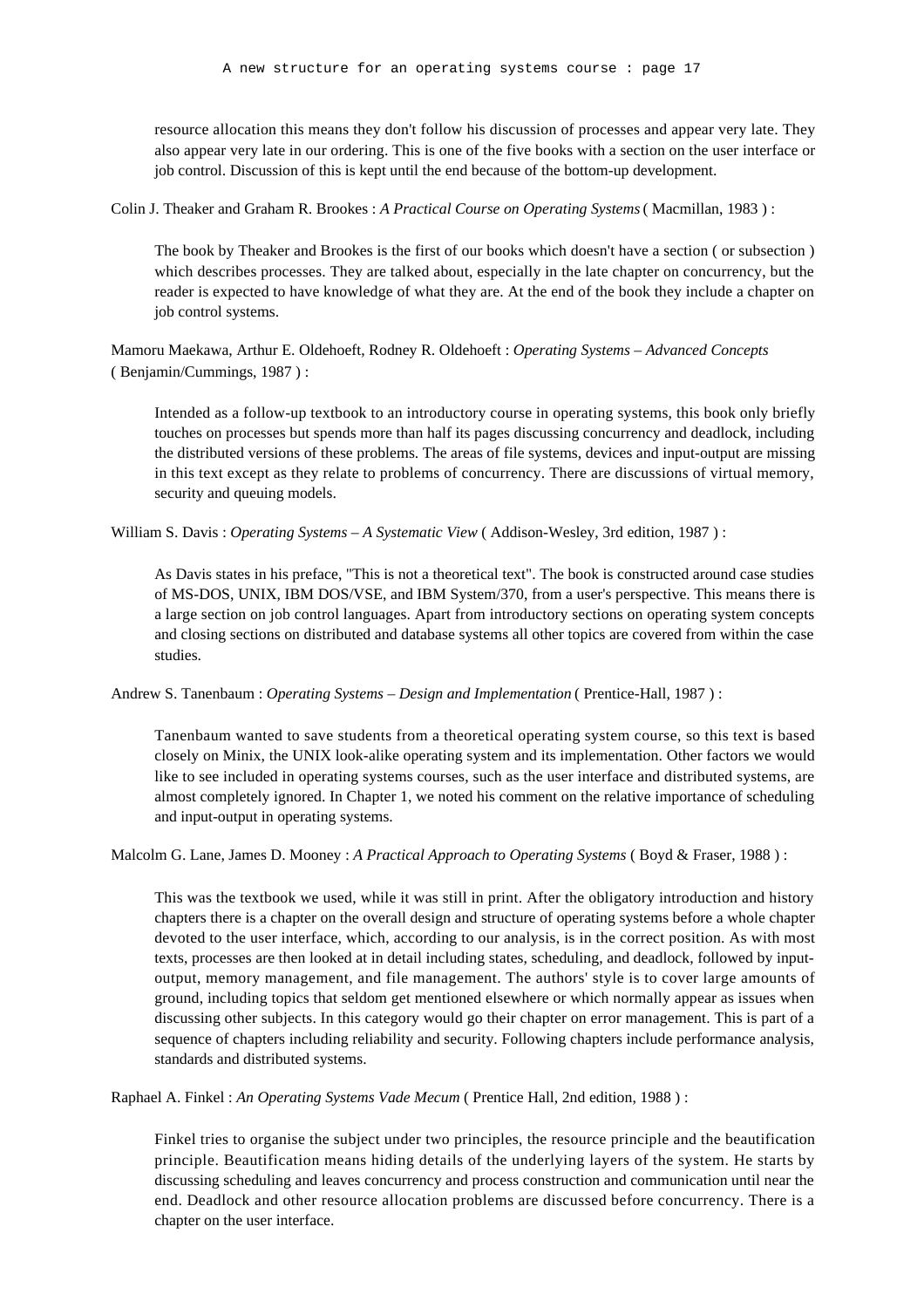H.M. Deitel, Operating Systems ( Addison-Wesley, 2nd edition, 1990 ) :

This book is conveniently divided into several major parts. The second, following the overview, is process management ( which does not include scheduling ). Next is storage management, then processor management ( which does include scheduling ). Subsequent sections are on auxiliary storage management, performance, and networks and security. An interesting omission is a general discussion of input-output issues.

Case studies : UNIX, MS-DOS, MVS, VM, Macintosh, OS/2

Ida M. Flynn, Ann McIver McHoes : *Understanding Operating Systems* ( Brooks/Cole, 1991 ) :

Flynn and McHoes intended their book to be useful to anyone who uses a computer. They say, "this book leaves off where other operating system textbooks begin." This leads to an interesting arrangement of chapters. The first section they discuss after a general overview is memory management. The reason for this is that they believe memory management is the simplest operating system component to explain.

Case studies : MS-DOS, UNIX, VAX/VMS, and IBM/MVS. All the case studies have a section on the user interface.

Milan Milenkovic : *Operating Systems – Concepts and Design* ( McGraw-Hill, 2nd edition, 1992 ) :

Milenkovic divides his text into four sections. The first, Fundamental Concepts, is like a traditional operating systems text. The second is the description of the implementation of a demonstration operating system. The third deals with details of multiprocessing and distributed systems, and the fourth includes the case studies.

Case studies : MS-DOS, UNIX, iRMX 86,

Andrew S. Tanenbaum : *Modern Operating Systems* ( Prentice Hall, 1992 ) :

Tanenbaum's most recent operating system textbook is divided in two, reflecting the increased importance of distributed systems. User interfaces are also described in the case studies. The first section of the book is a traditional look at traditional topics : processes, memory management, file systems, input-output and deadlock. The second section of the book, on distributed systems, focuses on the issues of communication and synchronisation before looking at processes and file systems. Both sections of the book take the "what other problems do we have at this level" approach to introduce the material.

Case studies : UNIX, MS-DOS, Amoeba, Mach

William A. Shay : *Introduction to Operating Systems* ( HarperCollins, 1993 ) :

For a recent book this text is surprising in that distributed systems are only mentioned in an extended summary in the introductory chapter. As in the book by Flynn and McHoes, the first topic is memory management. There is no separate section on processes and mention of process control blocks is included in the chapter on scheduling. Input-output processing is the next section and it precedes the discussion of scheduling and concurrency. There is also a chapter on modelling and queueing.

Case studies : MS-DOS, UNIX, VMS, MVS

Abraham Silberschatz, Peter B. Galvin : Operating System Concepts ( Addison-Wesley, 4th edition, 1994 ) :

This text has been around a long time and not surprisingly it has changed in its emphasis over time. In the preface to the second edition ( by Peterson and Silberschatz ) , the authors comment on the late placement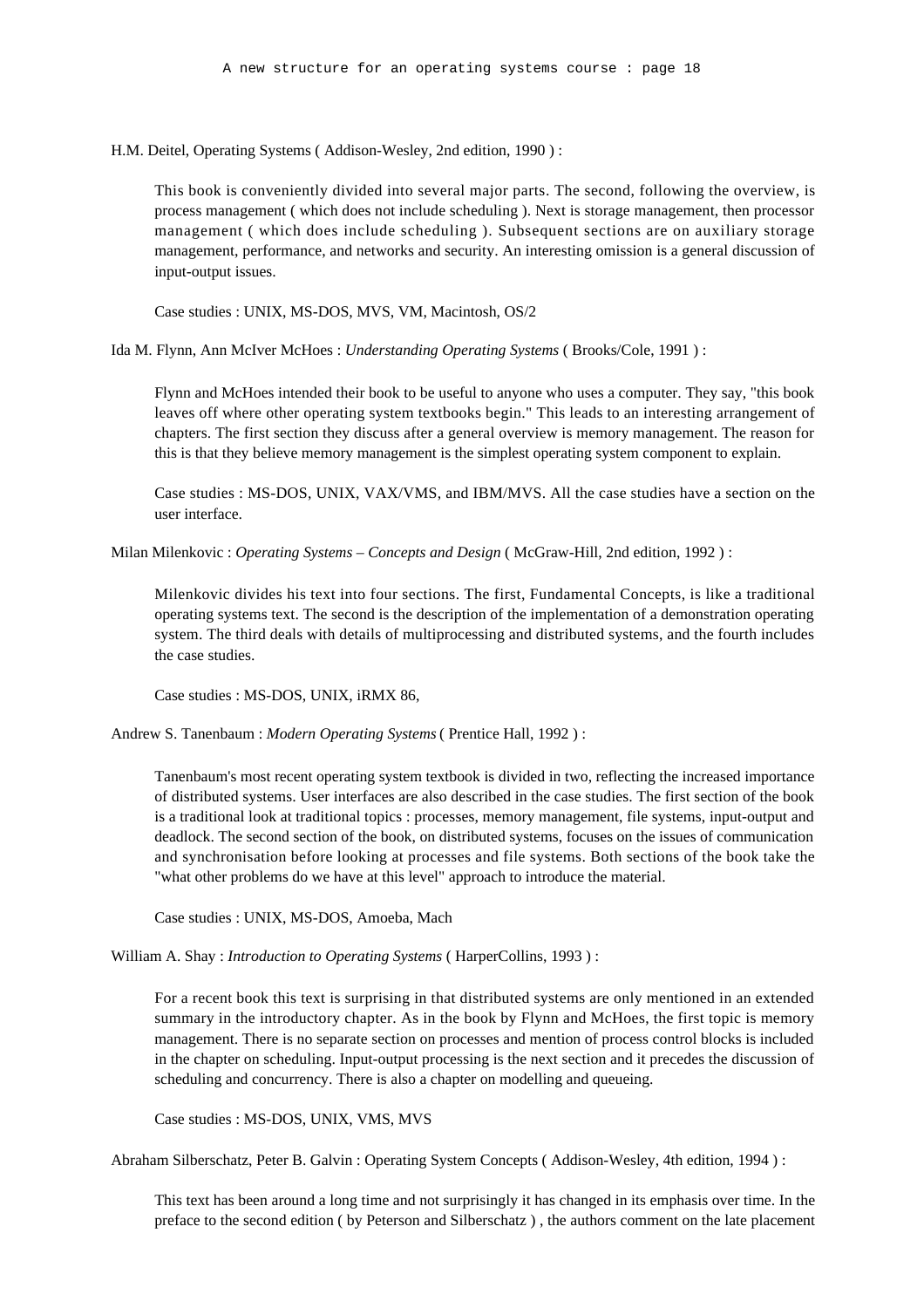of processes. "Almost every other text places this material at the beginning as Chapter 2. In our experience, this arrangement does not work. " By the fourth edition the ordering had reverted to a more traditional style with processes and concurrency being seen as central and hence dealt with early on. There was one glaring omission ( just as in the Deitel book ) : no section on input-output, apart from secondary storage. This has been corrected in the 5th edition.

Case studies : UNIX, Mach, and a variety of older systems

#### WHAT WE FOUND.

It is amazing that introductory operating system texts have changed so little over the years. Of course, there has been development, but large sections of early texts are still current and would not be out of place in a modern book. By the early 1970s the development of operating systems was well founded and topics such as virtual memory and time slicing algorithms had been the subject of extensive theoretical work. File systems had developed into the now ubiquitous directory tree structure, and protection and security was becoming a more important topic.

Since then the major developments have been in distributed computing systems and the growing importance of personal computing. This last area of growth has stimulated a flourishing of user interface design study; oddly enough, this has coincided with disappearance of sections on job control languages – the equivalent of the user interface in older systems – from recent text books. Some major changes in operating system design, such as the move to microkernels, have meant little from the point of view of the topics which must still be handled.

Understandably the emphasis in the texts has changed over the years. Brinch Hansen<sup>7</sup> says in his preface, "This book tries to give students of computer science and professional programmers a general understanding of operating systems – the programs that enable people to *share* computers *efficiently*." ( The emphasis is ours. ) Nowadays the emphasis in operating system design is the ease with which the system enables people to get their work done, and in the first chapter of the book by Silberschatz and Galvin<sup>8</sup> this is stated clearly : "The purpose of an operating system is to provide an environment in which a user can execute programs. The primary goal of an operating system is thus to make the computer system *convenient* to use. A secondary goal is to use the computer hardware in an *efficient* manner." ( The emphasis is in the original. ) Given this evidence that the shift has been recognised, it is perhaps curious that recent texts show little evidence of any corresponding shift in treatment.

#### WHAT IS THE TRADITIONAL COURSE ?

Our investigations give strong support to our belief that "The Traditional Operating Systems Course" is real. They also give us some insights into what it is.

Some of the observations are not surprising. For example, the content of the course and its general form are just those with which we have been familiar for many years. There have been changes as operating systems have developed, but no revolutions.

But one of our conclusions was – to us, at least – very surprising indeed. We had assumed that the overall structure of the course could be regarded as a bottom-up development of the implications of having to drive computer hardware in such a way as to get useful results. The textbooks give some support to this view insofar as they follow the pattern of first talking about processes and related areas and then moving out to memory, file systems and protection – but this is a long way from a true bottomup treatment. Such an analysis would start with the hardware and describe the operating system software layer by layer in some plausible order. We found little evidence of any such discussion in the textbooks; instead, the underlying operating system framework seems to be assumed, with most texts taking a descriptive approach, and presenting a discussion of this assumed model.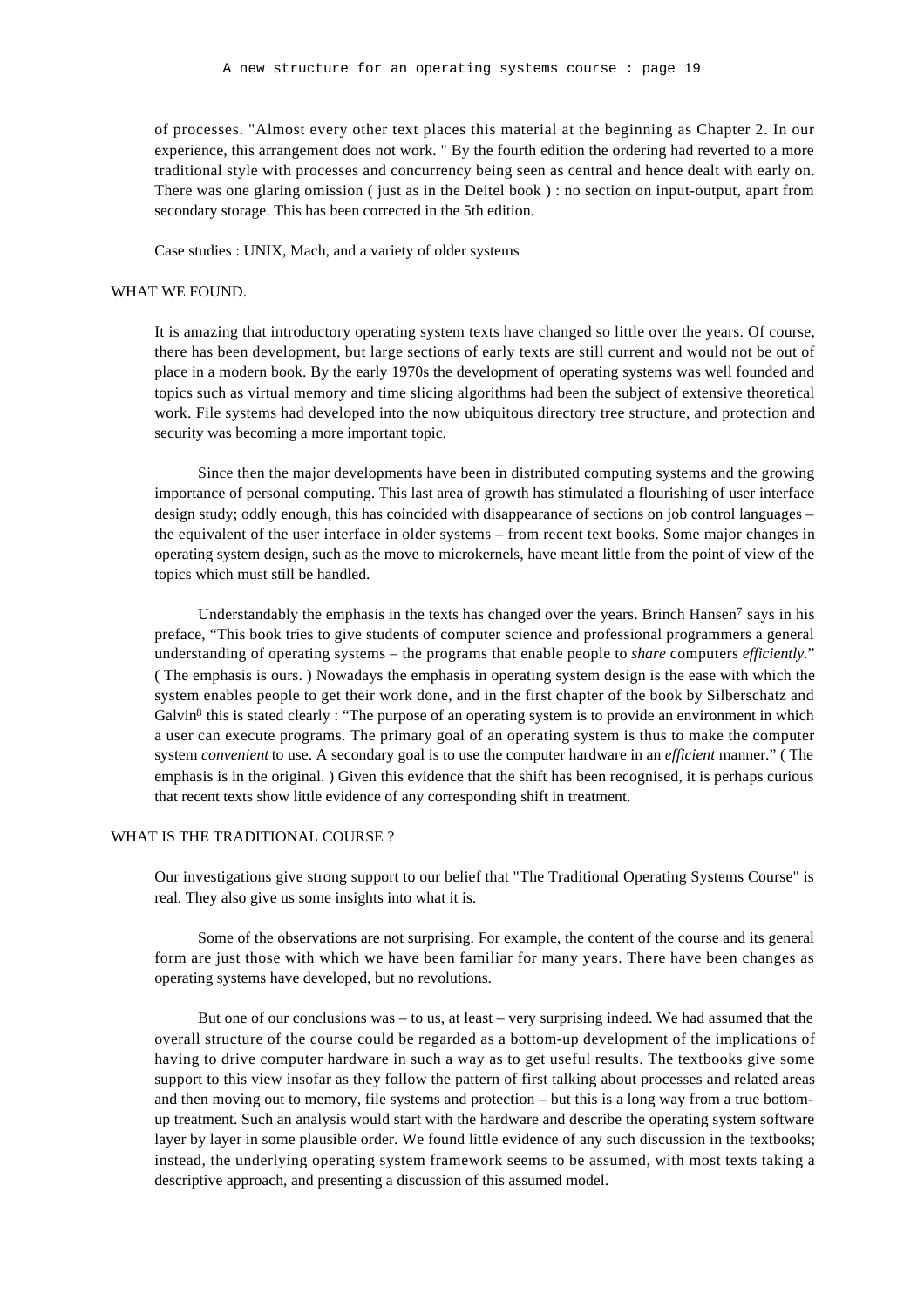We therefore suggest that the common ordering is based on a pinch of bottom-upness and a smattering of the traditional computer scientist's fascination with the CPU, but mostly on a widespread folk memory of how operating systems ought to be. We suppose that when the early operating systems came together from a set of primitives which obviously had to be there, they set a pattern which has since evolved as technology has developed, but that practitioners have become so accustomed to the nature of operating systems as they learn about computing that it has simply been assumed as a background when the same practitioners came to write textbooks. As the background has, in practice, been a very effective and practically useful background, there has been little need to question it, so the folklore has been perpetuated.

Do we really believe that ? Perhaps not quite – but our surprise at the lack of analysis behind many assumptions in the textbooks remains, and we are sure that a more careful treatment is needed if the subject is to be regarded as an example of good scholarship. We believe that the course structure which we advocate here is more firmly based, and a better grounding for academic study.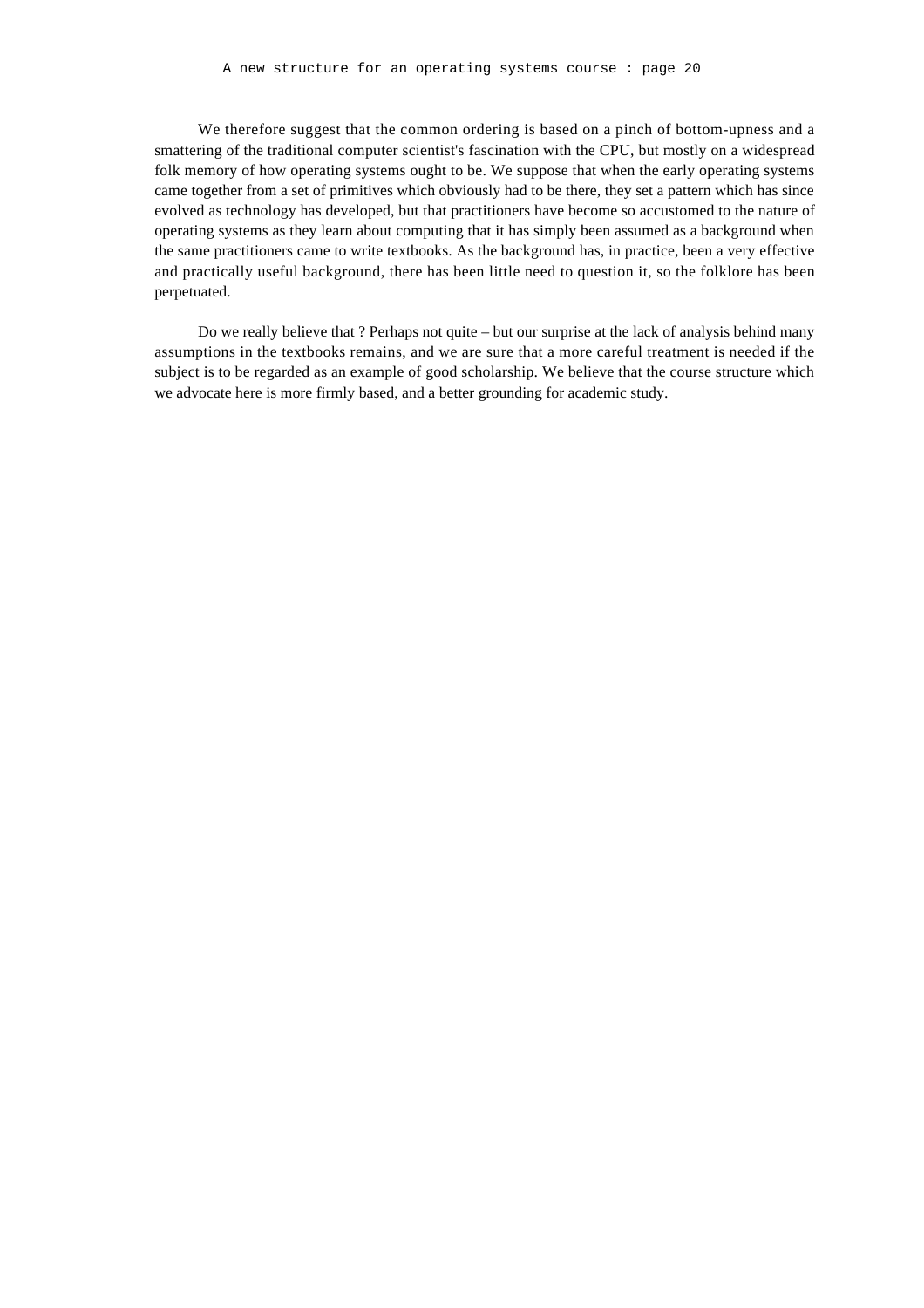## CHAPTER 3

## WHENCE AND WHITHER THE OPERATING SYSTEMS COURSE ?

#### THE TRADITIONAL COURSE AGAIN.

We left Alan in 1985 when we embarked on the pseudo-philosophical speculations which ended the first chapter. At the beginning of 1986, Alan had not thought as far ahead as that. What he had done was something in the nature of our discussion in Chapter 2, though without either the comparatively careful analysis or the benefit of literature not yet published at the time, and his conclusions were in some respects close to those we presented. In particular, his inspection of the textbooks led him to conclude that they were all much the same, and not at all in line with the structured development from purpose suggested by the discussion in the Chapter 1. (The single exception was the text by Brinch Hansen<sup>7</sup>. This had been used by Nevil Brownlee in presenting the university's first course on operating systems, and was notable for its emphasis on topics such as system design, provability, and so on. That seemed to Alan more like an analytical approach, and might have led to his thinking about top-downery, which will emerge later. But Brinch-Hansen's treatment was based on the resource-manager model, and was also bitty, covering much the same bits as the other books. )

Alan's impression was that the textbook material followed a bottom-up pattern, starting from the raw computer and ( optimistically interpreted ) asking what was required to make it work. ( In the pessimistic interpretation, there is no asking; you're just told how an operating system works. ) Typically, the aim of the exercise was not clearly defined, but left understood as making the computer work in the manner to which we're accustomed; that isn't obviously a very good basis from which to develop new sorts of system, which one might reasonably expect to be among the targets of an operating systems course. He didn't develop the hypothesis of self-perpetuating folklore which we presented in Chapter 2, but his "pessimistic interpretation" and unease about the ill-defined aims of the analysis demonstrate his unhappiness about the treatment. Whatever the details, he thought it worth seeking a better way.

The manner to which we're all accustomed was assumed ( as we recognised at the end of our analysis ) to be a straightforward, typically Unix, timesharing system. At the time, such systems were very widely used, particularly in university computing departments. But they weren't used in our department in Auckland, and it was painfully clear that Alan's students were not at all accustomed to the model. They had been brought up on microcomputers, but these were hardly mentioned in the traditional course, and offered no timesharing experience. Further, future prospects were not encouraging; the old familiarity with operating systems of any sort seemed likely to diminish ( it did ) as Macintoshes replaced more conventional machines.

As the use of microcomputers seemed likely to grow, their almost complete absence from the subject matter of the course could be regarded as a significant omission, and we've already commented on the anomaly. Unfortunately, there appeared to be no simple alternative. Look at the textbooks of the time; microcomputers rarely, if ever, get a mention. Attitudes were beginning to change, but for a long time microcomputer systems were simply ignored. There is still a strong belief that "MS-DOS isn't a *real* operating system" – which, considering that for many years it supported a significant proportion of the world's computing, is hardly sensible.

As an example of the reason for our concern, consider techniques for memory management. Microcomputer systems then typically used a simple form of memory management in which the upper and lower limits of available memory were recorded by the system, and changed as new software was installed or executed. It is a perfectly good method, but was ignored in the books and courses. Surely that is wrong. If we're studying memory management, we shouldn't leave out techniques simply because they're not used in trendy systems. Simple lowerlimit – upperlimit memory management has been used from the earliest monitor systems up to today; quite recently, it turned up again in systems for integrated circuit ("smart") cards<sup>9</sup>. A treatment of memory management should at least acknowledge its existence, not just ignore it; and it should preferably say why it's inferior. ( Which, for very small systems, it isn't. )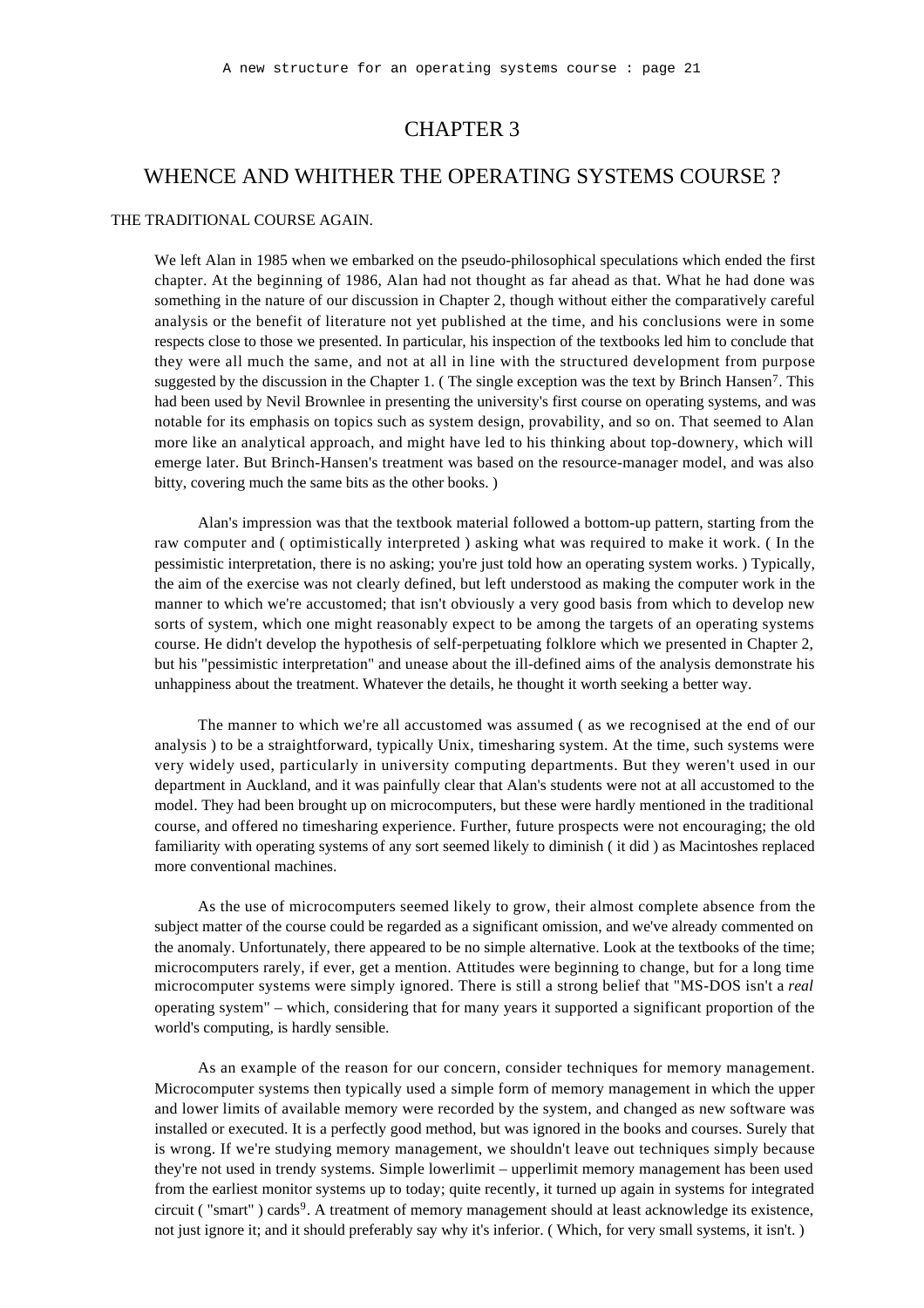Microcomputers were not the only evidence of departure from the supposed standard timesharing system. Other evidence of variety abounds now, and abounded then. The most obvious imminent change then was in the rapid development of different forms of user interface, and much variety in such interfaces seemed likely. Other perturbations to the old settled pattern of computing included communications networks, multimedia, and parallel computing; specialised machines ( for work in offices, for database operations, supercomputers ) were already in use ( though not all have survived ); dataflow and reduction machines<sup>10</sup> ( and later neural networks ) were discussed. Later developments have included hypermedia systems, pen interfaces<sup>11</sup>, IC cards<sup>9</sup>, and so on.

How could all these developments be accommodated in the traditional old course structure ? Not very easily. The basic material was there, of course, and those new features which were direct developments of the traditional systems could be described by continuing with the same material beyond the traditional bounds of the course. New sorts of computing presented more of a problem; it is not clear that operating systems for dataflow machines would be direct descendants of those for von Neumann machines, and the traditional file systems might not be appropriate for, say, systems with pen-based interfaces. Without an obvious development path, these new ideas could be incorporated only by introducing more and more special cases – which gets us back to stamp collecting. In all cases, the traditional method describes particular existing systems, but gives no guidance on how to design a new one.

How do we escape from this impasse ? One answer is suggested by inquiring further into our case study : why didn't the traditional course easily accommodate microcomputers ? It was because, instead of being seen as useful systems in their own right, they were seen as very poor imitations of real operating systems. And why was that ? It was because the assumed definition of an operating system excluded them. One heard assertions such as ( to continue an earlier train of thought ) "MS-DOS isn't a *real* operating system because it can't handle multiprogramming".

That gets us back to the complaint expressed earlier, but which bears repeating : if there's a subject called operating systems, then it should work for *all* operating systems, not just fashionable ones. ( Chemistry works for all chemicals; not all of it applies in any individual case, but every case fits in somewhere. And if it doesn't, we stretch chemistry. "Methane isn't a *real* chemical because it doesn't contain a benzene ring" ? ) You should be able to take it and apply it to anything that might plausibly be an operating system, and it should work. That is not to say that we have nothing to learn from the older treatments – that would be a ridiculous suggestion. It *is* to say that a definition which excludes a significant part of the field of interest isn't a very good starting point.

It is as if one were to define a motor vehicle as something with a motor and four wheels. Perhaps if all the vehicles one has ever seen are cars and buses, that's understandable, but it eliminates motorcycles, tracked vehicles, and other useful devices. The real definition isn't primarily to do with the composition of the object ( except that it must have a motor ); it's to do with the nature of a vehicle, which is to carry things around. If we redefine the motor vehicle as something which has a motor and carries things around, we have a much more useful and productive definition. What is our corresponding definition of an operating system ?

#### WHERE WE COME FROM : OLD MODELS.

It is instructive to begin by reviewing models which have been used already. All those we know are variants on a theme; here are three examples.

**Resource manager :** This is the theme, and turned up quite early in the story. The function of the operating system is to manage the allocation of the system's resources – processors, memory, devices, etc. – to various activities as they are requested by programmes. The purpose of this allocation was left to be understood as something like "using the computer most efficiently". It was also understood that some sort of application to getting people's work done was a good idea, so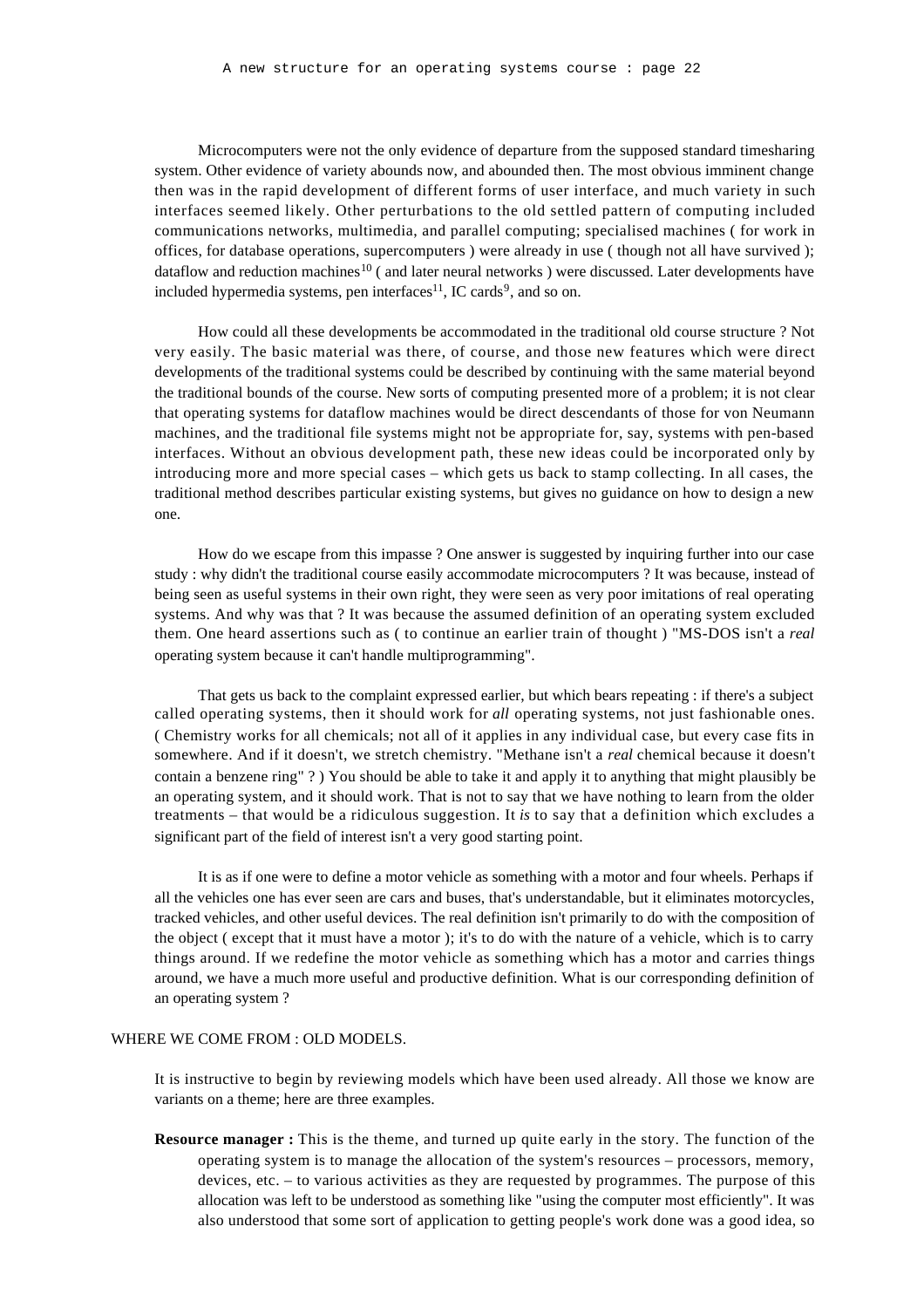that achieving 100% processor use from the programme "X : GOTO X" wasn't satisfactory, but there was no obvious principle from which this would follow in the course of orderly development. The lack of such a principle makes it possible to select parts of the system for study quite arbitrarily. In practice, the result was that the operating systems course would address interesting and comparatively simple topics ( memory management, scheduling, using discs ) but omit equally essential but "unacademic" topics such as maintaining data on users, providing a consistent and useable set of system instructions, and microcomputer systems.



**Onion :** The onion model is a development of the resource manager model, taking into account some of the dependencies between the resources. This diagram is ( redrawn a bit ) from the early and influential textbook<sup>12</sup> written by Madnick and Donovan, published in 1974 :



This is unquestionably a useful and helpful extension to the model – but it still gives no insight into the reasons why we have to do those things. Of course, we know why, but it would surely be better if that knowledge were stated and used as a starting point in the development, not merely taken for granted. There is still no component of the model which constrains one to include the unfashionable topics ( accounting, user management, etc. ) – or, for that matter, which gives one a reason to include the fashionable topics, like process management.

If we press the onion analogy rather too far, we can find what might be a clue to the solution of the problem. Like the model, the real onion presents itself as a collection of concentric spheres ( this is an ideal real onion ) and it is up to the intending consumer to impose an interpretation upon this entity. A human consumer addresses an onion from the outside, and can, should he so wish, consider each layer in turn while working in to the centre. In contrast, a maggot might work from the inside outwards, probably comparatively uncritically, perhaps regarding each new layer as a delightfully crunchy surprise. It is interesting that the traditional course should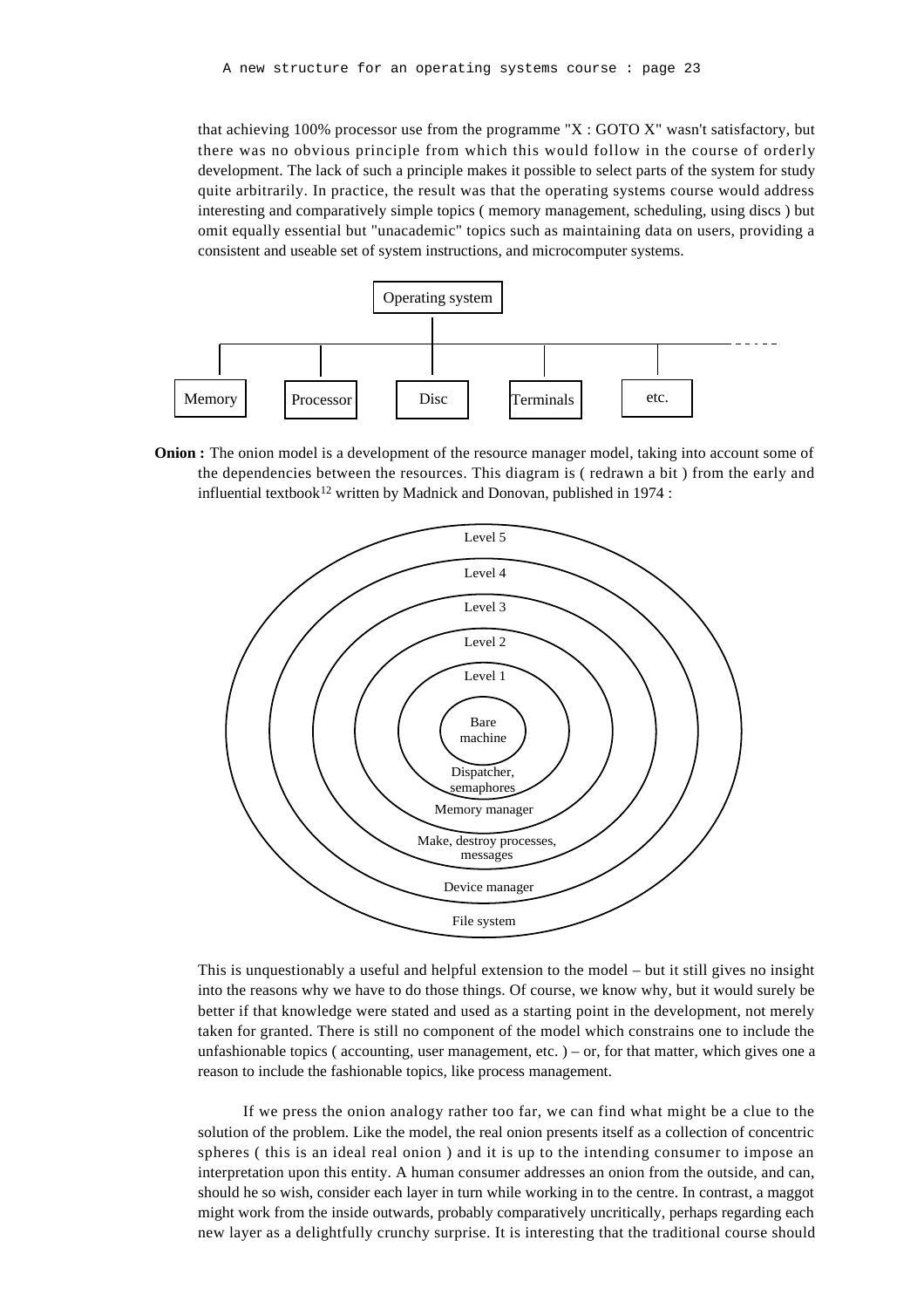choose to follow the maggot. ( The crunchy bit is not part of the metaphor. ) Do we want our operating systems to be designed to cater for our computing activities – or do we want them to grow because now that we can do this clever trick, gee whiz, we could do that one if we wanted, and maybe it would sell ?

In hindsight, then, it might be more precise to say that the structure shown by the diagram was not used in such a way as to bring out the reasons which we seek. Roughly speaking, the reason for the existence of one layer of the onion is that it has to be there to support the next layer out. Perhaps a more satisfactory treatment would result if we started outside the onion, and worked inwards, asking what each layer was required to do in order to support the outside that we want, rather than following the traditional order by starting at the middle and working out. In other words, when you know what you're looking for ( how the system architecture supports the desired functions ) you can find it.

There is another advantage of working from the outside in : you know when to stop. This feature is absent from the usual development.

**Client-server :** The client-server model developed rather later than the others, and became particularly prominent when computer networks came into common use. One can see the stratification of the onion model in terms of clients and servers, with the inner layers the servers for the services required by the clients in the outer layers. The advantage of the client-server model is that it is more flexible. The onion model, for all its multidimensional image, imposes a one-dimensional order on the dependencies between the operating system components, and in practice it is difficult to extend the model beyond a fairly crude picture of the operating system. The pattern of dependency is such that some components must be placed on the same level, as each depends on the other for some service in some circumstances, and there are questions of what sort of communications within a level should be permitted.

By adopting the client-server model, more complex patterns of dependency can be catered for much more easily. This more flexible model caters well for systems in which different functions are performed by clearly identifiable distinct entities, as is the case with distributed systems and microkernel systems.

It isn't an accident that these models are used in the traditional course : they're the traditional models. They were once exactly right, and in some ways they still are. The early operating systems were developed very specifically to provide facilities for more efficient use of the computer hardware, and offered very little else. They dealt with the obvious problems that could be solved by software in an effective way. As an example of the consequences of this view, the early systems contained little or nothing in the way of code to manage input and output, because the sorts of interface which might be used by devices were outside the control of the system, so uniform treatment was difficult to manage. For this reason, early textbooks often didn't say much about devices.

The resource manager model and those derived from it are primarily descriptive in nature, and they lack criteria with which we can judge what *should* be there. This isn't just a feature; it's a bug. Not having any criterion which you can use to determine what should be included and what shouldn't gives you the freedom to put in the bits you like, and keep out the bits you don't, according to your whim. It doesn't even lead to a very good description if you take the broader view of operating systems, as it misses out anything that doesn't fit into the neat traditional pattern.

On the other hand, alternative models are not thick on the ground. There is only one way out : if we want a model, and the usual models don't work, and there is no other, then we must invent a new one. Or two.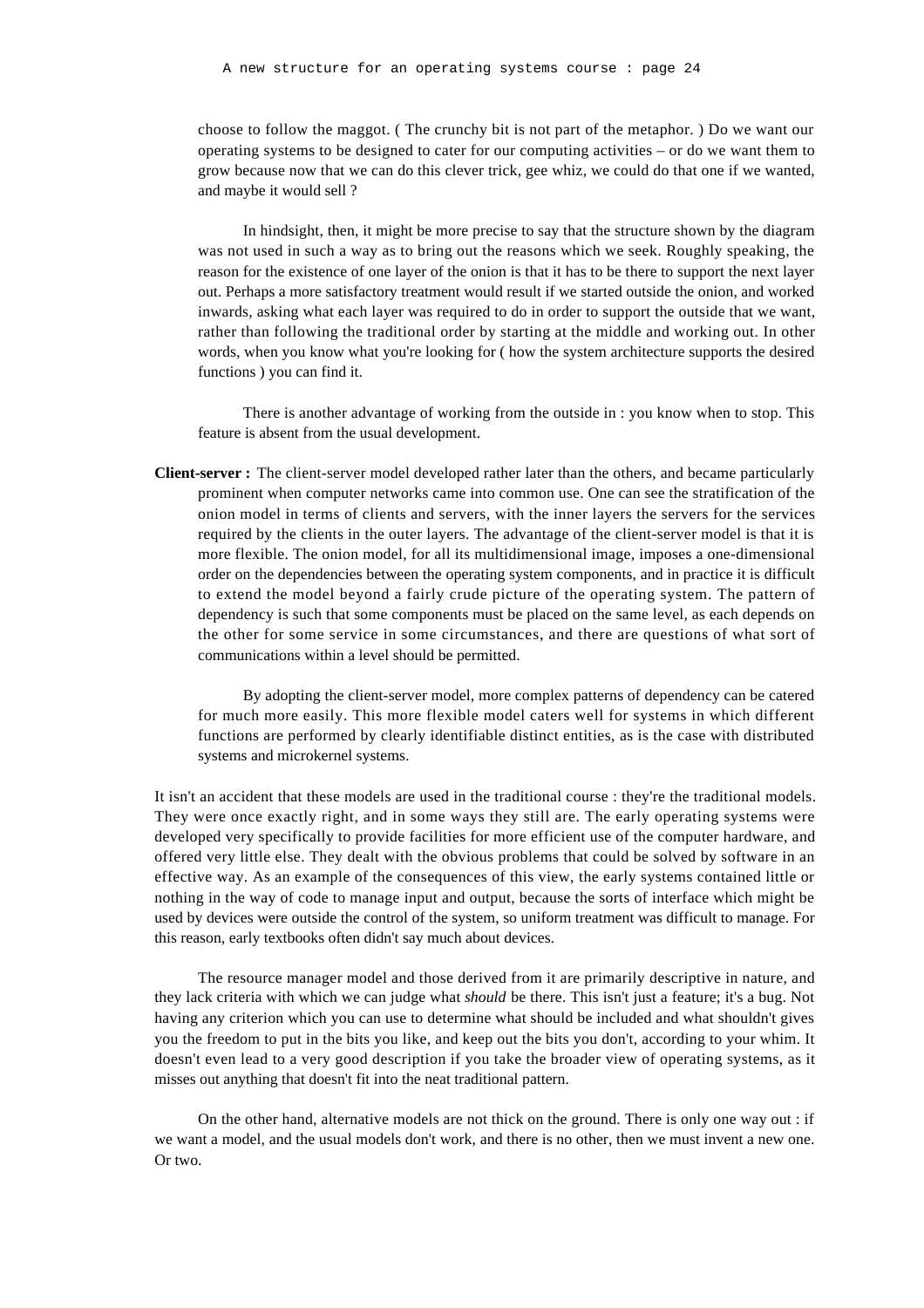#### A NEW MODEL ?

What sort of new model do we require ? The preceding discussion suggests a new model which is more robust to change and which would encompass all the new developments – such as microcomputers ( in 1985 ), perhaps middleware ( in 1997 ), and more generally any which haven't happened yet – naturally and comfortably. It should also make provision for the bits and pieces of software which were conveniently omitted from the textbooks. If they are legitimately to be regarded as operating system components, then they should fit into the model; if not, the model should make clear why not in some more convincing way than pointing to an arbitrary list of topics.

This is perhaps an unusual requirement. In other subjects, and even in other parts of computing, we don't often worry about whether there are well defined rules about what's in and what's out – but computing changes so fast that perhaps we need them. In operating systems particularly, which is not well defined to begin with, some sort of guide is likely to be useful. Old ideas fossilise very quickly, and ( to follow the geological metaphor ) sedimentation is very rapid. Because it is so easy to construct complex artefacts in software, speculation becomes practice very easily, and there is little incentive to hold on to old methods if new ones seem to offer advantages. The result is that it is very difficult to keep up to date with everything, to assess and judge all new ideas and ways of working before they in their turn become obsolete. In such circumstances, some model of the field of operating systems within which new developments could at least be placed, showing their relationships with other system components, would be valuable.

That's a technical reason for wanting a new system model. There is also an argument from the academic side, connected with our desire for deeper structure in the course. What do we need in a university course on operating systems ( or anything, for that matter ) ? We would like more than stamp collecting; a description at the level of "how it is" will suffice if we've nothing better ( botany didn't die ), but leaves much to be desired. This is roughly the level of the traditional course, which in some cases became a rather detailed description of Unix. "Why it is how it is" would be an improvement; a discussion of how systems interact with their environments leads to a valuable link with design considerations – and incidentally needs more than Unix, because different environments should be considered. The model becomes an important component of the deeper structure which we seek.

We emphasise the phrase "a discussion of how systems interact with their environments". It is perhaps our first explicit move towards the deeper structure we advocated in the Chapter 1, where we suggested that it should be derived from "the purposeful manufacture of computing systems to satisfy known purposes". Even in the traditional course, alternatives were canvassed ( is paging better than segmentation ? ), and the benefits and problems associated with different methods were discussed ( what sort of scheduling algorithm should we use ? ) – but it is not common to see these discussions related to the design of a system to satisfy particular requirements.

One further step might therefore be desirable. At the level described, we would discuss how the operating system interacts with its environment – but the natural expression of the "purposeful manufacture of computing systems to satisfy known purposes" puts the purposes first. We could describe this approach to the operating system as a discussion of "How circumstances make it how it is", and we argue that this is at least among the best available views. It answers the question "What's a good operating system ?" – a system which satisfies known purposes – and it can cope with changing circumstances. We begin with certain requirements of the system and certain resources with which we can construct the system; these are the circumstances, and we can proceed from there by a process of design to derive the sort of operating system which will satisfy the requirements. The emergence of cheaper hardware, new devices ( pen interfaces ), special requirements ( people with disabilities ), and so on fits in naturally at some point in the analysis. We can go further : such topics *must* fit in naturally, because the new features are introduced to satisfy certain requirements, and the requirements are our starting point.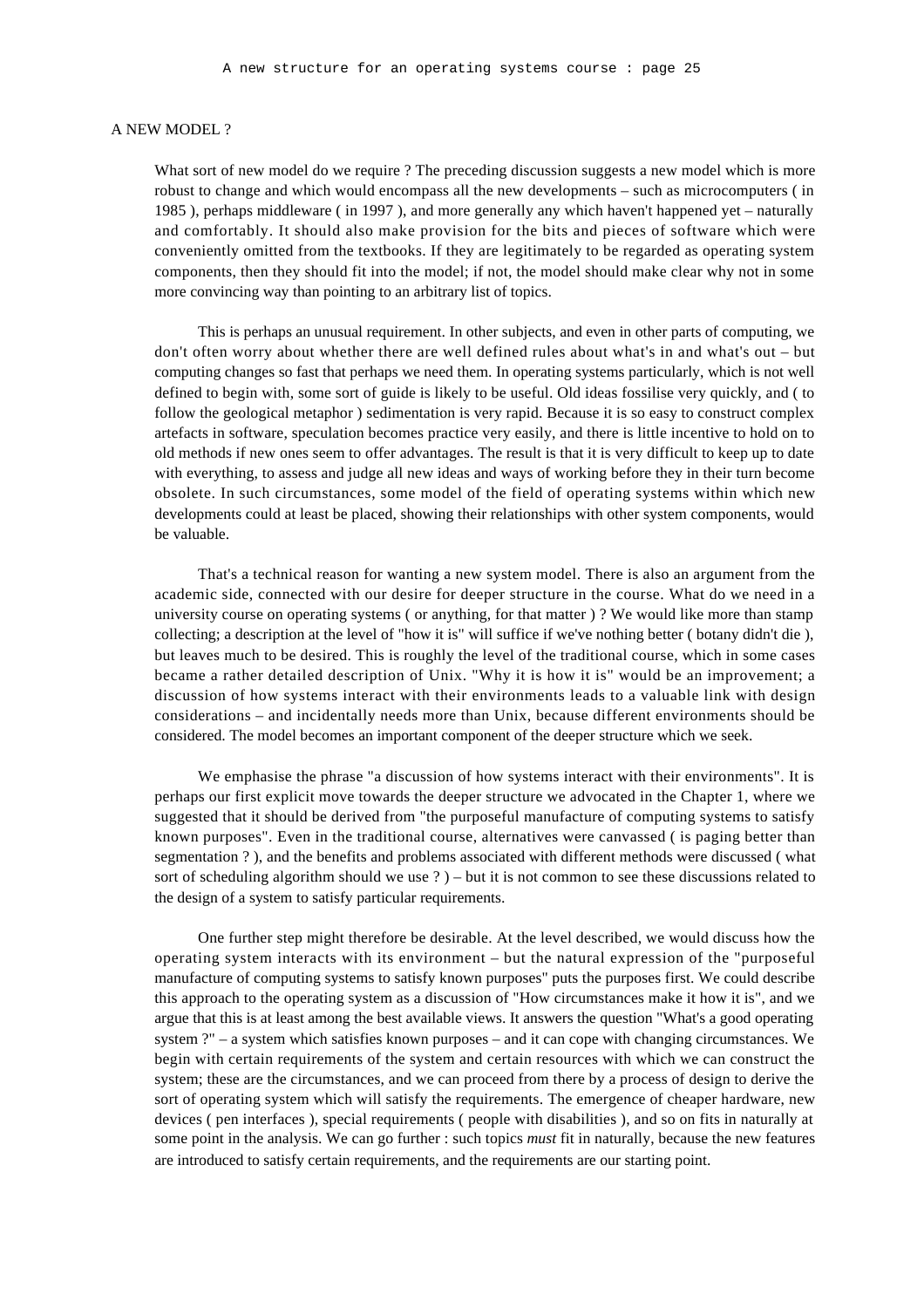#### WHERE WE COULD GO : SUGGESTIONS FOR NEW MODELS.

In seeking other models, we begin with a question : what really does determine what you get when you buy an operating system ? With the package you get some stuff without which the machine won't work, and you get some stuff without which it's very hard to use the machine, and you get some stuff that's quite nice, and you get some stuff. None of it is stuff you're likely to produce for yourself. That suggests our first new model :

**The dustbin :** The operating system is the collection of stuff which people want to use and which isn't done anywhere else.

This model incorporates two features which, if you have been convinced by our arguments so far, are immediately attractive : it explicitly includes people's requirements, which introduces purpose; and it is realistic – the operating system really is a collection of soft( ish )ware which does everything that the hardware can't do and no one else wants to have to do. It's also a realistic model of how systems grow; new features are added because they are thought to offer new facilities which people want but are unlikely to be able, or willing, to do for themselves.

An interesting view of the operating system can be extracted from that description. It is the entity which coordinates the activities of people, the programmes they wish to run, and the hardware in which they wish to run them. In the triangular diagram below, the operating system is the material which occupies the interior of the triangle :



( It is interesting that broadly similar diagrams representing broadly similar ideas have turned up – so far as we know, independently – in at least two other places<sup>13,14</sup>. While this doesn't prove anything, it does suggest that the idea that linking things together is significant is not confined to our discussion here. )

An important consequence of this inclusive definition is that many topics related to effectively using a computer gain a place within the subject. Some of these – user interface management, archive systems, etc. – are rarely dealt with in traditional courses on operating systems, and never dealt with anywhere else. It would be possible to argue that a computing syllabus which completely omits any significant study of operations essential to the use of most computers most of the time leaves something to be desired.

This model is a considerable step forward, but still permits us to include all manner of things that happen to take our fancy. We have a sort of rule for putting things in, but we're slack on keeping things out. We would like to move towards a model which resembles the dustbin in its ability in principle to accommodate any potentially desirable item, but we also require a selection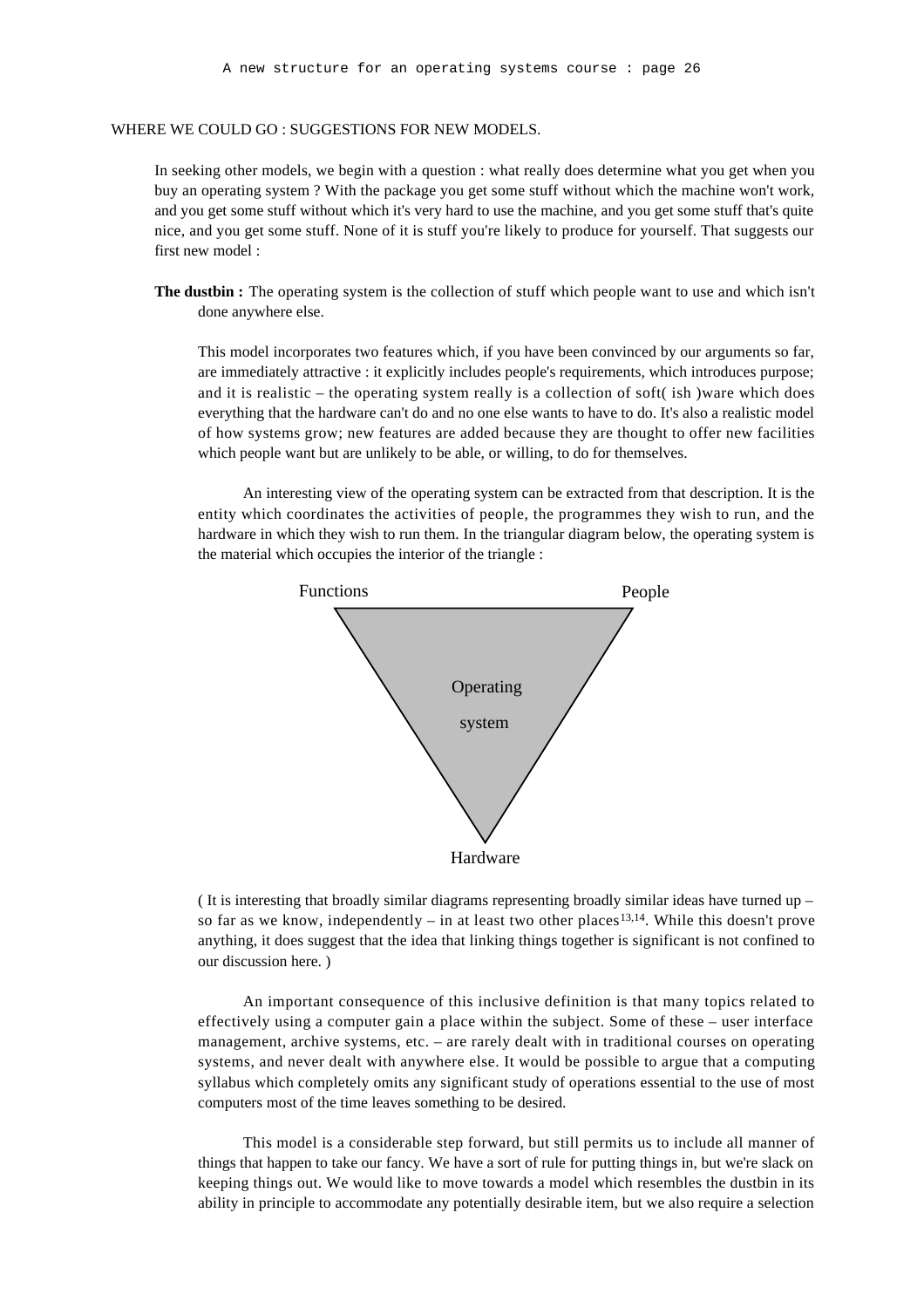criterion which will ensure that we accept only items which make a significant contribution to the system's operation.

The introduction of "people" is a very significant novelty, because it gives us a fixed point. This is what we wanted to give depth and structure to the material. Hardware and software change all the time, but people don't. Whatever happens to hardware and software, we'll want an operating system to make them work for people who want to use them – and people's requirements (so far as they're not imposed by advertising agents ) don't really change much. In fact, we might take as one of the foundation stones of our new approach the assertion that

#### **PEOPLE ARE THE ONLY INVARIANT**

– which doesn't necessarily mean that they must be the central figures in the description of the system. Atoms are, in a sense, central to chemistry, but you don't have to develop everything in a chemistry course from atoms. If you don't make sure that the structure is there, though, there remains a tendency for atoms to pop up again whenever you seek an explanation for any phenomenon. We might expect that people would play a broadly analogous part in the development of operating system theory.

That being so, it might be appropriate to investigate how the emphasis in the model might be moved towards the part played by the people in the system, rather than representing them as equal partners with hardware and software as implied by the dustbin model. In particular, we might hope that such a shift of emphasis could be combined with the requirement for a selection criterion. Such considerations lead us towards the notions embodied in our final model, in which the selection criterion is connected with the provision of desirable services.

**The service provider :** The operating system is that which provides computing services to people.

In this model, in some sense a combination of the ordering of the onion with the universality of the dustbin, both people and structured development take their places. We think it worth emphasising that, in conformity with our proclaimed invariant,

**the starting point is people's requirement for computing services.**

The target is a way of providing these services using the facilities available, which is primarily the hardware and software, but not necessarily limited thereto. This outline leads naturally to a *topdown* approach, with the hardware as a rather clearly defined bottom, operating in a comparably well defined manner. This contrasts with the traditional treatment, where the hardware is the starting point, and development proceeds in the direction of a rather ill-defined collection of facilities, with matters becoming more complicated ( and less comprehensible ) as the development proceeds.

Identifying the "top" of the analysis with the people has two specific advantages which are worthy of note. First, it makes the analysis responsive to people's requirements as they change with time. People's expectations of computers are very different today from expectations held even twenty years ago, not only in the great expansion of the domestic use of computers but also in the much greater variety of applications for computing in commercial and industrial milieux. Second, it makes the analysis much less dependent on the details of currently available hardware. One of the original points of dissatisfaction with the traditional course pointed out in the previous chapter was that a course based on a timesharing model was not well suited to students whose experience was almost wholly shaped by microcomputers; with the hardware taking a less prominent rôle in the development, this objection loses much of its force.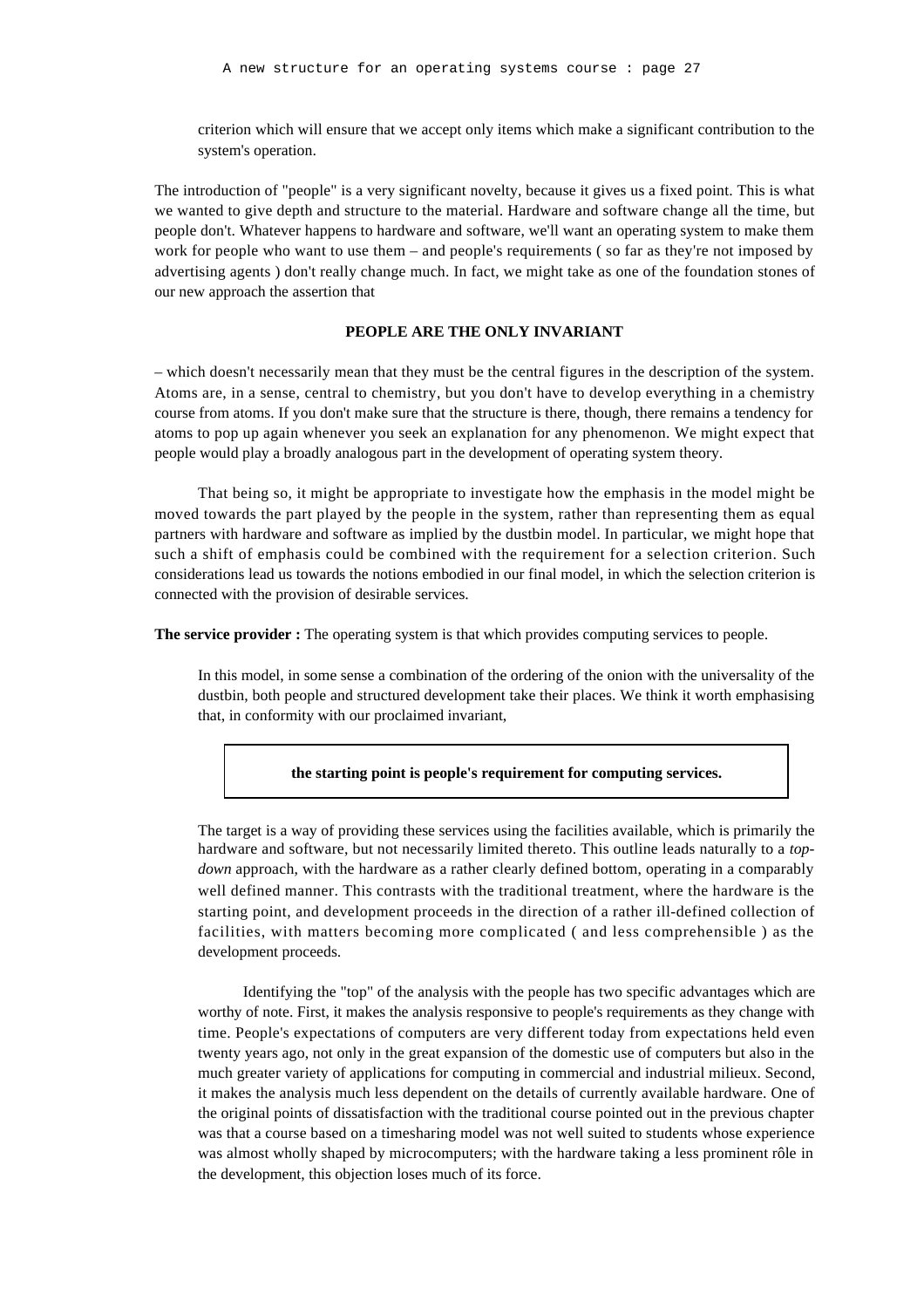More generally, the introduction of the service motif provides the criterion lacking from the dustbin model; analysis based on the requirements for service will lead only to useful features, and will therefore automatically exclude items which are more decorative than useful, and include some things that people don't want, but ought to have, if the system is going to give good service to everyone. ( We might think of limits on usage, access restrictions, and other similar restrictive but valuable system attributes. ) Emphasis on service concentrates the analysis on what people should have. It does not determine which people should be considered, and we must seek other criteria to decide whether we wish to build a system for Unix freaks, or accountants, or web surfers, or other groups. Even there, though, sensible answers are easy to find; it is still possible to identify a set of requirements corresponding to a common and generally acceptable operating system – and the analysis can also be skewed towards specific requirements if so required.

The diagram shows, rather schematically, how the several topics are related. It is intended to depict only the influences on the operating system; a more complete account of the interrelationships would include such matters as the dependence of people's requirements on their experience of using operating systems, the development of hardware in response to people's expectations, and so on. Fortunately, these issues are well outside our terms of reference, and we shall ignore them.

| <b>PEOPLE</b>           | the only invariant                                                             |
|-------------------------|--------------------------------------------------------------------------------|
| <b>Requirements</b>     | "get work done" – but details change according to<br><i>available services</i> |
| <b>Services</b>         | defined by what's required and what's possible                                 |
| <b>OPERATING SYSTEM</b> | must always fill this gap                                                      |
| Computer                | might well change                                                              |

#### DOES IT WORK ?

Euphoria aside, we might ask whether the proposed model works in practice. Does it indeed lead us to a more satisfactory academic treatment of the subject matter of operating systems, and to a better and more useful lecture course ? At the end of our report, we shall attempt a guess at the answer based on our experience. For the moment, we suggest that this approach does seem to satisfy several of our requirements rather effectively. For example :

- It includes the microcomputer systems. If operating systems had always been thought of as service providers, the microcomputer systems might have been incorporated into the computing mainstream earlier. Instead, they were regarded as toys until much too late.
- It includes traditional services (memory management, process management, file system, etc.), but also many components which used to be called "utilities". With modern highly modular systems and good ( or, at least, more easily accessible ) application programmer interfaces it's easy to bolt new parts onto the system, so facilities such as file compression, virus detection, and so on are widely available. Whether all ( or any ) such "extensions" should be regarded as operating system components is a matter for judgment, but that they are so easy to attach, and how to control their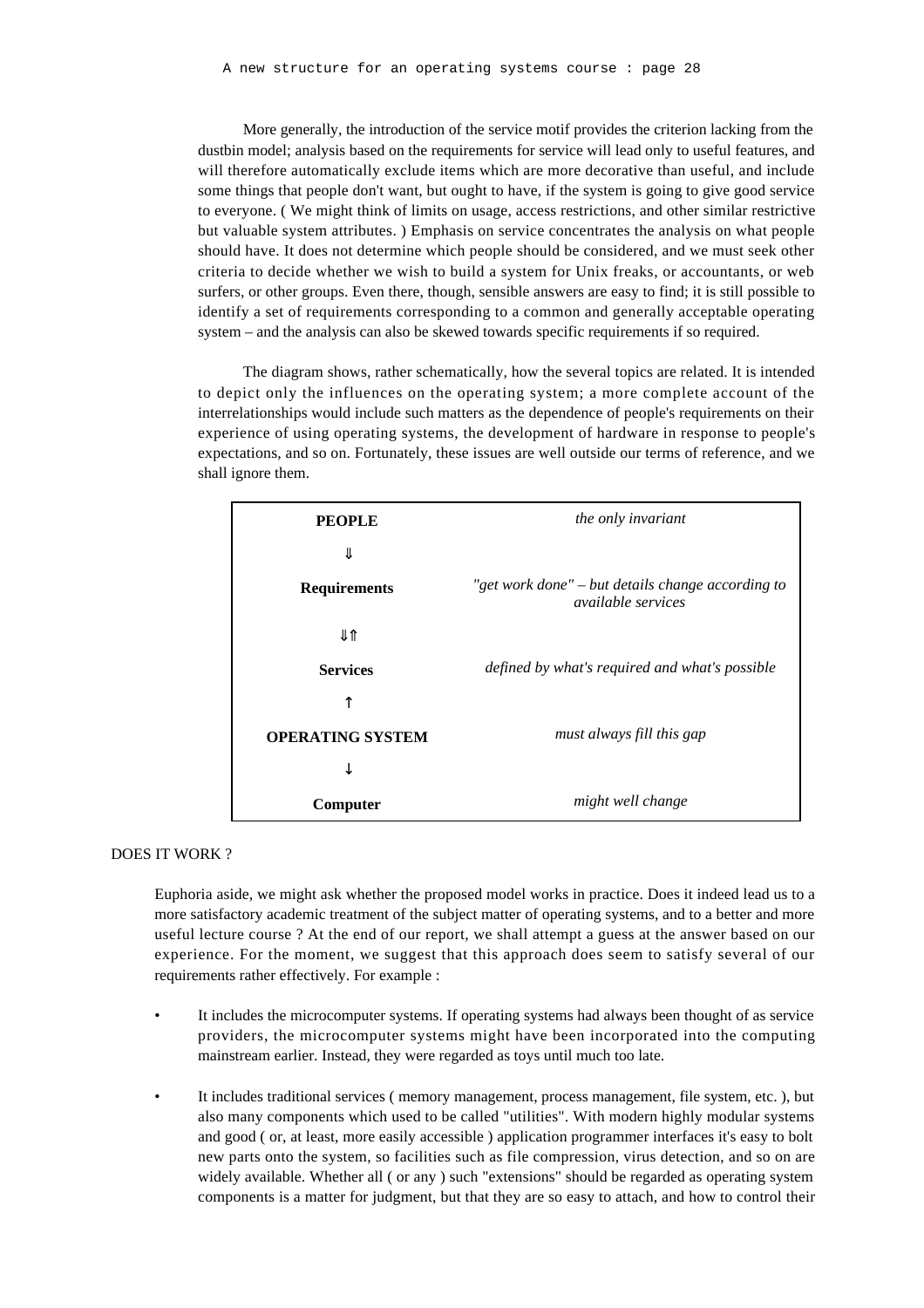interactions, are surely matters which bear on the operating system design and structure, and could usefully be discussed.

It is easy to adapt to accommodate new requirements. Consider, for example, the suggestion of "network computers", which rely on external service providers for much of their software support and storage space. Our analysis of basic requirements leads to the identification of a need for some storage medium for more or less long-term preservation of materials in the computer system. Traditionally, we satisfy this requirement by introducing a disc system; for a network computer, we need only observe that the same requirement can be satisfied by the resources of a network. The result is to move the emphasis on disc management to a corresponding treatment of network management – which, in the circumstances, is certainly appropriate.

All in all, the effect of our suggestion is to move from studying a chunk of software produced by a computer manufacturer to studying the computing environment we want, and how to make it happen. This may include manufacturer's software, but is just as likely to include additional components acquired from other suppliers or home-grown, as well as more abstract features such as the establishment of standards. We sum up the change by suggesting that the focus of the course has moved from

**developing software to make a computer work efficiently**

to

#### **developing an environment to get a task done effectively.**

( We noted in Chapter 2 that Silberschatz and Galvin made the same point in their 1994 text; perhaps they'd been to our lectures. )

Whether or not you see this change as a good direction of development for the study of operating systems depends on your point of view. We suggest that it is an appropriate change, given the shift in emphasis of the computer industry as a whole from efficient use of the computer hardware to efficient use of the people who do the work.

In fact, the change in course material is not as great as might have been expected; it is clear that the second statement of intention above includes the first, so we are forced ( not unwillingly, we should add ) to return to the traditional material because that is our means of providing the services which we discuss. As evidence to support this assertion, we might appeal to the 1989 ACM curriculum<sup>15</sup> for computing, where there is a sort of definition of the subject of operating systems. The basic statement is :

> *"This area deals with control mechanisms that allow multiple resources to be efficiently coordinated in the execution of programs.".*

We have no difficulty at all with that definition – though we'd want to define "efficiency" (which they don't ) in terms of people, not machines. Without such a redefinition, it is hard to justify what appears as a waste of time spent on drawing windows and other graphic ornamentation on the screen. The ACM recommendations also include a section on human-computer communication, but it is strongly directed towards computer graphics. While cognitive psychology and "modes of interaction that reduce human error and increase human productivity" are mentioned, they form only a small part of the topic; we would prefer to see them take a much greater part, and in our course they do. It is interesting that even though the authors introduce design as one of three "paradigms" for computing, and they even list "major areas of design and experimentation in the area of operating systems", they produce nothing at all even approximately related to our design approach to the overall system. The list contains examples of design within the subject areas traditionally regarded as proper components of operating systems, but nothing about designing the system as a whole.

We find ourselves, then, with a conviction that the traditional course is not altogether satisfactory, a scheme for a new sort of course which we believe might be better, and a general understanding that to provide the structure we seek we should adopt some sort of top-down analysis starting from the position that the system is there to provide service. What next ? We take up Alan's story once again.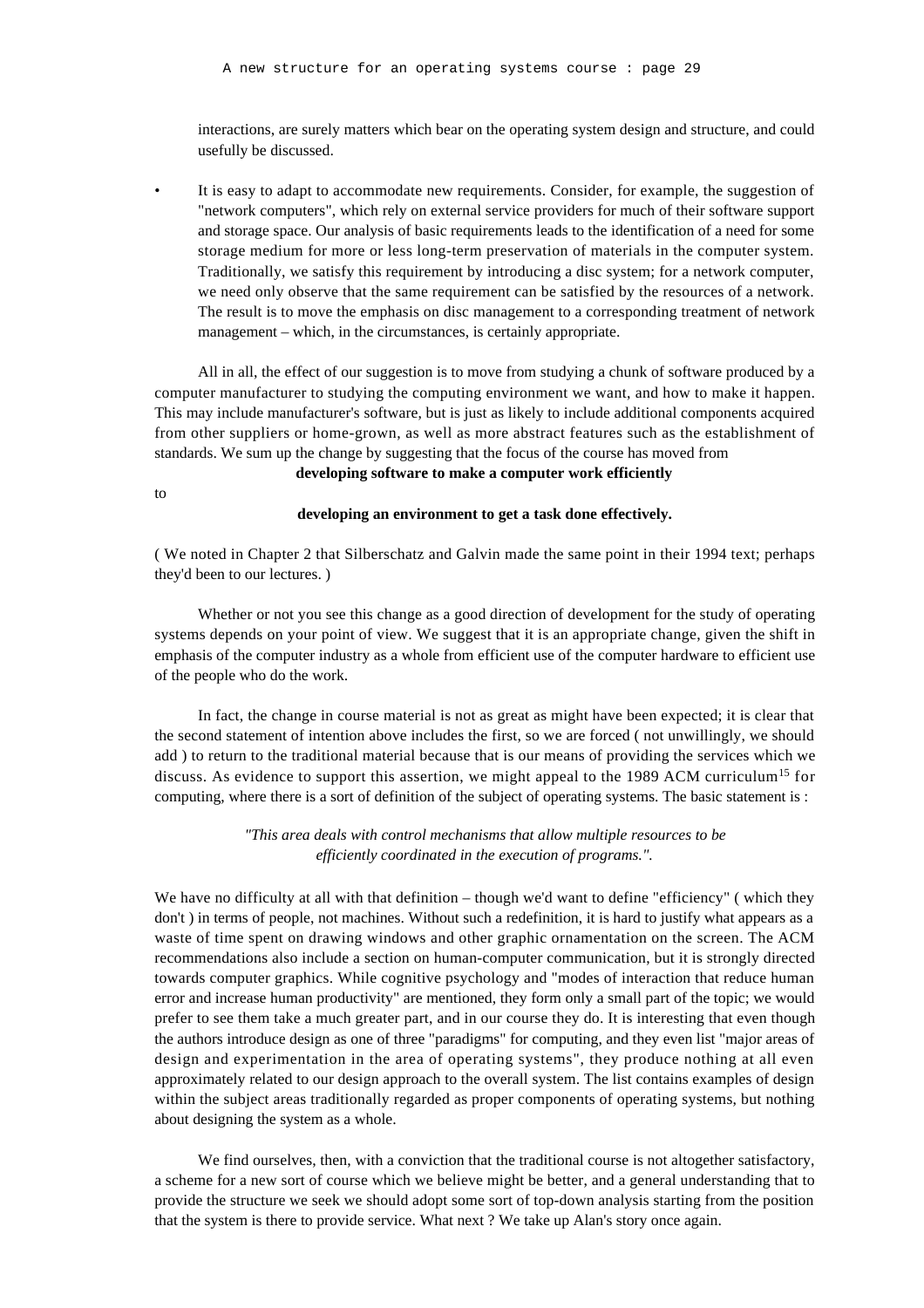## CHAPTER 4

## MAKING IT ALL WORK

#### DEVELOPMENT.

In practice, not all the considerations outlined in Chapter 3 were clear to Alan at the end of 1985, though some components ( most important, the "invariant" ) were there right from the start. There is even some documentary evidence; he wrote it down in 1985<sup>16</sup>. Despite this, though, the next task, that of working out the ideas into a plausible lecture course, turned out to be not nearly as straightforward as he expected. One of the reasons for his difficulties is that the way from a conviction that there should be a new course to the course itself is by no means uniquely defined.

The major difficulty was inherent in the nature of top-down analysis. In effect, there is Alan at the top – but which way is down ? The answer must be determined in the context of the scheme outlined in Chapter 3; Alan views the world from the item "People", and must therefore assess the meaning of "Requirements" in order to define the "Services" which must be provided, but just how this should be done was not self-evident. The standard advice for top-down analysis is something like "Split each component into three or four until you get to items small enough to handle". But what are the components of "providing service" ? – and how do you split them ?

The first guess was that the components were different sorts of service which might be provided. Alan spent a little time ( actually quite a lot of time ) elaborating this approach. This is how it works according to the original document, somewhat paraphrased and abbreviated for ease of exposition but not materially changed. First the services and computer resources of the scheme are specified :

#### **Services required :**

- Different people need : commercial services, information, arithmetic, control systems, wordprocessing .....
- Systems must provide for : packages, utilities, compilers, files, communications, security, accounting, diagnostics ........

#### **Computer resources available :**

Computers ( different sizes, one processor or many, array processing, dataflow machines, etc. ); Memory (internal, external – discs, etc.); Devices ( terminals, printers ... ); Services ( communications, videotex ).

*In case you wanted to know : "videotex" was a generic name for a number of techniques for transmitting text and low-resolution pictures by telephone wire or in the flyback periods of a television signal. It was right up to date at the time, but has been overtaken by the internet so far as computers are concerned.*

Now what ? Well, the operating system has to fit between those two lists, in the sense that it must use the resources to provide the services. This gives a sort of system specification. The task is to design a system which matches the specification, so a set of tools available to the system designer is listed. ( The heading in the original paper is "What should happen"; the precise meaning of that phrase is now lost in the mists of time, but "tools" seems to be a reasonably good title. )

#### **Tools :**

The system Genie<sup>17</sup> – the mental model built up by someone using the system; Metaphors ( Computer, Virtual machine, Desk top, Office, Database ); Operating system languages ( Traditional, Microcomputer systems, Word processor systems ); Help system (How to provide help, What sort of help is needed);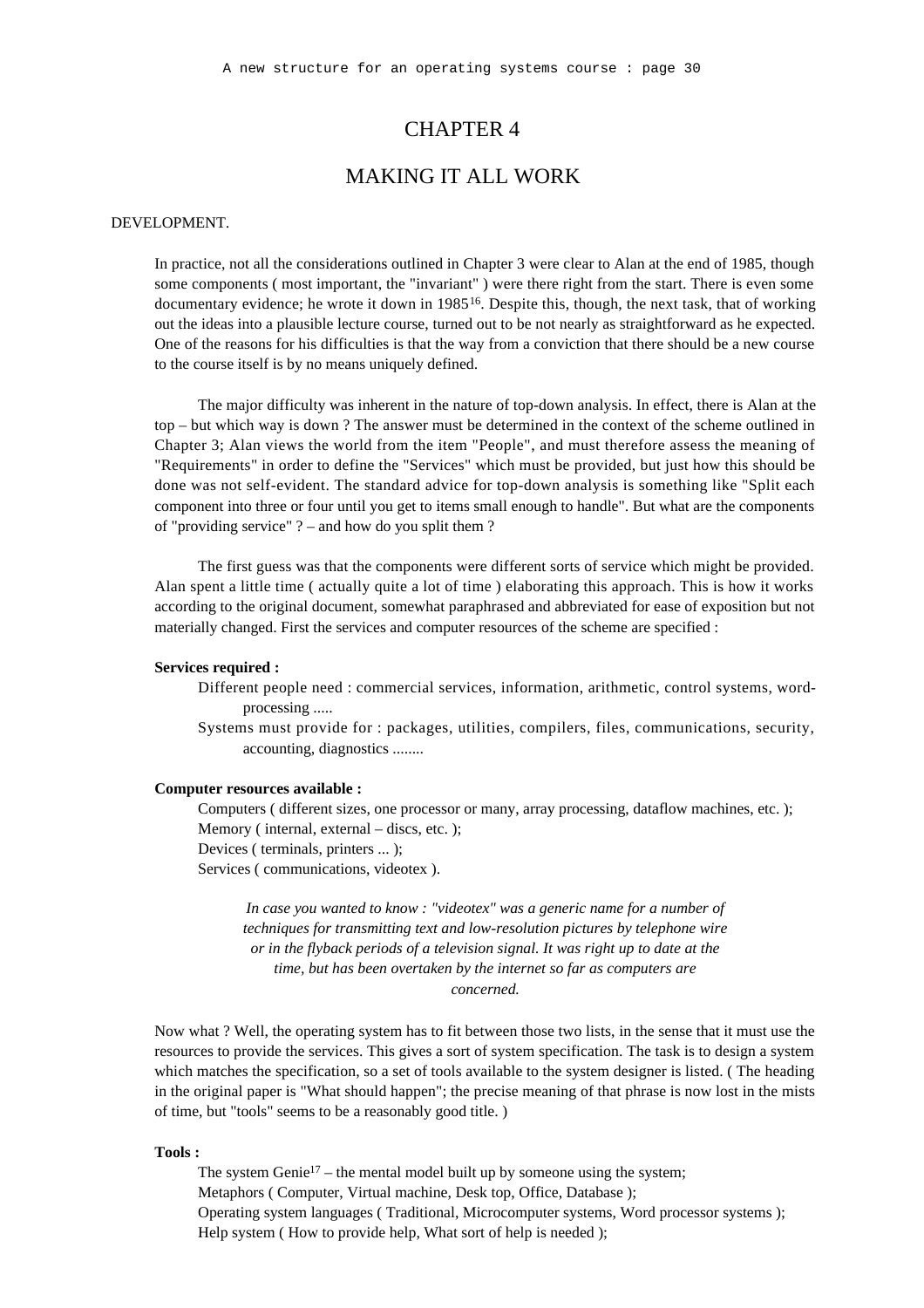Control structures : tasks and jobs ( "Macro" processors – define your own instructions; batch jobs ).

That list has a strong smell of desperation. It looks not so much like the bottom of the barrel as what you find was under the barrel after you've rolled it away. It is possible to speculate that ( though unfortunately impossible to remember whether ) Alan wrote it down as a set of not-very-good best guesses after spending quite some time trying to do better. The proposal finishes with a section on implementation including all the traditional course and some other material, which in the context is, if anything, somewhat less convincing than the list of tools.

The scheme is undoubtedly based on the principle of top-down design : see what we want  $(W)$ , see what we've got ( G ), work out what the people should do to use G to do W, decide how to make it go. Good intentions or not, though, the result is unimpressive. Some comments :

- 1 : It doesn't do the job; the desirable strong structure is not evident. It isn't quite descriptive botany, but ( to strain the metaphor ) is stuck somewhere in the Linnaean classification, with similarities, differences, and some relationships noted but not really pursued. The result is mildly interesting, but less than effective as a unifying principle. It gives essentially no help in answering questions about what happens when someone wants something new or when the available resources change; a new member is added to a list somewhere, but nothing constructive ensues.
- 2 : It's too prescriptive. Just listing things isn't enough; everyone wants different software and facilities, so that isn't very promising as a unifying principle. This is to some degree because the chain of reasoning required to carry out the last two design steps ( work out what the people should do to use G to do W, decide how to make it go ) isn't articulated at all – and that was because Alan couldn't see how to articulate it, given the lists of things to be taken into account.
- 3 : It does not look like a promising foundation for a lecture course. It is still too bitty see the "Services required" entry in the first table. Diversity has been achieved, but simply by listing different possibilities, not by introducing any new unifying ideas.
- 4 : On a more positive note, the development suggests that one can justifiably assert that there is more to operating systems than is found in the traditional course. Analysing what is going on in computer systems leads to some topics at least which are not found in the traditional list.
- 5 : There are some interesting changes from the traditional pattern in the order in which topics appear. For example, security appears among the requirements, right at the beginning of the discussion, while in traditional treatments it more commonly appears rather later. ( For example, in the text written by Silberschatz and Galvin<sup>8</sup> this statement appears in chapter 3 : "If a system is to be protected and secure, precautions must be instituted throughout it". Except for a short section on file protection, the topic then disappears until chapter 13. ) This is one example of an overall picture which is interesting : the new proposal is something quite like the old traditional course done backwards. This is consistent with the change of approach from bottom-up to top-down analysis, but nevertheless the magnitude of the change came as something of a surprise.

That is not a favourable report, and shows that there is something lacking either in the proposed scheme or in the analysis. That isn't to say that the proposal was wrong – just that it wasn't appropriate for the requirements of the lecture course. ( It was interesting to see much the same structure turn up again recently as a proposal for constructing a commercial system server<sup>18</sup>, where careful consideration of the range of services was necessary. ) Back there in 1985, though, Alan recognised that something was missing, and deferred action until further progress had been made.

The process turned out not to be simple and straightforward; there has been an iterative refinement, which is why it took a long time. There is not a lot of documentary evidence of the course of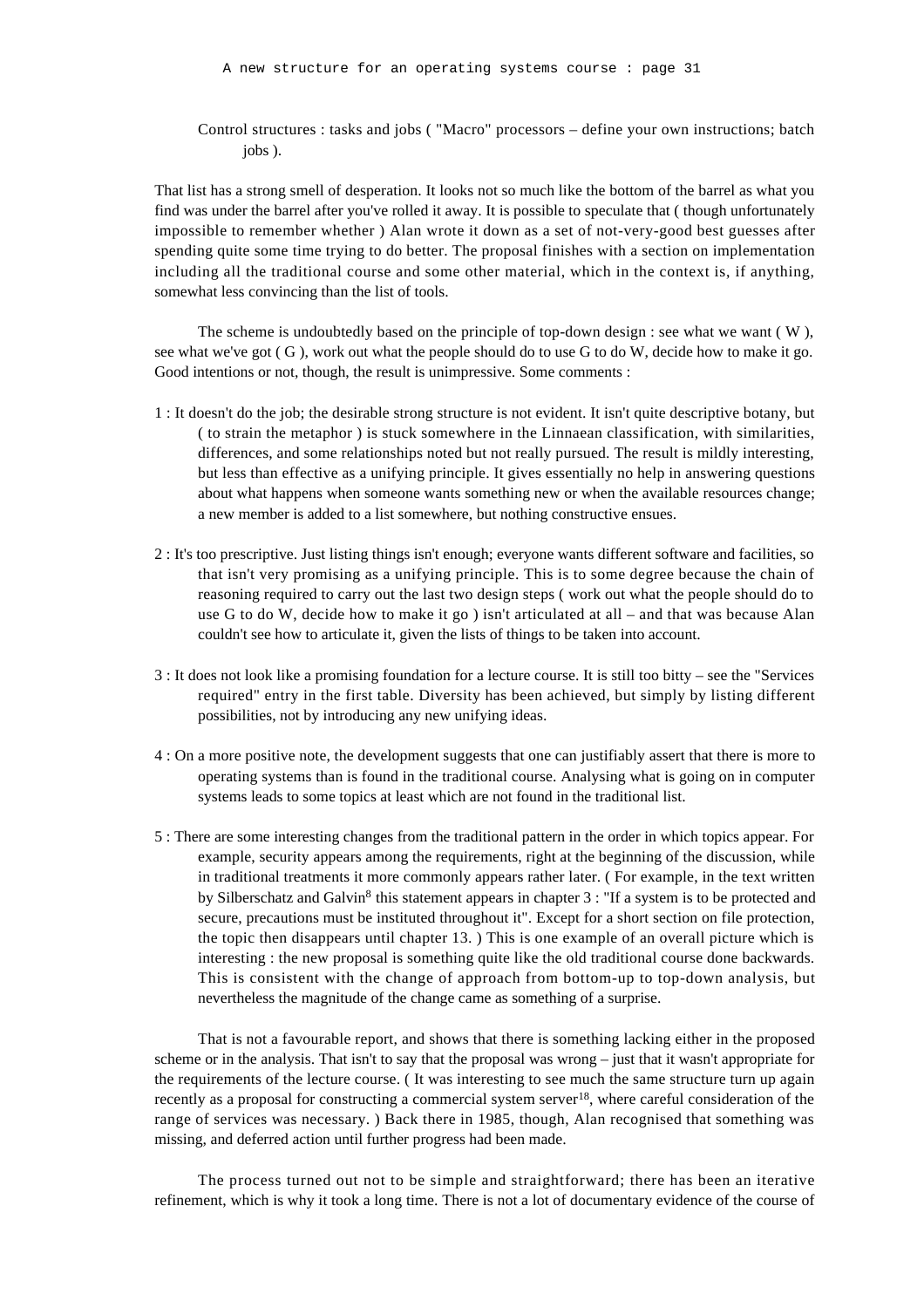development, which was certainly slow and spasmodic, so it is convenient here to turn to a more explicitly historical account of events.

#### EVOLUTION.

To speak of events implies that there were some, and signals a change in emphasis from what might be considered the theory of our operating systems course to ways and means for putting it into practice. So far in our development, there has been very little practical to report; but now we have reached the point at which Alan – and later Robert – began to implement the ideas in earnest. What actually happened ?

The answer depends on how you try to work it out. In our first sketch of this material, we collected information from the course descriptions distributed to the students each year, in which the topics covered are listed. They don't tell any lies, but there isn't much detail – so the overall picture is right, but the details are less reliable, or sometimes not there at all. The account we present here is therefore based on the notes we've distributed through the years, and is probably a much more precise – and certainly a much more detailed – picture of what really happened.

BC – 1984 : ( "BC" here stands for "Before Creak". Alternatively, think of it as the years of our Lobb. ) We have no very precise data on the details of the course as it was presented before 1985, but the scanty evidence available points to a rather traditional pattern something like this :

| What's an operating system?      |  |
|----------------------------------|--|
| Processes.                       |  |
| Processor management.            |  |
| Concurrent processes.            |  |
| Memory management.               |  |
| Disc management.                 |  |
| Other resources and peripherals. |  |
| Safety.                          |  |
| (Case studies, etc.)             |  |
|                                  |  |

- 1985 : Alan followed that pattern with very little change. He introduced some topics leaning a little more towards the human interface side of the system – command languages, command files, languages for writing operating systems, etc. – in which he reached out towards the user interface, but didn't really get there. He introduced this material partly in the interests of preserving sanity, but also because it wasn't there, and ( following principles as brought out in the previous chapters, though initially without formulating them very clearly ) he thought it should be – though he wasn't yet really convinced that further extension in this direction could be justified. Most of the new material was added at the end of the traditional course, and amounted to only one or two lectures. As it turned out, it replaced the case studies; that wasn't intentional, but the consequence of time running out. The case studies stayed in the official course prescription for a couple of years, but made no other appearance, and it finally became clear that there wouldn't be enough time for a satisfactory treatment even without extending the original course. ( Examples of practical applications were not ignored; instances were mentioned throughout the course where appropriate. ) Clearly, Alan's way of presenting material wasn't the same as Richard Lobb's, an observation which came as no surprise to anyone. ( It has been suggested that the only point of agreement between Alan and Richard is that if they agree on anything then one of them must be wrong. )
- 1985 –1987 : The course didn't change much during this period, mainly because it was always threatened with major revisions "next year" or so; these typically took the form of broodings at the department level about "rationalising the systems courses", meaning that perhaps we should blend operating systems, computer hardware, and maybe network stuff, and do something vague to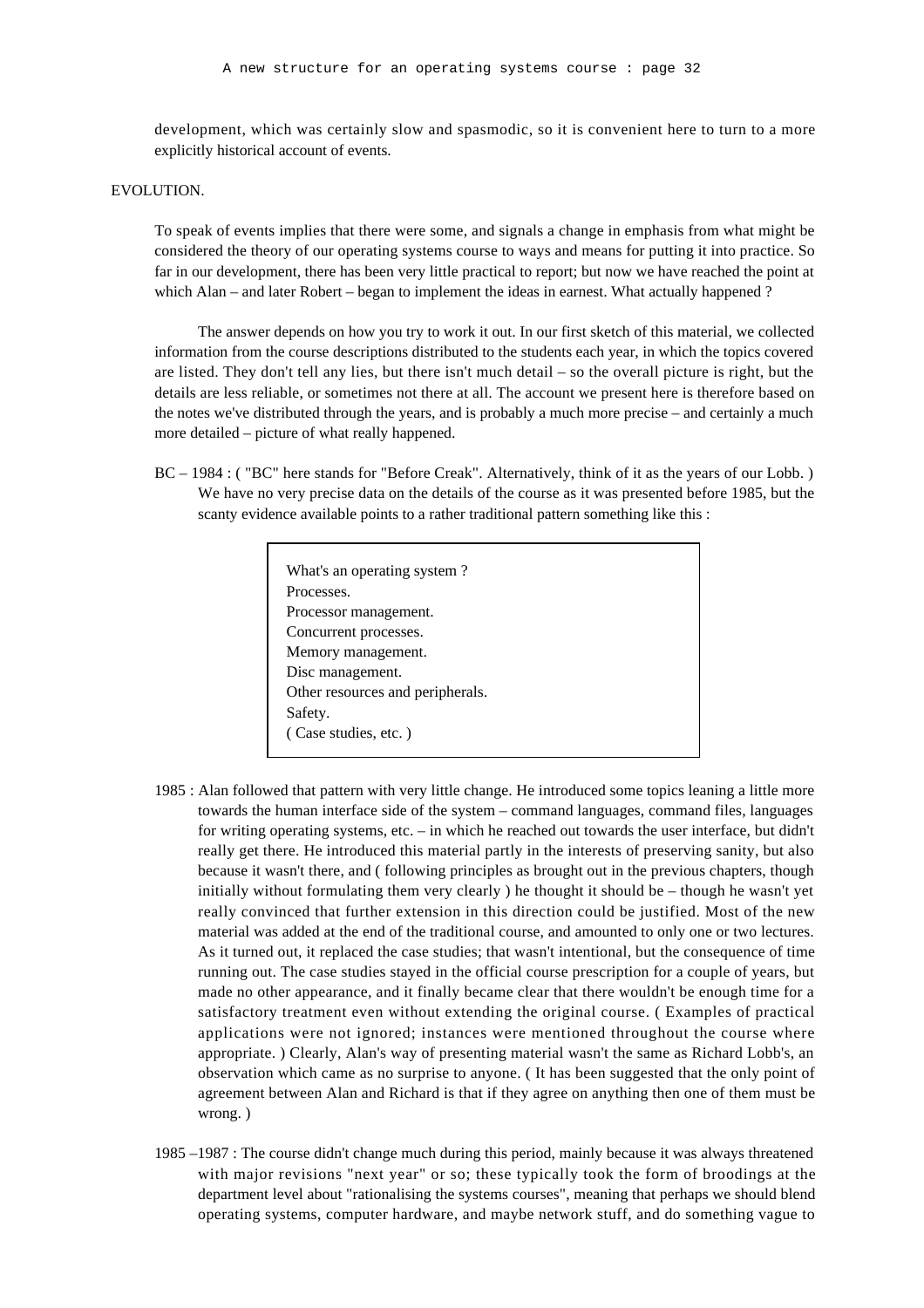unspecified with it, or, then again, perhaps not. Documentary evidence is limited, but there is one fragment written by Alan towards the end of 1985<sup>19</sup>, in response to Richard's suggestion for course reorganisation<sup>20</sup>, in which Alan rather despondently observed "It's hard to find a unifying theme that comes close to including even most of the bits and pieces which turn up in reasonably ambitious operating systems today", and went on to contemplate splitting the course into pieces, but otherwise silence reigns. During this dark age, Alan made occasional minor changes to the traditional course in response to what he saw as developing needs, but without introducing any major revisions, and without any change in his distaste for the course as it then was. But he kept on thinking, and slowly a different organisation emerged.

- 1988 : Alan was on sabbatical leave still thinking, but still only thinking.
- 1989 : There was not much change to the course material, but a different sort of non-trivial change to the course : Robert arrived, and the dawn came. ( Robert protests at this association of ideas. Alan replies that Robert hadn't worked through the night, so isn't in a position to judge. ) The revitalisation of Alan's ideas for change was significantly stimulated by Robert's participation. He turned out to be encouragingly receptive to Alan's arguments; himself a survivor of the course from a few years earlier, it could be argued that he was already indoctrinated. Alan was not heard to complain about Robert's background, and from his point of view Robert's support, which was not uncritical, was welcome.

The new movement was marked by a new document<sup>21</sup> describing the state of affairs at the time. Here is a summary of the course taken from that document :

| What do we need from a computer system?                |
|--------------------------------------------------------|
| How do we use computer systems?                        |
| Batch and transaction patterns.                        |
| System management.                                     |
| Communication : instructions, information, assistance. |
| Data management : store, move, and change data.        |
| Work : execute programmes.                             |
|                                                        |

This has shuffled out a lot as compared with the earlier attempt, though it's still guesswork, and it's still fragmented. It continues to depend on lists of topics, rather than a natural development. In structure, it's a tree, with major branches ( system management, communication ( by people ), data management, executing programmes ) determined by things the system does. Unfortunately, the subject matter is more like a lattice than a tree. Trying to force it into a tree, and imposing an order on the branches leaves you with many cross-links, and you can't find an order that will sort them out. ( Alan found that out – or, at least, became more convinced of it – when he tried to describe the course in Hypercard<sup>22</sup>. The intention was laudable : to present *all* the types of structure to the students, so that they would be able to follow different sorts of dependency link, such as clientserver dependencies, design-implementation dependencies, system-component dependencies, and others. After pursuing the idea for some time, he gave up on the grounds of too little time, and far too much frustration with Hypercard. )

The next step – perhaps the most significant of the whole process – must have happened after that document was written, but if there was ever any direct documentary evidence it has been lost. ( Some indirect evidence will appear shortly. ) This is the step which made the whole course organisation feasible by getting rid of the lists. It was based on the realisation that the real service offered was access to service – that the lists were all very well, but the really clever, and really general, trick was to offer the low-level services which make it possible to think about the lists. These are such universal services as access to the computer system through all sorts of user interfaces, provision for storing files, and provision for performing computations on them. All the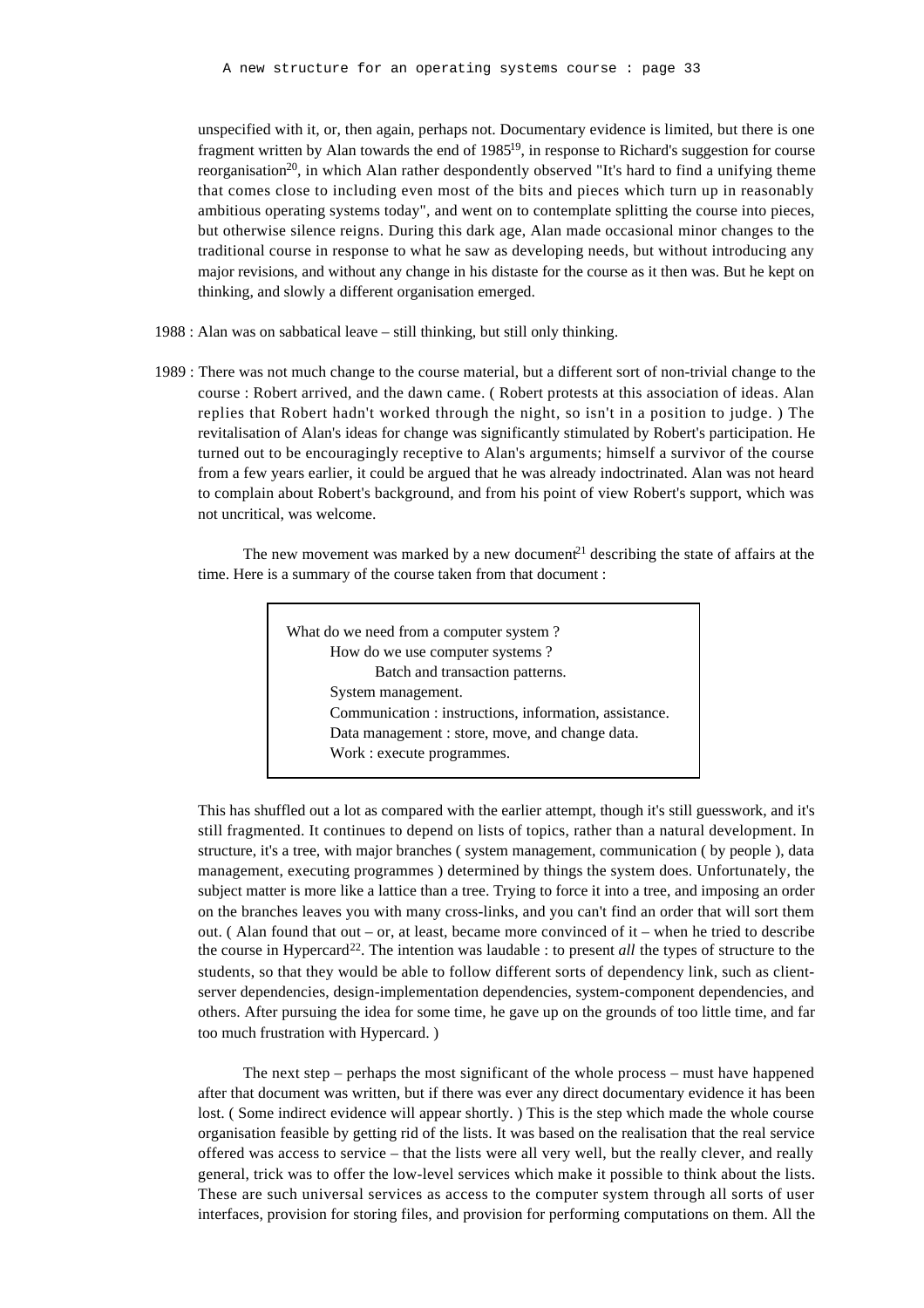higher-level services of the lists depend completely on these facilities, and catering for these functions is clearly the real task of the operating system.

It is interesting to record that this new understanding was rather embarrassing for Alan. He had for years been advocating what amounted to exactly this approach to the computing course as a whole, and it was some little time after writing it down in 1989<sup>23</sup> that he made the link.

1990 : This year is notable as the date of the first try at a significantly reorganised course. That's one small sentence for a report, but a mighty leap into the unknown for the operating systems course. It was not quite as foreshadowed in the 1989 document; here is the list of topics in the order of presentation :

| What's an operating system?                  |
|----------------------------------------------|
| Historical development of operating systems. |
| People and computer systems.                 |
| Security.                                    |
| Devices attached to computers.               |
| Disc management.                             |
| Processes.                                   |
| Concurrent processes.                        |
| Processor management.                        |
| Memory management.                           |
|                                              |

The first two items are not part of the top-down development, but we thought they were necessary to set the scene for the development. We shall discuss these topics in a little more detail later, but in the meantime they can be regarded as establishing a clear background for the treatment, and as showing how views of the computer system had developed over time.

After that, the analysis begins. "People and computers" and "Security" come first, because together they form the top from which down happens. The argument proceeds in this way :

To get their work done, people need, primarily, reliable communication with the system, and reliable performance of work inside the system, so they need devices to do it with. We therefore start with the human-computer interface. Then they need somewhere to store the data, which introduces discs. The object of having data is to do something with it, so we proceed to discuss processes, processors, and execution. And, before we can make processors work, we want memory.

While that is a fairly plausible development, it turned out to leave something to be desired in practice. The set of topics covered the ground well ( in fact, there was rather little change from the previous course except in emphasis ), but the order of treatment was not as effective as we had hoped. That is because we chose the wrong direction from top to bottom for our top-down treatment : unable to escape from our traditional roots, we pointed the course towards the traditional fairly large topics, more or less. In fact, as we found, to do so is artificial, in that it prejudges some of the structure which should come from the top-down analysis. The result is a structure partly defined by analysis and partly by prejudice, and it is not satisfactory. To develop a sound structure, you have to apply the same analysis consistently, so the top-down analysis must be used within the topics as well as around them. The result of the more consistent analysis is to move towards a structure in which all the design considerations are reviewed before the implementation is discussed.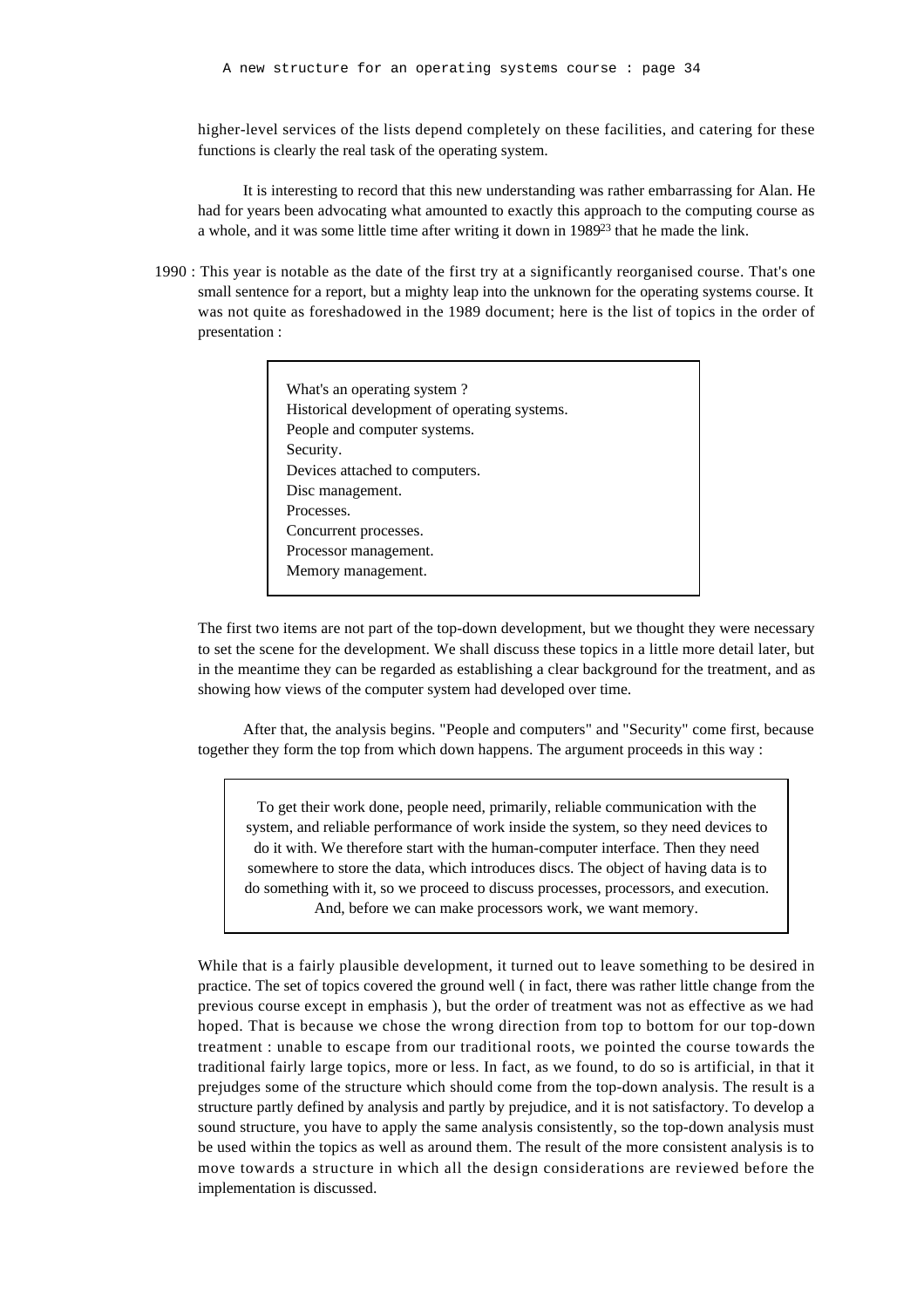That calm and detached description and analysis of 1990 omits certain features of the change which should be included, if only to deter others from following our lead unless they are very firmly convinced of the eventual benefits. In practice, the changeover was much harder than appears on the surface, and turmoil prevailed throughout much of the year. We had foreseen the requirement for new course notes, particularly important for the new organisation because the textbook provided no backing. ( We retained a fairly conventional textbook because there was no alternative and we thought an independent source of information was important. ) We had not foreseen that the pattern of course assignments would be completely changed, with the first assignment now dealing with topics which had previously only turned up when students had a much more extensive background in operating systems. Similarly, the mid-course test switched to a completely new set of topics. All in all, it was an exceptionally strenuous year, and not recommended for fun.

1991 : If 1990 was an earthquake, 1991 was an aftershock. The major changes followed from the more consistent application of top-down analysis according to the justification given above. The most obvious change was in the discussion of files and devices; rather than wanting devices, the analysis leads to a requirement for files, regarded in the first instance as abstractions defined as persistent stores for data. It will eventually turn out that files "accidentally" require discs ( or something ), which in turn require devices, but that is now clearly an implementation topic. The result is that several of the topics which we had moved forward towards the beginning of the course split into two portions, one for design which remains in the early position, and one for implementation which goes back to somewhere near the position of the topic in the traditional course.

The new organisation was deemed ( by us ) to be much better, and it has persisted, with minor changes, ever since. It is certainly not perfect, and a notable problem is the discussion of processes and memory in the middle. Here we had great difficulty in separating design from implementation, and some work remains to be done on these components of the course.

1992 : The final big change had practically no noticeable effect, because it's a recognition of something that has already happened. It is the classification of the course topics into major groups :

> Early developments. Requirements specification. Basic requirements : support for execution. Basic requirements : execution. Implementation : facilities. Implementation : methods.

This description emphasises the notion of design far more strongly. Paraphrasing the titles, the course is seen to begin with a survey of the field, then a specification of the characteristics of a desirable system. The specification is refined, and then implemented. We are happy with this view of the course.

1998 : The pattern has not changed much since that time. There has been a little more shaking out as specific improvements suggested themselves, and a few newer developments have been introduced. Perhaps the most obvious change has been notional; we have renamed the last two major topics Implementation and Management, which give a clearer picture of the material covered. And we are beginning to see how to resolve the processes-and-memory knot in the middle<sup>24</sup>.

And that's the end, as Alan retired from the workforce in 1998, and half the course passed into other hands.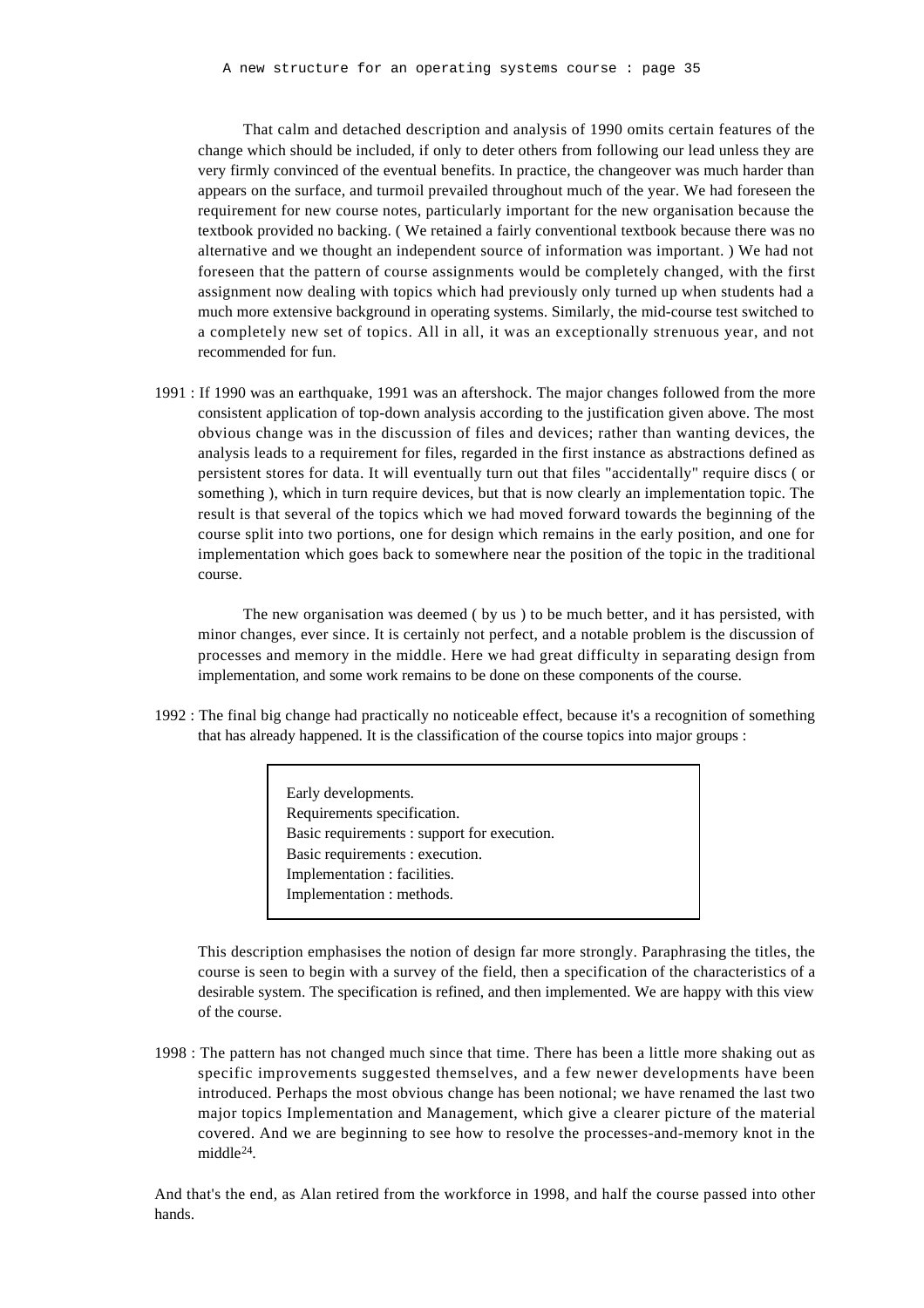#### THE BIG PICTURE.

The diagram below shows the changes in gratifyingly dramatic form. Each line represents a course topic, and the order of topics is as given in the course descriptions for successive years.



*KEY TO TOPICS :*

| Processes             |    |
|-----------------------|----|
| Concurrency           | 2  |
| Languages to write OS | 3  |
| Processors            | 4  |
| Scheduling            | 5  |
| Starting and stopping | 6  |
| Memory                | 7  |
| Virtual memory        | 8  |
| Thrashing             | 9  |
| Deadlock              | 10 |
| Disc management       | 11 |
| Disc files            | 12 |
| Files and streams     | 13 |
| Devices               | 14 |

| Processes             |             | Protection                   | 15 |
|-----------------------|-------------|------------------------------|----|
| Concurrency           | 2           | Security                     | 16 |
| Languages to write OS | 3           | <b>HCI</b>                   | 17 |
| Processors            | 4           | <b>JCL</b>                   | 18 |
| Scheduling            | 5           | Managing people              | 19 |
| Starting and stopping | 6           | What's an OS ?               | 20 |
| Memory                |             | History                      | 21 |
| Virtual memory        | 8           | People and computers         | 22 |
| Thrashing             | $\mathbf Q$ | <b>GUI</b>                   | 23 |
| Deadlock              | 10          | Devices                      | 24 |
| Disc management       | 11          | <b>Special Devices</b>       | 25 |
| Disc files            | 12          | Configuration                | 26 |
| Files and streams     | 13          | What is "operating systems"? | 27 |
| Devices               | 14          | Authentication               | 28 |

The slow expansion of the course, so far as distinct topics are concerned, is clear, and the cataclysm of 1990 is very prominent. The shakeout which followed in 1991 is also clearly defined.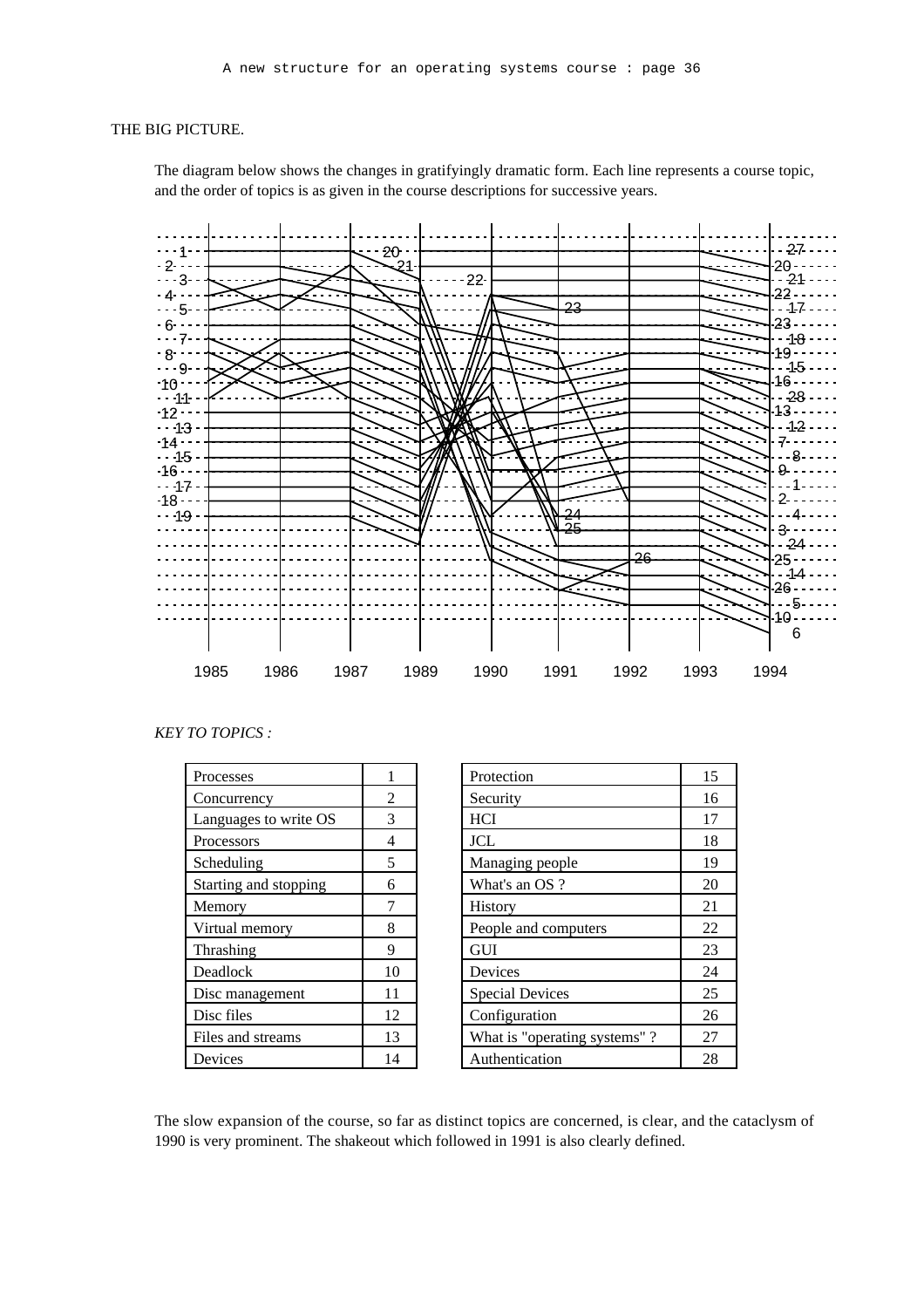We can show the same property of our course in another way : we can compare it with the canonical order of topics for the traditional course which we derived in chapter 2. Here is the graph of topic order against canonical order :



This is very clearly different from the graphs for the various textbooks shown in chapter 2 in a way which has no counterpart there; the predominant slope of this graph is of the opposite sign to that of all the examples given for the textbooks. This strikingly demonstrates the reversed order of topics.

#### TOPICAL COMMENTS.

The diagram points up certain features of the reorganisation which are not very obvious in our description so far, but which are quite interesting. There are two main sorts of path in the graph, associated with orderly and disorderly behaviour. It is also interesting to note the innovations which appear from time to time, as they are indicative of developments on our thinking on what sort of material should be included in the course.

Orderly behaviour occurs in the movements of significant groups of topics. These groups are the entities which rearranged themselves in the great divide. Within the groups, subtopics might be rearranged in order, but the identities of the groups persist. Examples, with topic numbers from the diagram, are :

| Process topics : processes $(1)$ , concurrency $(2)$ ,       |
|--------------------------------------------------------------|
| processors $(4)$ .                                           |
| Memory topics : memory $(7)$ , virtual memory $(8)$ ,        |
| thrashing $(9)$ .                                            |
| Scheduling topics : scheduling (5), deadlock (10), starting  |
| and stopping $(6)$ .                                         |
| Device topics : disc management $(11)$ , disc files $(12)$ , |
| devices $(14)$ .                                             |
| Safety topics : protection $(15)$ , security $(16)$ ,        |
| authentication (27).                                         |
| People topics : HCI (17), JCL (18), managing people (19),    |
| people and computers (22),                                   |
| $GUI(23)$ .                                                  |
|                                                              |

Disorderly behaviour is exhibited by certain topics which followed less obvious paths in their positions in the course as we tried to fit them in to appropriate contexts. These are more interesting, because they throw light on the development of our ideas of how the course should be organised, and sometimes raise questions about the completeness of the scheme. The examples which appear on the diagram are :

**Languages to write operating systems :** This topic ( topic 3 ) was usually covered in just one lecture ( or quite commonly no lecture, if things hadn't gone too well ) of the course, but proved very difficult to settle into a comfortable niche. In content, it is not intended to introduce any very profound or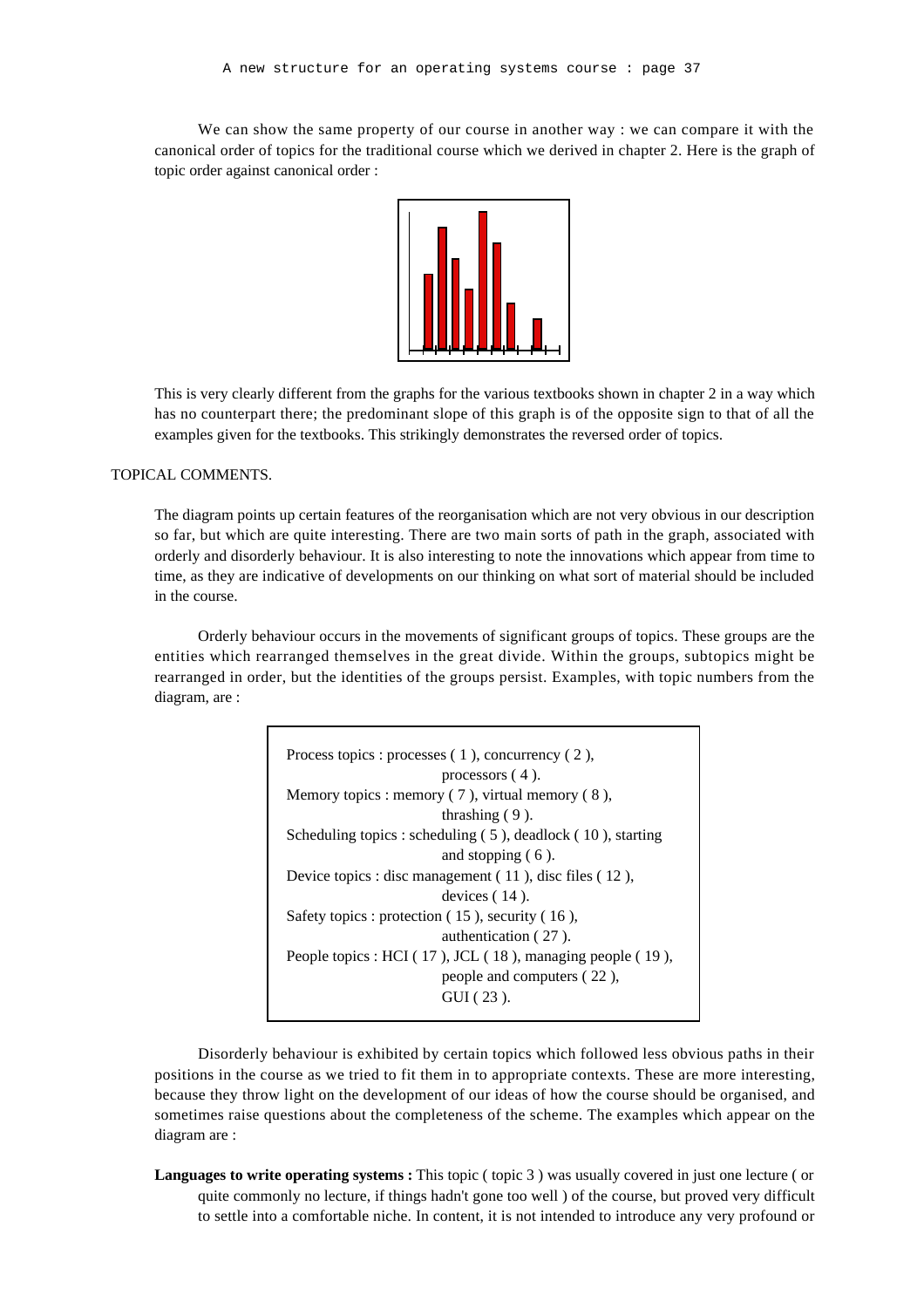analytical considerations about the languages, but simply to raise the question, and suggest that there are certain attributes we'd like in a language used for writing operating systems. It was one of Alan's earliest extensions to the original course. It was first placed in the context of processes, because those are perhaps the major structures which the language has to handle, but that never really worked well. Then in 1990 it clearly became a ( rather specialised ) part of the user interface, which, given a broad definition of "user", does make some sense, but the topic was never very comfortable there because it was only of concern to rather specialised users. It is also significant that it makes more sense to discuss the languages when one knows what sorts of entity one will be writing programmes about, suggesting that a comparatively late position in the course would be more appropriate. It wasn't until we invented the "major topic" grouping in 1992 and introduced implementation as a major topic in its own right that it found a real home. It sits there very happily.

**Disc topics :** Topics related to using the system disc proved troublesome right from the start. On the one hand they are related to the file system and its management, and on the other to device management. That they are also used for virtual memory is a fact remarked in the older texts, but rarely related to the other topics of disc management. In our course, the topic was originally represented by disc management, covering lower level topics such as sectors and disc space allocation, and disc files, covering higher level material such as blocks, records, and file storage. In practice, the treatment was at the same time too general ( insufficient detail on disc management, with no mention of configuration or partitioning ) and too specific ( for example, discs were not discussed along with other devices ). These problems were not solved in 1990, but the 1990 event clarified things sufficiently for us to see a solution in 1991. This was a component of the separation of design from implementation which we mentioned earlier, and in the context of disc topics led in particular to an early treatment of files in the abstract, followed much later by a discussion of how files were implemented on a disc, by that time in the context of other requirements for the disc such as virtual memory, spooling, and so on.

That reorganisation proved fruitful. The abstract files gave an opportunity to talk about what we really want, and to distinguish files from streams ( which we had always done, but if files are only discussed in the context of discs it doesn't carry much conviction ). The separate treatment of implementation made it natural to place the disc among the other devices, which is sensible, and also to introduce a new class of special devices. These are devices which do several things at once, in contrast to simple devices ( printers, keyboards ) which only do one thing at a time.

- **GUI :** Alan had introduced elements of HCI as early as 1985, and the topic had been growing steadily though undramatically since then. It had been treated under two headings : the GUI itself, and how it fits into the system, etc., came under the heading of HCI, while just what the interface does was a part of the section identified as JCL. Implementation was not very well discussed. This question was also resolved in 1991. At this time, GUI became a topic in its own right, covering the behaviour and design of the interface itself, while the implementation fitted in very satisfactorily in discussing the function of a terminal as a member of the class of special devices mentioned above. That was very neat, and also made more sense of some of the material we had covered under the HCI and JCL headings.
- **Devices :** The general low-level treatment of devices had always been lateish in the course, though not necessarily for any particularly good reason. Nevertheless, we dutifully moved it to a much earlier position in 1990, because for any sort of top-down discussion you obviously have to talk about devices before discussing specific topics like discs and files. The change turned out to be a catastrophe. In hindsight, that is probably because there really wasn't a good reason for the original late position of devices – that is, it wasn't there for a definable bottom-up reason, but just by accident. We made a sort of sense of it in the 1990 "argument" presented above as part of the historical summary, but on closer examination it's hard to detect much real basis for the assumption. As much as anything, the anomalous position of devices in the course was the factor which triggered the minor rearrangement of 1991.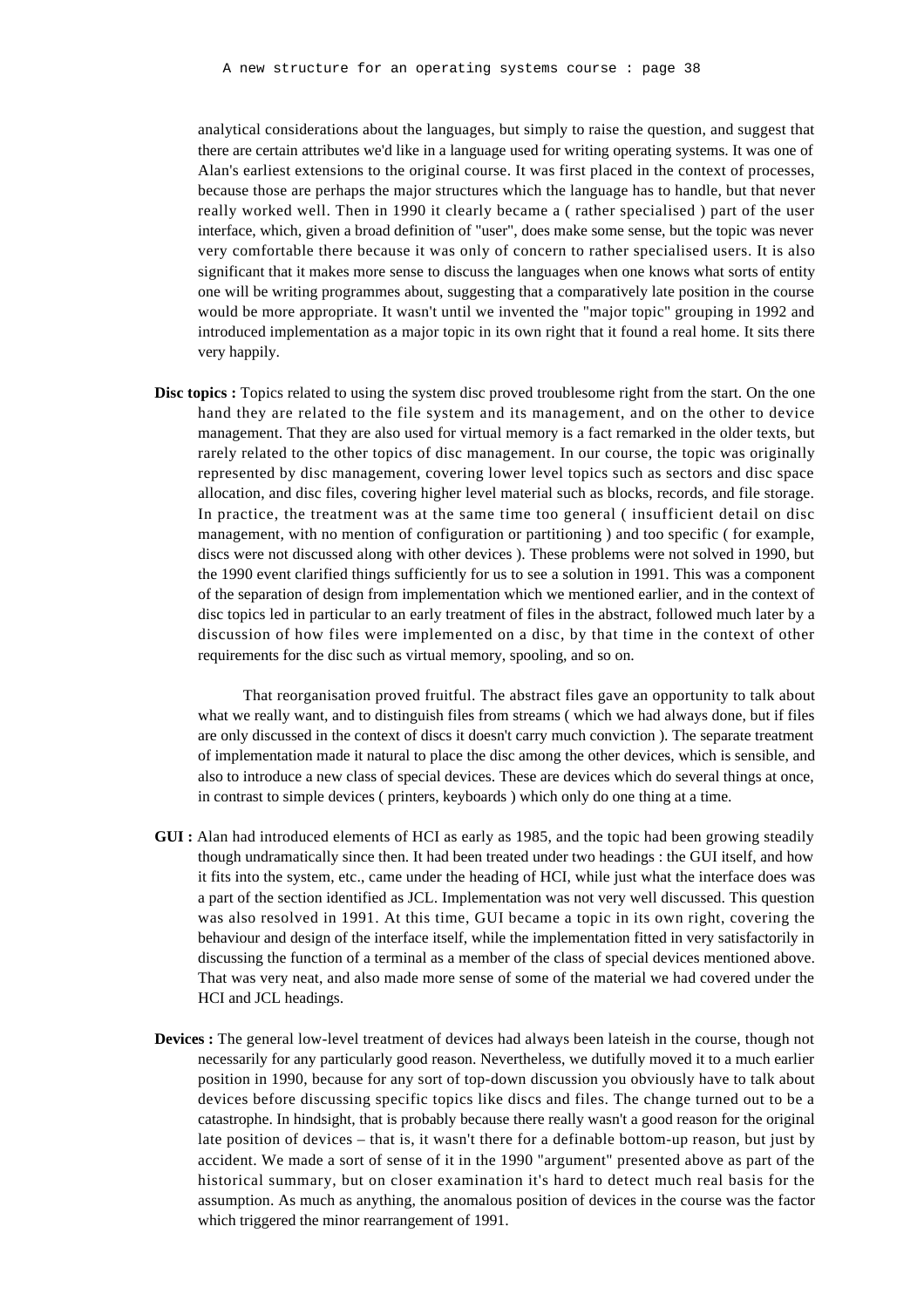Innovations are the third category of interesting irregularities. They come into being in several ways – new topics become of interest in the current literature, an existing topic is divided, or components of existing topics are merged under the new heading. Here they are in roughly chronological order.

- **Introspection** arrived in 1989, in the form of sections on the nature of an operating system and on the historical development of operating systems. There were two reasons for introducing these topics. First, we had found that as our students became more accustomed to the Macintosh operating system, their notions of what the system was became less precise. Earlier students, brought up on comparatively old-fashioned CP/M systems, had to know quite a lot about how the systems worked in order to survive their early years in the department, and entered the operating system course with quite a clear idea of the structure of the system; Macintosh students didn't. It was therefore appropriate to spend a little time identifying the purpose of the system ( and in any case we wanted to do that to introduce our service-provider model ); a brief treatment of the history of operating systems was also helpful, as it emphasised the shift of focus from efficient use of machines to efficient use of people, and, by showing what people expected of computers, gave a valuable grounding in the eventual aims of the system. You can't do a top-down analysis unless you have some idea of the bottom, and the historical treatment gave this useful background.
- **People and computers** branched out as a topic on its own in 1990. Some of the material had been presented in earlier years as part of HCI and JCL, but now suddenly it had become the main topic of the course, and reasonably required more emphasis. In particular, topics such as system metaphors and people's mental models of the system became important.
- **Configuration** including both system configuration before you buy it and configuration on system startup – arrived in 1992. It wasn't really brand new, as again there had been some material in the discussions of starting and stopping, with another link from scheduling at the management level, and also several references to the importance of being able to gather system information as a base for system development and designing new systems. It sprouted anew because suddenly, with the 1992 relabelling, there was a natural place for it to fit, and collecting the scattered material together gave a more coherent and satisfactory treatment.

#### IS IT FINISHED ?

More or less. Or, to put it another way, no, and it never will be.

This ambivalent non-answer is the best that we can offer. We believe that the current organisation is fundamentally satisfactory, in that it embodies useful principles which define the subject and order the material in helpful ways. It is an accommodating structure in ways which represent a significant improvement on the older model, in that new topics easily find a natural place within the course, and any consequent reorganisation follows automatically from the same principles.

On the other hand, there remain some areas where we are less than satisfied with our current analysis. Typically, these are areas in which we have not managed to achieve a clean separation between design and implementation, or where we find that several topics seem to be inextricably interconnected. We remain ( reasonably ) confident that there are solutions to these problems, and that they can be found by careful analysis and the elimination of preconceptions. Other similar problems have turned out to be tractable; the clearest example is the case of the disc operations, which were cleared up by insisting on a stage of abstract design of how a file should be, without introducing notions depending on experience with disc files. The result is a clearer understanding of the topic, and is certainly better adapted to coping with files on any new media which might appear in the future. We therefore hope that the remaining problems will yield to similar careful analysis, and that the result will be a more useful description of the areas concerned.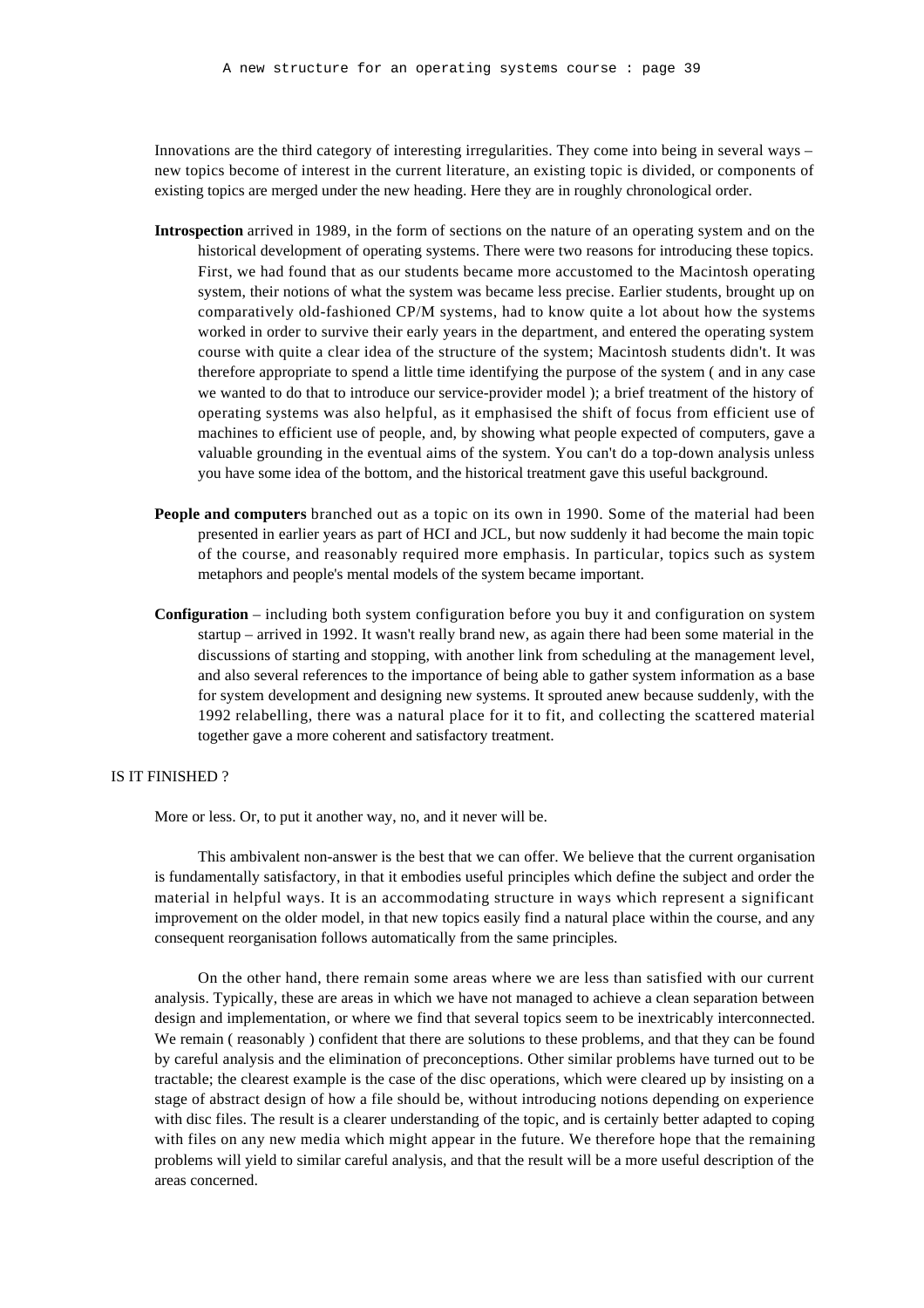The biggest current knot in the course is ( and has been for some time ) the memory-processorprocesses combination. These are so tightly linked together that it's difficult to find a property of one that isn't qualified by properties of the others, so, technically speaking, they form a single topic. It gets even worse with virtual memory, which also involves a disc, but is so closely associated with processor hardware and with processor exceptions that we want to talk about that too. Pedagogically speaking, though, it's hard at the moment to see how to present it that way. The three component topics ( four with virtual memory ) are clearly identifiable, and easy to discuss. That's why virtual memory still precedes processes in our scheme, though it's very clearly just an implementation technique for providing memory services, and should come much later. We are at present cautiously optimistic that we have a prospective solution to the problem<sup>24</sup>, and we toyed with it in 1998, but the attempt fell short of a serious implementation.

More generally, we are still not entirely satisfied with the separation between design and implementation, but we accept that in one sense at least perfect separation is impossible. This is a consequence of having a bottom to the analysis; whatever you decide at the top must eventually be implemented at the bottom, and if the resources available at the bottom cannot provide the functions required at the top, then the design effort is doomed to failure. In such a case, implementation questions affect the whole of the design. To give a fanciful example, if you wanted to build an aeroplane and the only material available was bricks and mortar, the task might not be impossible, but you would certainly be unable to use many of the design techniques of modern aircraft engineering. Closer to home, if your specification included real analogue computation, you could not satisfy the requirements if you were restricted to digital components.

To that extent at least, therefore, pure top-down design is an illusion, as there will always be some bottom-up constraints. ( That was one of our reasons for including the historical review in the course; it gives some idea of the sorts of behaviour we can expect at the bottom levels of our systems and of the nature of the components from which our systems must be constructed. ) The first few steps down from the top are relatively free, and you can invent any useful abstractions you like, leaving them to be implemented at the next level down. As you get near the bottom, though, you have to be careful that your abstractions can be implemented effectively with the resources which are there, and that's a constraint.

That does not mean that you must only design systems which you know that you can build. It is important to consider the design of systems which at present you can't build in order to identify the facilities you will need to build them in future. Requirements perceived for software systems development have frequently influenced hardware design; interrupts, memory protection, and direct memory access are cases in point. To give another example, it would be nice to have the system offer a wide variety of memory models to run different sorts of programme, and that's what you'd design if you could; we mention this topic in the memory part of the course. The received wisdom is that, in practice, running foreign memory models without hardware support is just too slow, and you have to put up with what you're given – but it's interesting that suddenly everyone is very happy to run Java virtual machines, so perhaps the received wisdom is questionable, and our discussion is not as impracticable as it might have seemed.

#### HOW IT IS NOW.

The general resemblance of the course development to a design process will be clear; we begin by drawing up a specification, then explore means of satisfying it. We emphasise, though, that the resemblance remains at the schematic level. We are deliberately not trying to design a single system in our course, as an important part of our aim is to offer a general coverage of the subject of operating systems. The clear strong connections come about because we have ordered our approach following a design model; first we review requirements, then proceed to discuss possibilities for high-level design, low-level design, and so on.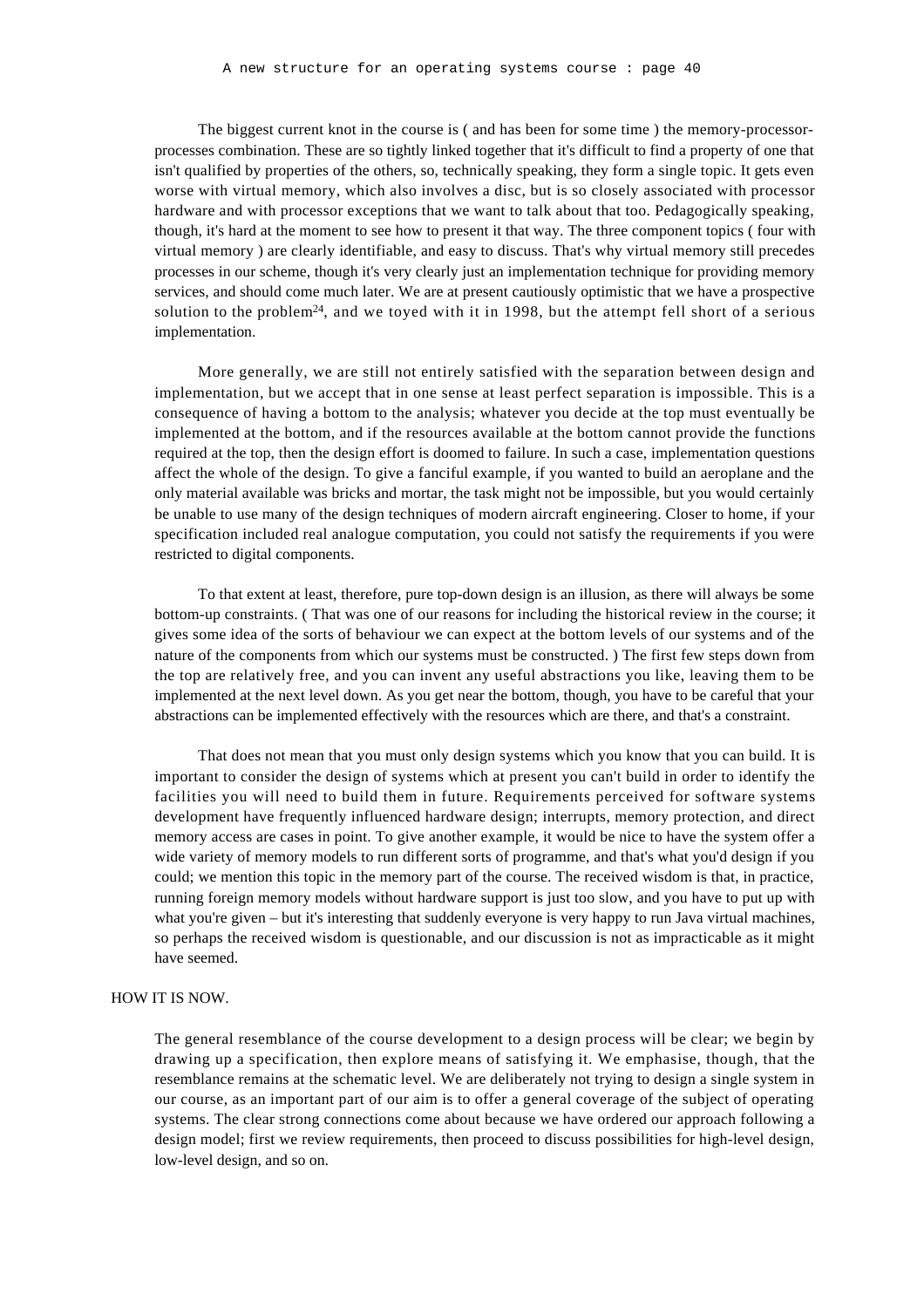## CHAPTER 5

## NOT REALLY CONCLUSIONS

We end with some final remarks which don't really conclude anything except the report. They cannot properly be regarded as conclusions of our arguments, because nothing is really concluded; we have presented our views, and devised, and delivered, a lecture course in which these ideas are embodied. The result has not been to prove anything, except that it's possible to present the lecture course, and we knew that. We are reasonably happy with our experience, but we do not propose to try to convince anyone that this is the only possible way to go.

We would go so far as to suggest that the ideas we have put forward are worthy of consideration in any discussion of operating systems as an object of academic study. If nothing else, they offer an alternative view to that promoted by the traditional course in several topics, and some of the views are illuminating; our comments below point out some of the illumination which we specially noticed. Whether the type of course which we advocate is the way of the future is for the future to determine, but we'd like to think that at least some of our work will bear fruit, and we're happy to have got there ( so far as we know ) first.

#### WHAT'S NEXT ?

Apart from the improvements in the memory-processor-processes area which we have discussed, we have formed no detailed plans for immediate further developments. We believe that the structure as we've described it is now flexible enough to adapt easily to new features in operating systems as they come along, and that the next requirement is for comparatively gentle evolution as we assess such features and incorporate them where we believe it to be useful for the course.

So far, it seems that the structure copes very well with new developments. We shall illustrate this adaptability by suggesting solutions to an impending problem.

The impending problem is the question of **middleware**. The meaning of "middleware" seems to be less than precisely defined<sup>25</sup>, but it is usually connected with some aspect of building useful activities in which several different programmes cooperate to produce the desired result. Client-server systems are perhaps simple examples; others are the Macintosh OpenDoc and Microsoft OLE techniques<sup>26</sup>.

The first question is whether we should take any notice of middleware. We discussed the question of how to decide what was and what was not a legitimate topic to include in the course, and the criterion we adopted was whether or not the topic was effective in bringing computing services to people. By this measure, middleware certainly qualifies; the ability to combine the services of several programmes in one activity is useful in many fields.

We therefore ask how we should incorporate a description of middleware into the course. How can support for such systems be provided at the operating systems level ? The structure as presented in our course copes well. The primary change is in the *requirements specification* : what people require can no longer be provided by executing a single programme, so we have to direct attention to activities which involve simultaneous cooperative execution of several programmes. With this change in definition, everything else follows. Processes turn up in much the same way, but the process state becomes a tree of threads rather than a simpler structure; interprocess communication also appears, but that would probably turn up at about the same place anyway. The designer may choose whether to run the threads concurrently or not, and the methods we already describe for process management and interprocess communication and synchronisation can be used in natural ways. The detailed presentation is a question which we have yet to address, but it seems likely that rather little change will be necessary.

How might one add a discussion of middleware to the traditional course ? It is undoubtedly possible, but just how to manage it is not so obvious. Should one introduce the added complexity of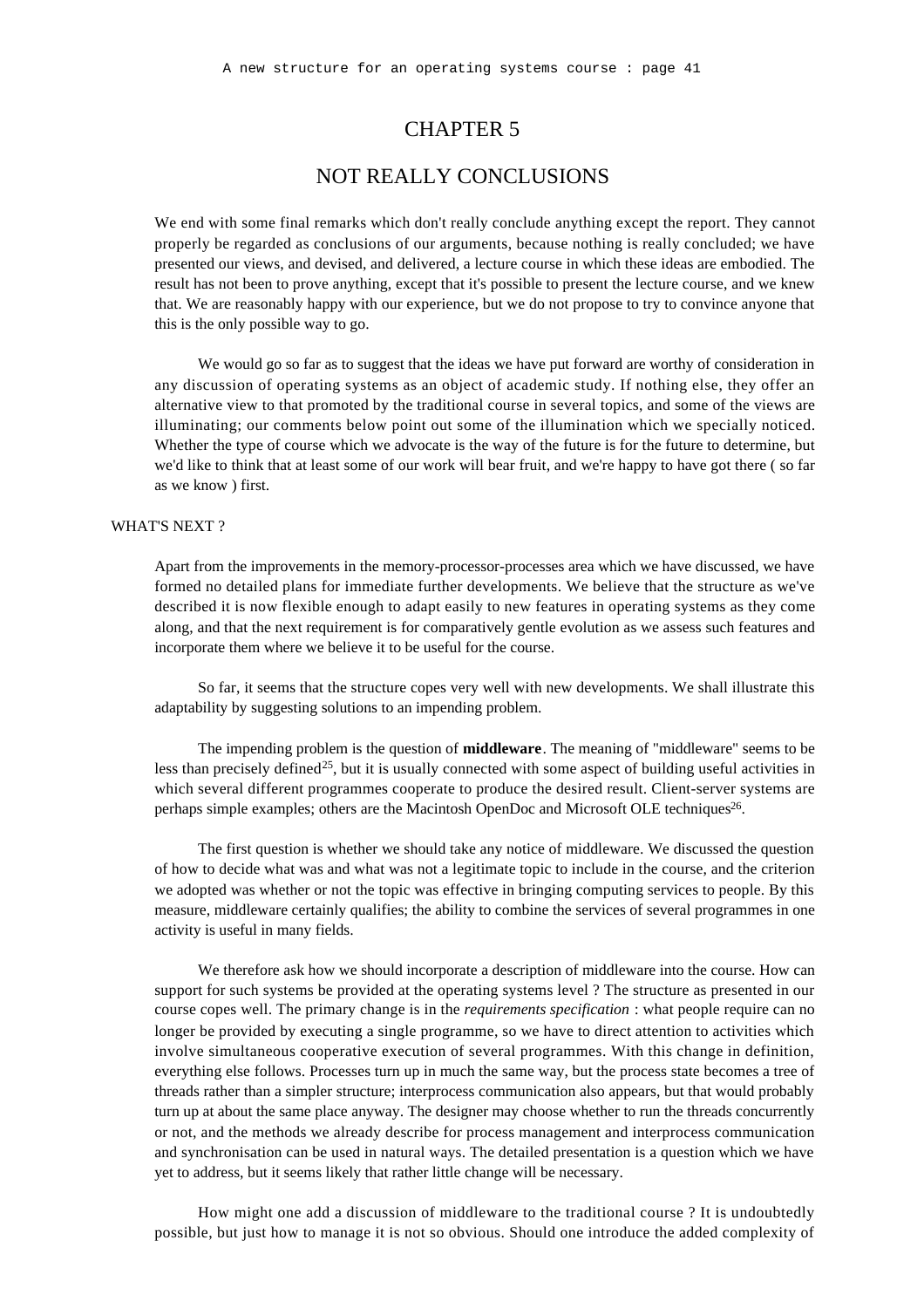interprocess communication, and perhaps processes with multiple threads, right from the start, with rather little in the way of motivation, or should it be regarded as an advanced topic, treated after the simple cases have been discussed, and necessitating a review of those cases with modifications for the more demanding context ? We prefer to solve the problem in our way.

#### DOES IT WORK ?

The original aim when this development process began was to devise an operating systems course which better represented the subject and embodied a more satisfactory and effective structure. Now we have our new course; does it meet our expectations ? This is not an easy question to answer, because we have not carried out the sorts of measurement which might give us relevant information so far as the effectiveness in presenting the material is concerned, and judgments about "more satisfactory and effective structure" are not easy to make. The best we can manage in this final assessment is therefore to present some notes based on anecdotal evidence. We are not unhappy with the result, and so far as we can tell it does the student no more harm than the older course. We let the rest of the evidence, feeble though it might be, speak for itself.

• It has turned out to be a "people-centred" course. This is not an unwelcome development in any way, but it was not an explicit aim from the start. We had unexpected confirmation of this view from a student who took the course ( most unusually ) in the context of a sociology degree. She was an excellent student, and performed brilliantly throughout the course. Hearsay evidence from a mutual acquaintance reports her opinion that she enjoyed it because it fitted very well with the principles she had learnt in sociology. We are intrigued by this remark, and might some day follow it up. ( We have resisted suggestions that we should require Sociology 101 as a prerequisite. )

It is unfortunate that the emphasis on people rather than machinery turns out to be trendy, which was certainly not our intention. It is much more significant that the switch in view corresponds reasonably well to the switch from the use of computer-centred to people-centred criteria in operating system design.

- We are satisfied that the new organisation is conducive to better scholarship. It gives a deeper structure to the material, and accounts for why everything's there. While the same was true, at least to some extent, for the older course, the reasons were external to the explicit course structure; in the new approach, they are explicitly taken into account, and any change in the assumptions or requirements leads directly to the consequences for design.
- The boundaries of the subject have changed a little. At the high-level end, the criteria for including topics under the heading of operating systems are inclusive rather than exclusive; anything which helps you to get your work done and is of general utility fits in somewhere. We believe that this is a realistic approach, and properly represents how people build up their systems. At the low-level end, the situation is not quite so comfortable. The effective boundaries here are set by other courses presented in our department, and are inevitably artificial. The most direct interactions are with the hardware and data communications courses, and in both cases the interactions are significant. For example, the use of processor caches complicates scheduling in multiprocessor systems; and the operation of distributed systems depends intimately on the data communications facilities used. Perhaps the reorganisation ideas<sup>20</sup> of 1985 advocating some sort of merger between the operating system, hardware, and communications courses weren't so silly, but it remains unclear how to present the unified view in practice.
- We have already remarked that the structure seems to work insofar as incorporating new material is concerned. We mentioned the question of middleware as an example; other topics which we have considered include pen interfaces ( which easily fits, but is not deemed sufficiently important for more than a passing mention ), and log-structured files and multimedia files in real-time ( which also fit, and are described in a little detail as examples of useful techniques of present and future importance ).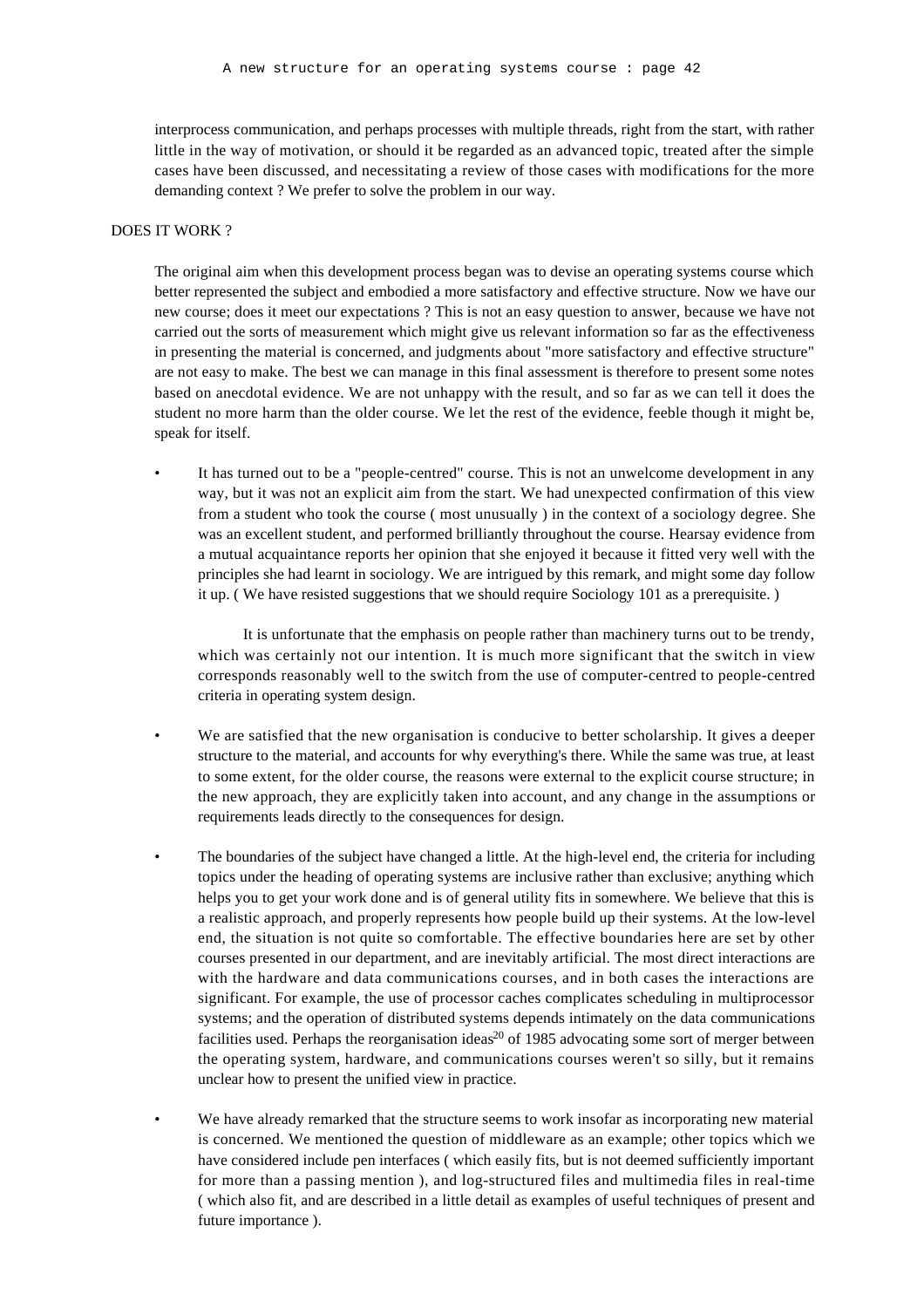- Another of Alan's principles, on a par with "Every subject is interesting" is "Every good idea gives you new insights". Are there any new insights from this view of operating systems ? Yes, there are. Some are matters of emphasis : the relationship between segments and pages becomes very clear, with segments appearing as a natural consequence of the behaviour of processes, and paging no more than an expedient for implementation. Others offer new views of old ideas : interrupts come out of the dispatcher and appear as one of five scheduling levels. Some are even rather spectacular : computer memory, far from being a vital part of a computer system, is seen as an inconvenient and clumsy implementation requirement $24$ . It is possible that not everyone will believe all these assertions – but that is unimportant; if people are encouraged to think about the alternative views, that will be enough.
- The students' point of view is more difficult to assess. The change does not seem to have driven people away – indeed the course enrolments have fairly steadily increased, but as there's no alternative that means little. The students' assessments of the course went up a bit when we started ( from utterly abysmal to abysmal ), but haven't changed much since. There is always dissatisfaction among the fanatical computists because we don't speak C much and don't spend all the time talking about Unix, but we wouldn't do that in a traditional course either. There's some confusion because we don't always say in the lectures precisely what's in the textbook, but that has nothing to do with the relative merits of the two treatments.

Conversations with a non-random selection of former students of the course, strongly biased towards students continuing to postgraduate studies ( and excepting Robert ), is on the whole mildly positive, and occasionally strongly so. The extreme case was one student who was so impressed by the notion that everything about operating systems could be related back to what people wanted to do with computers that he declined to take the postgraduate operating systems course on the grounds that it had nothing more interesting to say – gratifying, but by no means what we intended to happen.

- It is obvious that our approach is not the only way to cover the topic. It is equally obvious that we have more or less arbitrarily imposed a structure upon the material. On the other hand, one can say the same about any other structure, and we continue to believe that ours at least gives as coherent a treatment as any other that we know.
- It's worked on one level Alan is mildly more interested than he was before.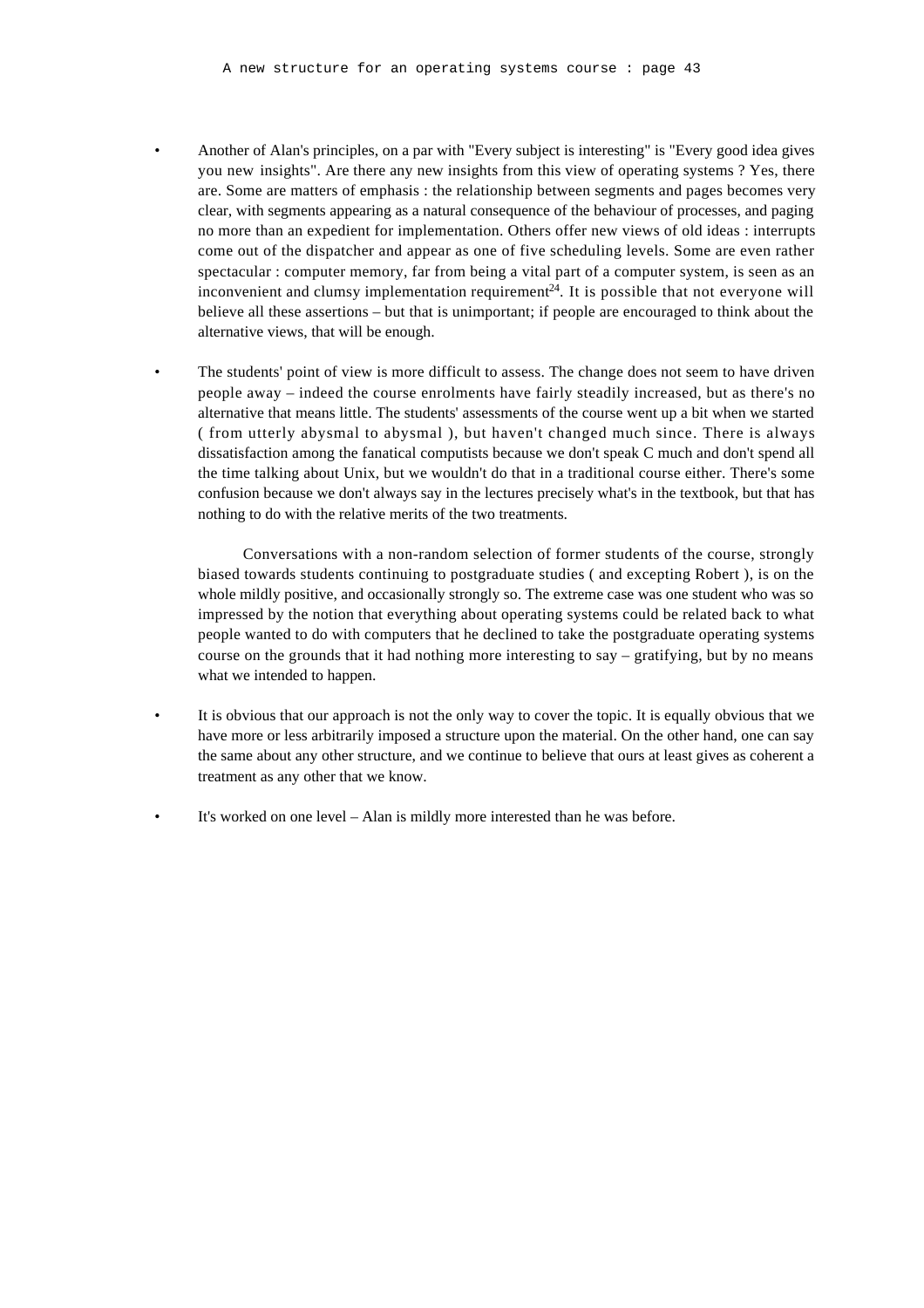## REFERENCES

| 1:   | G.A. Creak : Monitoring the DEC-10's performance, unpublished Working Note AC40 (29<br>August 1984 ).                                                                                                   |
|------|---------------------------------------------------------------------------------------------------------------------------------------------------------------------------------------------------------|
| 2:   | G.A. Creak (ed): The Zeno system, Auckland University Computer Centre Technical Report #22<br>(June, 1984).                                                                                             |
| 3:   | H.M. Deitel : An introduction to operating systems (Addison-Wesley, 1983).                                                                                                                              |
| 4 :  | A. Conan Doyle : The Sign of Four, 1890. (See Bartlett's Familiar Quotations (15th Edition,<br>Little, Brown and Co, 1980).)                                                                            |
| 5:   | A.S. Tanenbaum : Operating Systems - Design and Implementation (Prentice-Hall, 1987), pages<br>xiii, xiv.                                                                                               |
| 6 :  | G.A. Creak : Academic structure in the study of operating systems, unpublished Working Note<br>AC121 (March, 1998).                                                                                     |
| 7:   | P. Brinch Hansen: Operating System Principles (Prentice-Hall, 1973).                                                                                                                                    |
| $8:$ | A. Silberschatz, P.B. Galvin : Operating system concepts (Addison-Wesley, fourth edition,<br>1994).                                                                                                     |
| 9:   | P. Paradinas, J.-J. Vanderwalle : "New directions for integrated circuit cards operating systems",<br>Op.Sys.Rev. 29#1, 56 (January, 1995).                                                             |
| 10:  | P.C. Treleaven, D.R. Brownbridge, R.P. Hopkins : "Data-driven and demand-driven computer<br>architecture", Computing Surveys 14, 93 (1982),                                                             |
| 11:  | A. Meyer : "Pen computing", Sigchi Bulletin 27#3, 46-90 ( July, 1995 ).                                                                                                                                 |
| 12:  | S.E. Madnick, J.J. Donovan : Operating systems ( McGraw-Hill, 1974 ).                                                                                                                                   |
| 13:  | B.E. John, J.H. Morris : "HCI in the School of Computer Science at Carnegie Mellon University",<br>Human Factors in Computing Systems INTERCHI'93 Conference Proceedings<br>(Addison-Wesley, 1993), 49. |
| 14:  | I.M. Flynn, A.M. McHoes: Understanding Operating Systems (Brooks/Cole, 1991)                                                                                                                            |
| 15:  | P.J. Denning, D.E. Comer, D. Gries, M.C. Mulder, A. Tucker, A.J. Turner, P.R. Young:<br>"Computing as a discipline", CommACM 32#1, 9-23 (January, 1989), page 20.                                       |
| 16:  | G.A. Creak: Operating systems Proposed new course structure, unpublished note (June, 1985).                                                                                                             |
| 17:  | R. Tagg, M. Sandford: "Where to now that the mouse has arrived ?", Computer Bulletin Series 2<br>#42, 2 (December, 1984).                                                                               |
| 18:  | F. Manola : "Interoperability issues in large-scale distributed object systems", Comp. Surv. 27,<br>268-270 (1995).                                                                                     |
| 19:  | G.A. Creak : "Computer organisation" reorganisation revisited, unpublished Working Note AC43<br>(25 November 1985).                                                                                     |
| 20:  | R.J. Lobb : "Computer organization" reorganization, unpublished note (November 1985).                                                                                                                   |